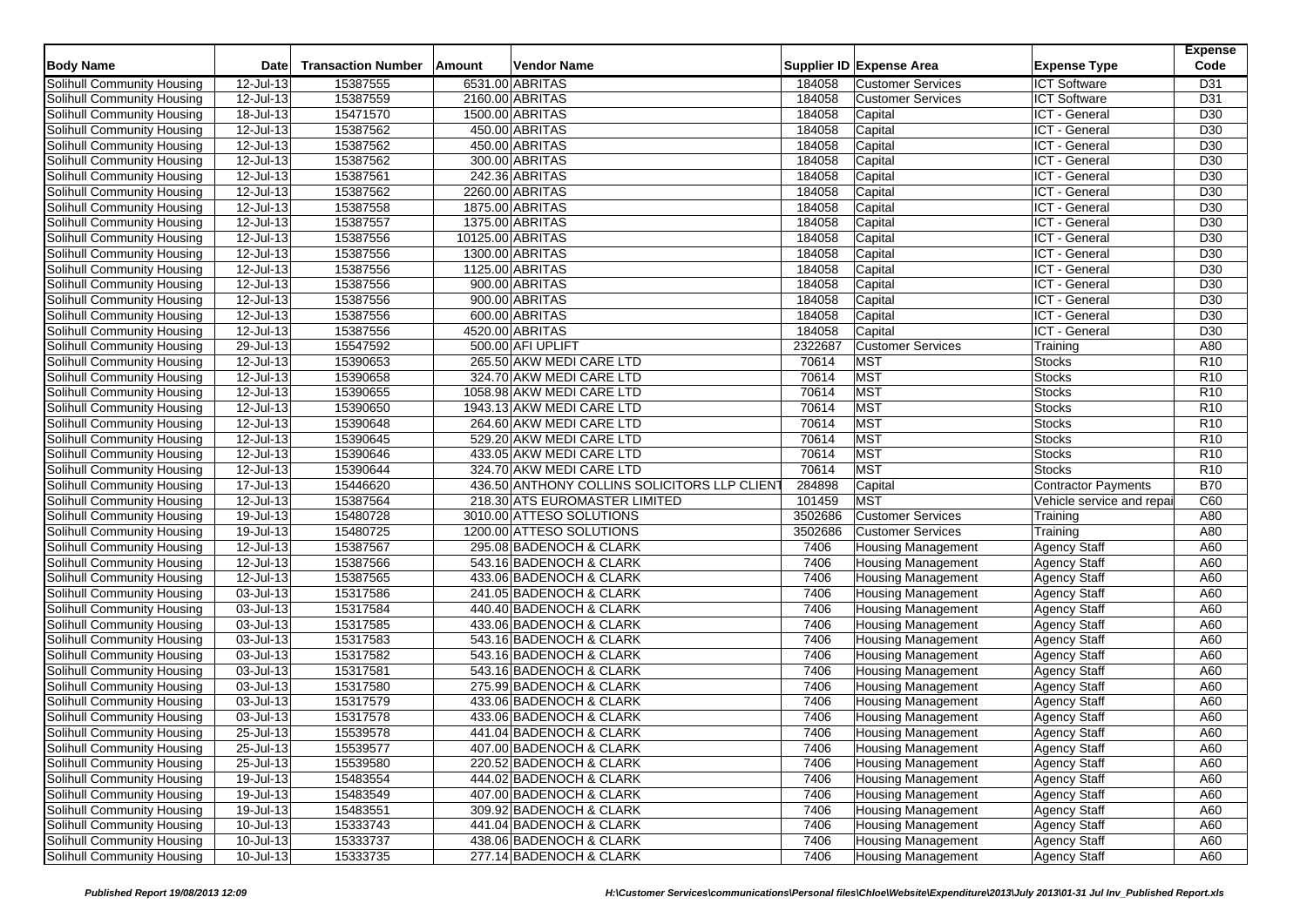| <b>Body Name</b>                                         | <b>Date</b>   | <b>Transaction Number</b> | Amount | <b>Vendor Name</b>                |        | Supplier ID Expense Area                                | <b>Expense Type</b>        | <b>Expense</b><br>Code |
|----------------------------------------------------------|---------------|---------------------------|--------|-----------------------------------|--------|---------------------------------------------------------|----------------------------|------------------------|
| Solihull Community Housing                               | 10-Jul-13     | 15333733                  |        | 441.04 BADENOCH & CLARK           | 7406   | <b>Housing Management</b>                               | <b>Agency Staff</b>        | A60                    |
| Solihull Community Housing                               | 10-Jul-13     | 15333727                  |        | 275.00 BADENOCH & CLARK           | 7406   | <b>Housing Management</b>                               | <b>Agency Staff</b>        | A60                    |
| Solihull Community Housing                               | $10 -$ Jul-13 | 15333725                  |        | 220.52 BADENOCH & CLARK           | 7406   | <b>Housing Management</b>                               | <b>Agency Staff</b>        | A60                    |
| Solihull Community Housing                               | 10-Jul-13     | 15333724                  |        | 441.04 BADENOCH & CLARK           | 7406   | <b>Housing Management</b>                               | <b>Agency Staff</b>        | A60                    |
| Solihull Community Housing                               | 10-Jul-13     | 15333721                  |        | 325.50 BADENOCH & CLARK           | 7406   | <b>Housing Management</b>                               | <b>Agency Staff</b>        | A60                    |
| Solihull Community Housing                               | 10-Jul-13     | 15333715                  |        | 342.25 BADENOCH & CLARK           | 7406   | <b>Housing Management</b>                               | <b>Agency Staff</b>        | A60                    |
| Solihull Community Housing                               | $10 -$ Jul-13 | 15333713                  |        | 246.75 BADENOCH & CLARK           | 7406   | <b>Housing Management</b>                               | <b>Agency Staff</b>        | A60                    |
| Solihull Community Housing                               | 10-Jul-13     | 15333722                  |        | 296.00 BADENOCH & CLARK           | 7406   | <b>Housing Management</b>                               | <b>Agency Staff</b>        | A60                    |
| Solihull Community Housing                               | 04-Jul-13     | 15318426                  |        | 220.52 BADENOCH & CLARK           | 7406   | <b>Housing Management</b>                               | <b>Agency Staff</b>        | A60                    |
| Solihull Community Housing                               | $04$ -Jul-13  | 15318422                  |        | 346.50 BADENOCH & CLARK           | 7406   | <b>Housing Management</b>                               | <b>Agency Staff</b>        | A60                    |
| Solihull Community Housing                               | 04-Jul-13     | 15318420                  |        | 441.04 BADENOCH & CLARK           | 7406   | <b>Housing Management</b>                               | <b>Agency Staff</b>        | A60                    |
| Solihull Community Housing                               | 03-Jul-13     | 15317587                  |        | 1500.00 BAKER TILLY               | 269991 | Finance                                                 | <b>Professional Fees</b>   | D <sub>50</sub>        |
| Solihull Community Housing                               | 03-Jul-13     | 15317587                  |        | 16000.00 BAKER TILLY              | 269991 | Finance                                                 | <b>Audit Fees</b>          | D <sub>51</sub>        |
| Solihull Community Housing                               | 19-Jul-13     | 15483558                  |        | 510.00 BATSFORD & BELLAMY         | 7816   | <b>Housing Management</b>                               | <b>Bailiffs Fees</b>       | D <sub>55</sub>        |
| Solihull Community Housing                               | 17-Jul-13     | 15446601                  |        | 990.00 BATSFORD & BELLAMY         | 7816   | <b>Housing Management</b>                               | <b>Bailiffs Fees</b>       | $\overline{D55}$       |
| Solihull Community Housing                               | 10-Jul-13     | 15333748                  |        | 420.00 BATSFORD & BELLAMY         | 7816   | <b>Housing Management</b>                               | <b>Bailiffs Fees</b>       | D <sub>55</sub>        |
| Solihull Community Housing                               | 10-Jul-13     | 15333706                  |        | 440.00 BATSFORD & BELLAMY         | 7816   | <b>Housing Management</b>                               | <b>Bailiffs Fees</b>       | D <sub>55</sub>        |
| Solihull Community Housing                               | 10-Jul-13     | 15333701                  |        | 550.00 BATSFORD & BELLAMY         | 7816   | <b>Housing Management</b>                               | <b>Bailiffs Fees</b>       | D <sub>55</sub>        |
| Solihull Community Housing                               | 26-Jul-13     | 15542555                  |        | 320.84 BEARWOOD COURT HOTEL       | 79791  | <b>Housing Management</b>                               | Furniture                  | D11                    |
| Solihull Community Housing                               | 18-Jul-13     | 15474551                  |        | 543.60 BECKETT ABRASIVES LTD      | 7916   | <b>MST</b>                                              | <b>Stocks</b>              | R <sub>10</sub>        |
| Solihull Community Housing                               | 18-Jul-13     | 15474551                  |        | 73.52 BECKETT ABRASIVES LTD       | 7916   | <b>MST</b>                                              | <b>Stocks</b>              | R <sub>10</sub>        |
| Solihull Community Housing                               | 09-Jul-13     | 15326390                  |        | 616.36 BECKETT ABRASIVES LTD      | 7916   | <b>MST</b>                                              | <b>Stocks</b>              | R <sub>10</sub>        |
| Solihull Community Housing                               | 09-Jul-13     | 15326350                  |        | 210.61 BECKETT ABRASIVES LTD      | 7916   | <b>MST</b>                                              | <b>Stocks</b>              | R <sub>10</sub>        |
| Solihull Community Housing                               | 09-Jul-13     | 15326343                  |        | 403.94 BECKETT ABRASIVES LTD      | 7916   | <b>MST</b>                                              | <b>Stocks</b>              | R <sub>10</sub>        |
| Solihull Community Housing                               | 19-Jul-13     | 15483560                  |        | 18682.15 BERBEN INSTALLATIONS LTD | 20346  | Capital                                                 | <b>Contractor Payments</b> | <b>B70</b>             |
| Solihull Community Housing                               | 19-Jul-13     | 15483566                  |        | 16245.00 BERBEN INSTALLATIONS LTD | 20346  | Capital                                                 | <b>Contractor Payments</b> | <b>B70</b>             |
| Solihull Community Housing                               | 03-Jul-13     | 15317590                  |        | 8122.50 BERBEN INSTALLATIONS LTD  | 20346  | Capital                                                 | <b>Contractor Payments</b> | <b>B70</b>             |
| Solihull Community Housing                               | 25-Jul-13     | 15539586                  |        | 1217.37 BERBEN INSTALLATIONS LTD  | 20346  | Capital                                                 | Contractor Payments        | <b>B70</b>             |
| Solihull Community Housing                               | 03-Jul-13     | 15317603                  |        | 6264.48 BERBEN INSTALLATIONS LTD  | 20346  | Investment, Planning & Services Planned Works - Progran |                            | <b>B36</b>             |
| Solihull Community Housing                               | 03-Jul-13     | 15317596                  |        | 8831.50 BERBEN INSTALLATIONS LTD  | 20346  | Investment, Planning & Services Planned Works - Progran |                            | <b>B36</b>             |
| Solihull Community Housing                               | 23-Jul-13     | 15501597                  |        | 743.86 BERBEN INSTALLATIONS LTD   | 20346  | <b>MST</b>                                              | <b>External Structures</b> | <b>B33</b>             |
| Solihull Community Housing                               | 11-Jul-13     | 15385561                  |        | 485.55 BERBEN INSTALLATIONS LTD   | 20346  | <b>MST</b>                                              | <b>External Structures</b> | <b>B33</b>             |
| Solihull Community Housing                               | 04-Jul-13     | 15318106                  |        | 989.04 BERBEN INSTALLATIONS LTD   | 20346  | <b>MST</b>                                              | <b>External Structures</b> | <b>B33</b>             |
|                                                          | 12-Jul-13     | 15387572                  |        | 771.99 BERBEN INSTALLATIONS LTD   | 20346  | <b>MST</b>                                              | <b>External Structures</b> | <b>B33</b>             |
| Solihull Community Housing<br>Solihull Community Housing | 04-Jul-13     | 15318104                  |        | 468.00 BERBEN INSTALLATIONS LTD   | 20346  | <b>MST</b>                                              | <b>External Structures</b> | <b>B33</b>             |
| Solihull Community Housing                               | 04-Jul-13     | 15318105                  |        | 529.75 BERBEN INSTALLATIONS LTD   | 20346  | <b>MST</b>                                              | Voids                      | <b>B38</b>             |
|                                                          | 01-Jul-13     | 15311569                  |        | 1496.94 BERBEN INSTALLATIONS LTD  | 20346  | <b>MST</b>                                              | Voids                      | <b>B</b> 38            |
| Solihull Community Housing<br>Solihull Community Housing | 17-Jul-13     | 15446625                  |        | 1101.00 BERBEN INSTALLATIONS LTD  | 20346  | <b>MST</b>                                              | <b>Internal Works</b>      | <b>B31</b>             |
| Solihull Community Housing                               | 05-Jul-13     | 15320556                  |        | 28000.00 BERBEN INSTALLATIONS LTD | 20346  | Capital                                                 | Contractor Payments        | <b>B70</b>             |
| Solihull Community Housing                               | 16-Jul-13     | 15438551                  |        | 9102.60 BERBEN INSTALLATIONS LTD  | 20346  | <b>MST</b>                                              | <b>Internal Works</b>      | <b>B31</b>             |
| Solihull Community Housing                               | 16-Jul-13     | 15438550                  |        | 9102.60 BERBEN INSTALLATIONS LTD  | 20346  | <b>MST</b>                                              | <b>Internal Works</b>      | <b>B31</b>             |
| Solihull Community Housing                               | 01-Jul-13     | 15311571                  |        | 3760.74 BERBEN INSTALLATIONS LTD  | 20346  | <b>MST</b>                                              | <b>Internal Works</b>      | <b>B31</b>             |
| Solihull Community Housing                               | $01$ -Jul-13  | 15311570                  |        | 2255.40 BERBEN INSTALLATIONS LTD  | 20346  | <b>MST</b>                                              | <b>Internal Works</b>      | <b>B31</b>             |
| Solihull Community Housing                               | 24-Jul-13     | 15527100                  |        | 1790.99 BERBEN INSTALLATIONS LTD  | 20346  | MST                                                     | Internal Works             | <b>B31</b>             |
| Solihull Community Housing                               | 08-Jul-13     | 15322596                  |        | 1072.80 BERBEN INSTALLATIONS LTD  | 20346  | Capital                                                 | Contractor Payments        | <b>B70</b>             |
| Solihull Community Housing                               | 04-Jul-13     | 15318415                  |        | 5161.36 BERBEN INSTALLATIONS LTD  | 20346  | Capital                                                 | Contractor Payments        | <b>B70</b>             |
| Solihull Community Housing                               | $04$ -Jul-13  | 15318415                  |        | 500.00 BERBEN INSTALLATIONS LTD   | 20346  | Capital                                                 | Contractor Payments        | <b>B70</b>             |
| Solihull Community Housing                               | 12-Jul-13     | 15387571                  |        | 749.38 BERBEN INSTALLATIONS LTD   | 20346  | <b>MST</b>                                              | Mechanical & Electrical C  | <b>B92</b>             |
| Solihull Community Housing                               | 25-Jul-13     | 15539584                  |        | 9888.16 BERBEN INSTALLATIONS LTD  | 20346  | Capital                                                 | Contractor Payments        | <b>B70</b>             |
| Solihull Community Housing                               | $10 -$ Jul-13 | 15333757                  |        | 1141.50 BERBEN INSTALLATIONS LTD  | 20346  | Capital                                                 | Contractor Payments        | <b>B70</b>             |
| Solihull Community Housing                               | $03$ -Jul-13  | 15317605                  |        | 5508.13 BERBEN INSTALLATIONS LTD  | 20346  | Capital                                                 | Contractor Payments        | <b>B70</b>             |
|                                                          |               |                           |        |                                   |        |                                                         |                            |                        |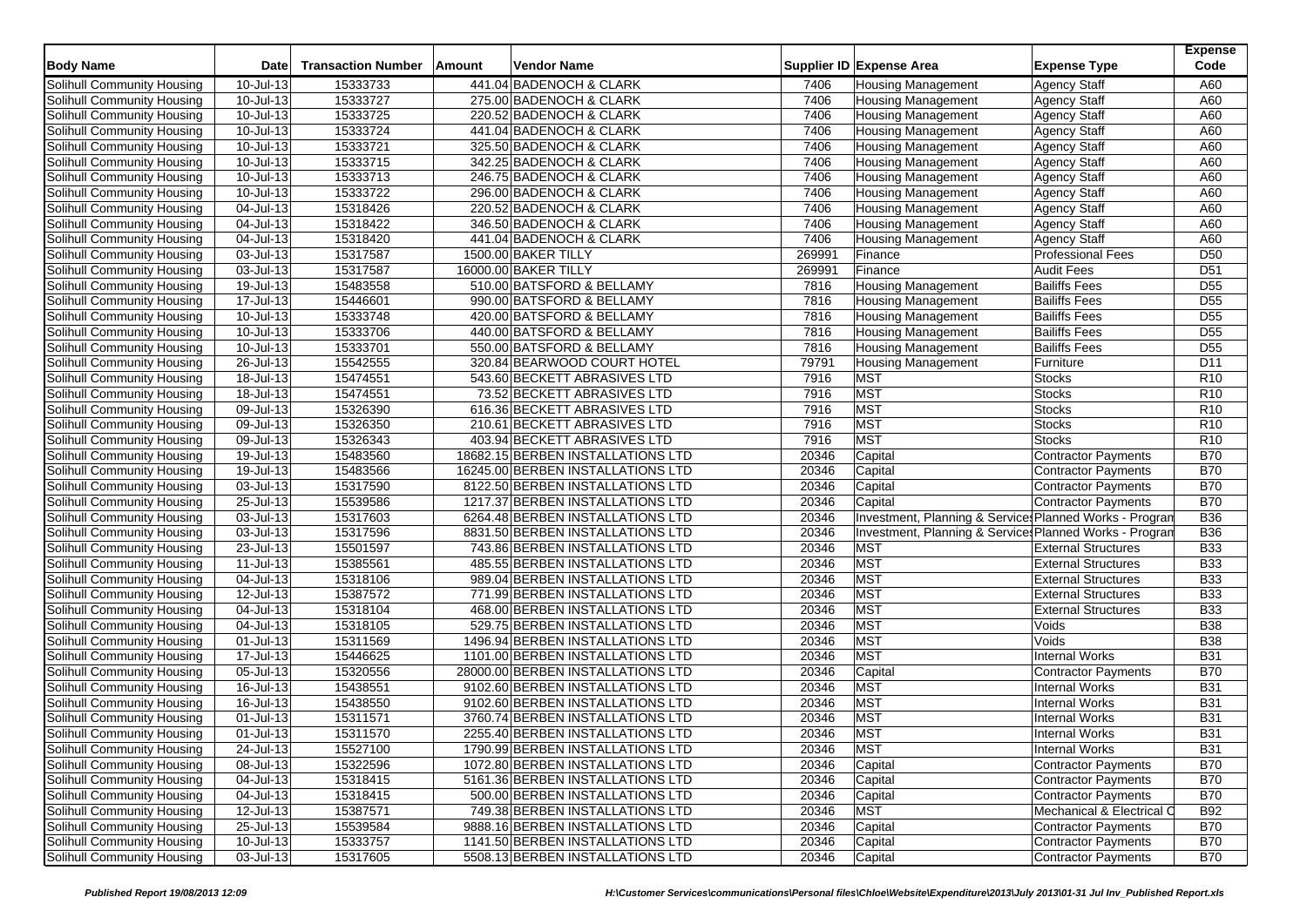| <b>Body Name</b>                  | <b>Date</b>             | <b>Transaction Number</b> | Amount | Vendor Name                           |         | Supplier ID Expense Area                              | <b>Expense Type</b>        | <b>Expense</b><br>Code |
|-----------------------------------|-------------------------|---------------------------|--------|---------------------------------------|---------|-------------------------------------------------------|----------------------------|------------------------|
| Solihull Community Housing        | 10-Jul-13               | 15333755                  |        | 650.00 BERBEN INSTALLATIONS LTD       | 20346   | Capital                                               | Contractor Payments        | <b>B70</b>             |
| Solihull Community Housing        | 25-Jul-13               | 15539587                  |        | 1200.00 BERBEN INSTALLATIONS LTD      | 20346   | Investment, Planning & Services Utility Related Works |                            | <b>B34</b>             |
| Solihull Community Housing        | 04-Jul-13               | 15318429                  |        | 1163.33 BPP PROFESSIONAL EDUCATION    | 93679   | <b>Customer Services</b>                              | Training                   | A80                    |
| Solihull Community Housing        | 22-Jul-13               | 15501564                  |        | 709.03 BUILDBASE                      | 56468   | <b>MST</b>                                            | <b>Stocks</b>              | R <sub>10</sub>        |
| Solihull Community Housing        | 18-Jul-13               | 15474568                  |        | 423.99 BUILDBASE                      | 56468   | <b>MST</b>                                            | <b>Stocks</b>              | R10                    |
| Solihull Community Housing        | 12-Jul-13               | 15391107                  |        | 292.50 BUILDBASE                      | 56468   | <b>MST</b>                                            | <b>Stocks</b>              | R <sub>10</sub>        |
| Solihull Community Housing        | 12-Jul-13               | 15391106                  |        | 1054.17 BUILDBASE                     | 56468   | MST                                                   | <b>Stocks</b>              | R <sub>10</sub>        |
| Solihull Community Housing        | 12-Jul-13               | 15390959                  |        | 1407.20 BUILDBASE                     | 56468   | MST                                                   | <b>Stocks</b>              | R <sub>10</sub>        |
| Solihull Community Housing        | 12-Jul-13               | 15390660                  |        | 1121.18 BUILDBASE                     | 56468   | <b>MST</b>                                            | <b>Stocks</b>              | R <sub>10</sub>        |
| Solihull Community Housing        | 02-Jul-13               | 15314894                  |        | 441.25 BUILDBASE                      | 56468   | <b>MST</b>                                            | <b>Stocks</b>              | R <sub>10</sub>        |
| Solihull Community Housing        | 01-Jul-13               | 15311578                  |        | 427.61 BURROWS HOME COMFORTS LTD      | 273054  | <b>MST</b>                                            | Other Works                | <b>B32</b>             |
| Solihull Community Housing        | 05-Jul-13               | 15319589                  |        | 507.24 BURROWS HOME COMFORTS LTD      | 273054  | <b>MST</b>                                            | <b>External Structures</b> | <b>B33</b>             |
| Solihull Community Housing        | 11-Jul-13               | 15385560                  |        | 455.00 BURROWS HOME COMFORTS LTD      | 273054  | Capital                                               | Contractor Payments        | <b>B70</b>             |
| Solihull Community Housing        | 11-Jul-13               | 15385559                  |        | 455.00 BURROWS HOME COMFORTS LTD      | 273054  | Capital                                               | Contractor Payments        | <b>B70</b>             |
| Solihull Community Housing        | 11-Jul-13               | 15385556                  |        | 910.00 BURROWS HOME COMFORTS LTD      | 273054  | Capital                                               | Contractor Payments        | <b>B70</b>             |
| Solihull Community Housing        | 11-Jul-13               | 15385555                  |        | 455.00 BURROWS HOME COMFORTS LTD      | 273054  | Capital                                               | Contractor Payments        | <b>B70</b>             |
| Solihull Community Housing        | 11-Jul-13               | 15385554                  |        | 455.00 BURROWS HOME COMFORTS LTD      | 273054  | Capital                                               | Contractor Payments        | <b>B70</b>             |
| Solihull Community Housing        | 11-Jul-13               | 15385553                  |        | 455.00 BURROWS HOME COMFORTS LTD      | 273054  | Capital                                               | Contractor Payments        | <b>B70</b>             |
| Solihull Community Housing        | 11-Jul-13               | 15385552                  |        | 455.00 BURROWS HOME COMFORTS LTD      | 273054  | Capital                                               | Contractor Payments        | <b>B70</b>             |
| Solihull Community Housing        | 11-Jul-13               | 15385551                  |        | 455.00 BURROWS HOME COMFORTS LTD      | 273054  | Capital                                               | <b>Contractor Payments</b> | <b>B70</b>             |
| Solihull Community Housing        | $11$ -Jul-13            | 15385550                  |        | 455.00 BURROWS HOME COMFORTS LTD      | 273054  | Capital                                               | Contractor Payments        | <b>B70</b>             |
| <b>Solihull Community Housing</b> | 04-Jul-13               | 15318102                  |        | 240.30 C & C FLOORING                 | 164498  | <b>MST</b>                                            | <b>Internal Works</b>      | <b>B31</b>             |
| Solihull Community Housing        | 01-Jul-13               | 15311565                  |        | 210.24 C & C FLOORING                 | 164498  | <b>MST</b>                                            | <b>Internal Works</b>      | <b>B31</b>             |
| Solihull Community Housing        | 04-Jul-13               | 15318103                  |        | 523.03 C & C FLOORING                 | 164498  | MST                                                   | <b>Internal Works</b>      | <b>B31</b>             |
| Solihull Community Housing        | $\overline{05}$ -Jul-13 | 15319569                  |        | 293.44 C & C FLOORING                 | 164498  | <b>MST</b>                                            | <b>Internal Works</b>      | <b>B31</b>             |
| Solihull Community Housing        | 05-Jul-13               | 15319568                  |        | 293.44 C & C FLOORING                 | 164498  | <b>MST</b>                                            | <b>Internal Works</b>      | <b>B31</b>             |
| Solihull Community Housing        | 25-Jul-13               | 15530047                  |        | 270.71 C & C FLOORING                 | 164498  | <b>MST</b>                                            | Internal Works             | <b>B31</b>             |
| Solihull Community Housing        | 25-Jul-13               | 15530046                  |        | 320.30 C & C FLOORING                 | 164498  | <b>MST</b>                                            | <b>Internal Works</b>      | <b>B31</b>             |
| Solihull Community Housing        | 10-Jul-13               | 15332551                  |        | 229.06 C & C FLOORING                 | 164498  | <b>MST</b>                                            | <b>Internal Works</b>      | <b>B31</b>             |
| Solihull Community Housing        | 10-Jul-13               | 15332549                  |        | 270.46 C & C FLOORING                 | 164498  | <b>MST</b>                                            | <b>Internal Works</b>      | <b>B31</b>             |
| Solihull Community Housing        | 05-Jul-13               | 15319565                  |        | 281.12 C & C FLOORING                 | 164498  | <b>MST</b>                                            | <b>Internal Works</b>      | <b>B31</b>             |
| Solihull Community Housing        | 03-Jul-13               | 15317619                  |        | 560.00 C R MACDONALD                  | 118959  | <b>MST</b>                                            | <b>External Structures</b> | <b>B33</b>             |
| Solihull Community Housing        | 04-Jul-13               | 15318430                  |        | 800.00 CAPITA BUSINESS SERVICES LTD   | 99513   | Capital                                               | ICT - General              | D <sub>30</sub>        |
| Solihull Community Housing        | 10-Jul-13               | 15333761                  |        | 10800.00 CAPITA SYMONDS LTD           | 218112  | Capital                                               | Contractor Payments        | <b>B70</b>             |
| Solihull Community Housing        | 10-Jul-13               | 15333764                  |        | 855.56 CAPITA SYMONDS LTD             | 218112  | Capital                                               | Contractor Payments        | <b>B70</b>             |
| Solihull Community Housing        | 02-Jul-13               | 15314901                  |        | 280.00 CAPITOL JOINERY                | 66253   | <b>MST</b>                                            | <b>Stocks</b>              | R <sub>10</sub>        |
| Solihull Community Housing        | 10-Jul-13               | 15333773                  |        | 1831.94 CARETECH (UK) LTD             | 1610610 | Investment, Planning & Service: Adaptations           |                            | <b>B83</b>             |
| Solihull Community Housing        | 10-Jul-13               | 15333770                  |        | 1921.29 CARETECH (UK) LTD             | 1610610 | Investment, Planning & Service Adaptations            |                            | <b>B83</b>             |
| Solihull Community Housing        | 10-Jul-13               | 15333708                  |        | 932.57 CARETECH (UK) LTD              | 1610610 | Investment, Planning & Service Adaptations            |                            | <b>B83</b>             |
| Solihull Community Housing        | 24-Jul-13               | 15526574                  |        | 410.00 CEL ELECTRICAL                 | 138018  | Investment, Planning & Services Utility Related Works |                            | <b>B34</b>             |
| Solihull Community Housing        | 24-Jul-13               | 15526575                  |        | 490.00 CEL ELECTRICAL                 | 138018  | Investment, Planning & Services Utility Related Works |                            | <b>B34</b>             |
| Solihull Community Housing        | 17-Jul-13               | 15446630                  |        | 19624.00 CHAPMANS ELECTRICAL          | 275944  | Capital                                               | Contractor Payments        | <b>B70</b>             |
| Solihull Community Housing        | 03-Jul-13               | 15317593                  |        | 460.00 CHARTERED INSTITUTE OF HOUSING | 9889    | <b>Central Administration</b>                         | Conferences                | D <sub>56</sub>        |
| Solihull Community Housing        | 17-Jul-13               | 15446632                  |        | 11125.51 CHUBB FIRE LTD               | 11217   | Investment, Planning & Service: Other Building costs  |                            | <b>B39</b>             |
| Solihull Community Housing        | 25-Jul-13               | 15539589                  |        | 11220.00 CLEARWATER TECHNOLOGY LTD    | 121213  | <b>MST</b>                                            | <b>Water Risks</b>         | <b>B13</b>             |
| Solihull Community Housing        | 25-Jul-13               | 15539588                  |        | 2675.00 CLEARWATER TECHNOLOGY LTD     | 121213  | <b>MST</b>                                            | <b>Water Risks</b>         | <b>B13</b>             |
| Solihull Community Housing        | 12-Jul-13               | 15387570                  |        | 330.50 COMCEN COMPUTER SUPPLIES LTD   | 121786  | Capital                                               | ICT - General              | D30                    |
| Solihull Community Housing        | 05-Jul-13               | 15320557                  |        | 454.72 COMCEN COMPUTER SUPPLIES LTD   | 121786  | Capital                                               | ICT - General              | D <sub>30</sub>        |
| Solihull Community Housing        | 10-Jul-13               | 15333844                  |        | 1674.02 CP BENNETT (UK) LTD           | 10108   | <b>Balance Sheet</b>                                  | Creditor: Inland Revenue   | S <sub>02</sub>        |
| Solihull Community Housing        | $24$ -Jul-13            | 15527090                  |        | 3626.80 CP BENNETT (UK) LTD           | 10108   | Capital                                               | Contractor Payments        | <b>B70</b>             |
| Solihull Community Housing        | $23$ -Jul-13            | 15501639                  |        | 2259.00 CP BENNETT (UK) LTD           | 10108   | Capital                                               | Contractor Payments        | <b>B70</b>             |
|                                   |                         |                           |        |                                       |         |                                                       |                            |                        |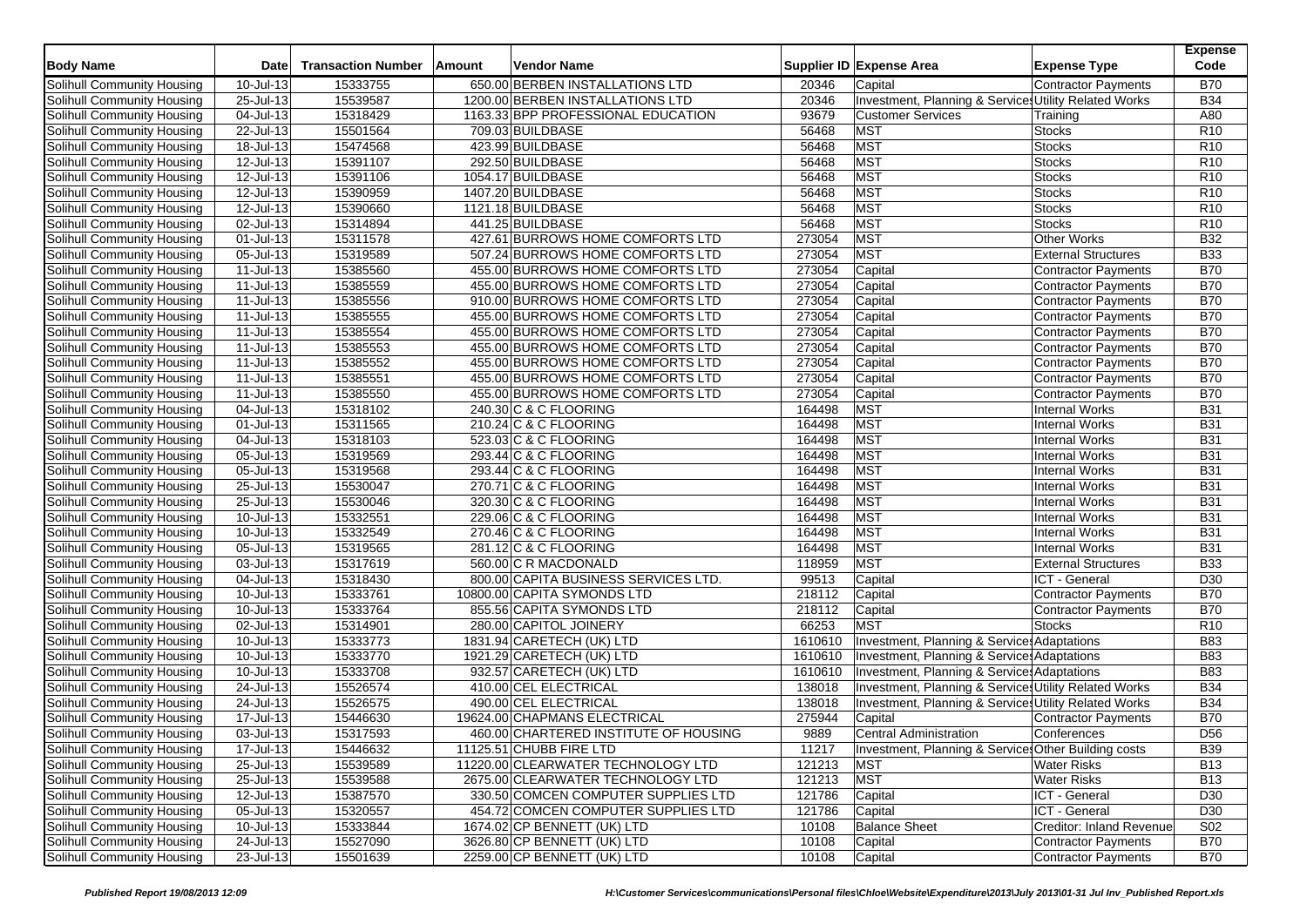| Solihull Community Housing<br>17-Jul-13<br>15446571<br>1582.10 CP BENNETT (UK) LTD<br>10108<br>Capital<br>Contractor Payments<br>15332585<br>7299.24 CP BENNETT (UK) LTD<br>10108<br>Solihull Community Housing<br>10-Jul-13<br>Capital<br><b>Contractor Payments</b><br>15319664<br>Solihull Community Housing<br>05-Jul-13<br>270.00 CP BENNETT (UK) LTD<br>10108<br>Capital<br><b>Contractor Payments</b><br>17-Jul-13<br>15446572<br>2492.00 CP BENNETT (UK) LTD<br><b>MST</b><br><b>Internal Works</b><br>Solihull Community Housing<br>10108<br><b>MST</b><br>15319663<br>516.77 CP BENNETT (UK) LTD<br>10108<br><b>Internal Works</b><br>Solihull Community Housing<br>05-Jul-13<br>15319662<br>MST<br>05-Jul-13<br>516.77 CP BENNETT (UK) LTD<br>10108<br><b>Internal Works</b><br>Solihull Community Housing<br><b>MST</b><br>22-Jul-13<br>425.50 DECISION RECRUITMENT LTD<br>2370689<br>Solihull Community Housing<br>15496563<br><b>Agency Staff</b><br><b>MST</b><br>15333834<br>425.50 DECISION RECRUITMENT LTD<br>2370689<br>Solihull Community Housing<br>10-Jul-13<br><b>Agency Staff</b><br>2370689<br><b>MST</b><br>10-Jul-13<br>15333833<br>Solihull Community Housing<br>373.75 DECISION RECRUITMENT LTD<br><b>Agency Staff</b> | <b>B70</b><br><b>B70</b><br><b>B70</b><br><b>B31</b><br><b>B31</b><br><b>B31</b><br>A60<br>A60<br>A60<br>A60<br>A60<br>R <sub>10</sub><br>D <sub>50</sub><br>R <sub>10</sub><br>R <sub>10</sub><br>R <sub>10</sub> |
|-----------------------------------------------------------------------------------------------------------------------------------------------------------------------------------------------------------------------------------------------------------------------------------------------------------------------------------------------------------------------------------------------------------------------------------------------------------------------------------------------------------------------------------------------------------------------------------------------------------------------------------------------------------------------------------------------------------------------------------------------------------------------------------------------------------------------------------------------------------------------------------------------------------------------------------------------------------------------------------------------------------------------------------------------------------------------------------------------------------------------------------------------------------------------------------------------------------------------------------------------------|--------------------------------------------------------------------------------------------------------------------------------------------------------------------------------------------------------------------|
|                                                                                                                                                                                                                                                                                                                                                                                                                                                                                                                                                                                                                                                                                                                                                                                                                                                                                                                                                                                                                                                                                                                                                                                                                                                     |                                                                                                                                                                                                                    |
|                                                                                                                                                                                                                                                                                                                                                                                                                                                                                                                                                                                                                                                                                                                                                                                                                                                                                                                                                                                                                                                                                                                                                                                                                                                     |                                                                                                                                                                                                                    |
|                                                                                                                                                                                                                                                                                                                                                                                                                                                                                                                                                                                                                                                                                                                                                                                                                                                                                                                                                                                                                                                                                                                                                                                                                                                     |                                                                                                                                                                                                                    |
|                                                                                                                                                                                                                                                                                                                                                                                                                                                                                                                                                                                                                                                                                                                                                                                                                                                                                                                                                                                                                                                                                                                                                                                                                                                     |                                                                                                                                                                                                                    |
|                                                                                                                                                                                                                                                                                                                                                                                                                                                                                                                                                                                                                                                                                                                                                                                                                                                                                                                                                                                                                                                                                                                                                                                                                                                     |                                                                                                                                                                                                                    |
|                                                                                                                                                                                                                                                                                                                                                                                                                                                                                                                                                                                                                                                                                                                                                                                                                                                                                                                                                                                                                                                                                                                                                                                                                                                     |                                                                                                                                                                                                                    |
|                                                                                                                                                                                                                                                                                                                                                                                                                                                                                                                                                                                                                                                                                                                                                                                                                                                                                                                                                                                                                                                                                                                                                                                                                                                     |                                                                                                                                                                                                                    |
|                                                                                                                                                                                                                                                                                                                                                                                                                                                                                                                                                                                                                                                                                                                                                                                                                                                                                                                                                                                                                                                                                                                                                                                                                                                     |                                                                                                                                                                                                                    |
|                                                                                                                                                                                                                                                                                                                                                                                                                                                                                                                                                                                                                                                                                                                                                                                                                                                                                                                                                                                                                                                                                                                                                                                                                                                     |                                                                                                                                                                                                                    |
| <b>MST</b><br>Solihull Community Housing<br>03-Jul-13<br>15317599<br>437.00 DECISION RECRUITMENT LTD<br>2370689<br><b>Agency Staff</b>                                                                                                                                                                                                                                                                                                                                                                                                                                                                                                                                                                                                                                                                                                                                                                                                                                                                                                                                                                                                                                                                                                              |                                                                                                                                                                                                                    |
| <b>MST</b><br>15317597<br>425.50 DECISION RECRUITMENT LTD<br>2370689<br>Solihull Community Housing<br>03-Jul-13<br><b>Agency Staff</b>                                                                                                                                                                                                                                                                                                                                                                                                                                                                                                                                                                                                                                                                                                                                                                                                                                                                                                                                                                                                                                                                                                              |                                                                                                                                                                                                                    |
| 15474571<br>11346<br>MST<br>18-Jul-13<br>240.02 DIRECT ROOFING SUPPLIES LTD<br><b>Stocks</b><br>Solihull Community Housing                                                                                                                                                                                                                                                                                                                                                                                                                                                                                                                                                                                                                                                                                                                                                                                                                                                                                                                                                                                                                                                                                                                          |                                                                                                                                                                                                                    |
| 15526580<br>24-Jul-13<br>4790.80 DLA PIPER UK LLP<br>147168<br><b>Customer Services</b><br><b>Professional Fees</b><br>Solihull Community Housing                                                                                                                                                                                                                                                                                                                                                                                                                                                                                                                                                                                                                                                                                                                                                                                                                                                                                                                                                                                                                                                                                                   |                                                                                                                                                                                                                    |
| <b>MST</b><br>Solihull Community Housing<br>22-Jul-13<br>15501568<br>3115.00 DOORFIT PRODUCTS LTD<br>5228<br><b>Stocks</b>                                                                                                                                                                                                                                                                                                                                                                                                                                                                                                                                                                                                                                                                                                                                                                                                                                                                                                                                                                                                                                                                                                                          |                                                                                                                                                                                                                    |
| <b>MST</b><br>22-Jul-13<br>15501567<br>5228<br><b>Stocks</b><br>Solihull Community Housing<br>824.95 DOORFIT PRODUCTS LTD                                                                                                                                                                                                                                                                                                                                                                                                                                                                                                                                                                                                                                                                                                                                                                                                                                                                                                                                                                                                                                                                                                                           |                                                                                                                                                                                                                    |
| <b>MST</b><br>12-Jul-13<br>15391109<br>267.50 DOORFIT PRODUCTS LTD<br>5228<br><b>Stocks</b><br>Solihull Community Housing                                                                                                                                                                                                                                                                                                                                                                                                                                                                                                                                                                                                                                                                                                                                                                                                                                                                                                                                                                                                                                                                                                                           |                                                                                                                                                                                                                    |
| <b>MST</b><br>5228<br>Solihull Community Housing<br>02-Jul-13<br>15314903<br>570.00 DOORFIT PRODUCTS LTD<br><b>Stocks</b>                                                                                                                                                                                                                                                                                                                                                                                                                                                                                                                                                                                                                                                                                                                                                                                                                                                                                                                                                                                                                                                                                                                           | R <sub>10</sub>                                                                                                                                                                                                    |
| 15318413<br>590.28 DR GAIL YOUNG<br>221701<br>Solihull Community Housing<br>04-Jul-13<br><b>Housing Management</b><br><b>Tenant Medicals</b>                                                                                                                                                                                                                                                                                                                                                                                                                                                                                                                                                                                                                                                                                                                                                                                                                                                                                                                                                                                                                                                                                                        | D63                                                                                                                                                                                                                |
| 217.50 DRAINTECH SERVICES (MIDLANDS) LTD<br>Solihull Community Housing<br>25-Jul-13<br>15530075<br>338596<br><b>MST</b><br><b>Other Works</b>                                                                                                                                                                                                                                                                                                                                                                                                                                                                                                                                                                                                                                                                                                                                                                                                                                                                                                                                                                                                                                                                                                       | <b>B32</b>                                                                                                                                                                                                         |
| <b>MST</b><br>25-Jul-13<br>15530069<br>338596<br><b>Other Works</b><br>Solihull Community Housing<br>416.25 DRAINTECH SERVICES (MIDLANDS) LTD                                                                                                                                                                                                                                                                                                                                                                                                                                                                                                                                                                                                                                                                                                                                                                                                                                                                                                                                                                                                                                                                                                       | <b>B32</b>                                                                                                                                                                                                         |
| MST<br>05-Jul-13<br>15319611<br>235.00 DRAINTECH SERVICES (MIDLANDS) LTD<br>338596<br><b>Other Works</b><br>Solihull Community Housing                                                                                                                                                                                                                                                                                                                                                                                                                                                                                                                                                                                                                                                                                                                                                                                                                                                                                                                                                                                                                                                                                                              | <b>B32</b>                                                                                                                                                                                                         |
| <b>MST</b><br>15472554<br>360.00 DRAINTECH SERVICES (MIDLANDS) LTD<br>338596<br>Solihull Community Housing<br>18-Jul-13<br><b>Other Works</b>                                                                                                                                                                                                                                                                                                                                                                                                                                                                                                                                                                                                                                                                                                                                                                                                                                                                                                                                                                                                                                                                                                       | <b>B32</b>                                                                                                                                                                                                         |
| <b>MST</b><br>Solihull Community Housing<br>05-Jul-13<br>15319597<br>345.00 DRAINTECH SERVICES (MIDLANDS) LTD<br>338596<br>Other Works                                                                                                                                                                                                                                                                                                                                                                                                                                                                                                                                                                                                                                                                                                                                                                                                                                                                                                                                                                                                                                                                                                              | <b>B32</b>                                                                                                                                                                                                         |
| MST<br>Solihull Community Housing<br>05-Jul-13<br>15319593<br>280.00 DRAINTECH SERVICES (MIDLANDS) LTD<br>338596<br><b>Other Works</b>                                                                                                                                                                                                                                                                                                                                                                                                                                                                                                                                                                                                                                                                                                                                                                                                                                                                                                                                                                                                                                                                                                              | <b>B32</b>                                                                                                                                                                                                         |
| <b>MST</b><br>Solihull Community Housing<br>15318389<br>577.09 DULUX DECORATOR CENTRES<br>69460<br><b>Internal Works</b><br>04-Jul-13                                                                                                                                                                                                                                                                                                                                                                                                                                                                                                                                                                                                                                                                                                                                                                                                                                                                                                                                                                                                                                                                                                               | <b>B31</b>                                                                                                                                                                                                         |
| <b>MST</b><br>Solihull Community Housing<br>04-Jul-13<br>15318389<br>215.74 DULUX DECORATOR CENTRES<br>69460<br>Internal Works                                                                                                                                                                                                                                                                                                                                                                                                                                                                                                                                                                                                                                                                                                                                                                                                                                                                                                                                                                                                                                                                                                                      | <b>B31</b>                                                                                                                                                                                                         |
| 04-Jul-13<br>15318386<br>1224.61 DULUX DECORATOR CENTRES<br>69460<br>Solihull Community Housing<br>Capital<br>Contractor Payments                                                                                                                                                                                                                                                                                                                                                                                                                                                                                                                                                                                                                                                                                                                                                                                                                                                                                                                                                                                                                                                                                                                   | <b>B70</b>                                                                                                                                                                                                         |
| 15318386<br>166.71 DULUX DECORATOR CENTRES<br>69460<br>Solihull Community Housing<br>04-Jul-13<br>Capital<br><b>Contractor Payments</b>                                                                                                                                                                                                                                                                                                                                                                                                                                                                                                                                                                                                                                                                                                                                                                                                                                                                                                                                                                                                                                                                                                             | <b>B70</b>                                                                                                                                                                                                         |
| 25-Jul-13<br>15530092<br>2286.00 ECLIPSE ACCESS SOLUTIONS LTD<br>141696<br>Capital<br>Solihull Community Housing<br><b>Contractor Payments</b>                                                                                                                                                                                                                                                                                                                                                                                                                                                                                                                                                                                                                                                                                                                                                                                                                                                                                                                                                                                                                                                                                                      | <b>B70</b>                                                                                                                                                                                                         |
| 141696<br>Solihull Community Housing<br>23-Jul-13<br>15501636<br>1467.33 ECLIPSE ACCESS SOLUTIONS LTD<br>Capital<br>Contractor Payments                                                                                                                                                                                                                                                                                                                                                                                                                                                                                                                                                                                                                                                                                                                                                                                                                                                                                                                                                                                                                                                                                                             | <b>B70</b>                                                                                                                                                                                                         |
| Solihull Community Housing<br>04-Jul-13<br>15318118<br>406.08 ECLIPSE ACCESS SOLUTIONS LTD<br>141696<br>Capital<br><b>Contractor Payments</b>                                                                                                                                                                                                                                                                                                                                                                                                                                                                                                                                                                                                                                                                                                                                                                                                                                                                                                                                                                                                                                                                                                       | <b>B70</b>                                                                                                                                                                                                         |
| 15383556<br>4823.24 ECLIPSE ACCESS SOLUTIONS LTD<br>141696<br>Solihull Community Housing<br>11-Jul-13<br>Capital<br><b>Contractor Payments</b>                                                                                                                                                                                                                                                                                                                                                                                                                                                                                                                                                                                                                                                                                                                                                                                                                                                                                                                                                                                                                                                                                                      | <b>B70</b>                                                                                                                                                                                                         |
| 141696<br>Solihull Community Housing<br>01-Jul-13<br>15311643<br>311.13 ECLIPSE ACCESS SOLUTIONS LTD<br>Capital<br>Contractor Payments                                                                                                                                                                                                                                                                                                                                                                                                                                                                                                                                                                                                                                                                                                                                                                                                                                                                                                                                                                                                                                                                                                              | <b>B70</b>                                                                                                                                                                                                         |
| 15333835<br>2261686<br>Solihull Community Housing<br>10-Jul-13<br>260.00 ECO OPERATIONS LTD<br><b>Housing Management</b><br>Materials                                                                                                                                                                                                                                                                                                                                                                                                                                                                                                                                                                                                                                                                                                                                                                                                                                                                                                                                                                                                                                                                                                               | D <sub>13</sub>                                                                                                                                                                                                    |
| 1435.00 ECONERGY<br>15446644<br>3403689<br>Equipment Maintenance<br>Solihull Community Housing<br>17-Jul-13<br><b>Housing Management</b>                                                                                                                                                                                                                                                                                                                                                                                                                                                                                                                                                                                                                                                                                                                                                                                                                                                                                                                                                                                                                                                                                                            | D17                                                                                                                                                                                                                |
| 17-Jul-13<br>15446644<br>572.00 ECONERGY<br>3403689<br><b>Professional Fees</b><br><b>Solihull Community Housing</b><br><b>Housing Management</b>                                                                                                                                                                                                                                                                                                                                                                                                                                                                                                                                                                                                                                                                                                                                                                                                                                                                                                                                                                                                                                                                                                   | D <sub>50</sub>                                                                                                                                                                                                    |
| Solihull Community Housing<br>15539592<br>425.50 EDEN BROWN RECRUITMENT LTD<br>5333<br>25-Jul-13<br><b>Housing Management</b><br><b>Agency Staff</b>                                                                                                                                                                                                                                                                                                                                                                                                                                                                                                                                                                                                                                                                                                                                                                                                                                                                                                                                                                                                                                                                                                | A60                                                                                                                                                                                                                |
| 15539591<br>740.00 EDEN BROWN RECRUITMENT LTD<br>5333<br><b>Housing Management</b><br><b>Agency Staff</b><br>Solihull Community Housing<br>25-Jul-13                                                                                                                                                                                                                                                                                                                                                                                                                                                                                                                                                                                                                                                                                                                                                                                                                                                                                                                                                                                                                                                                                                | A60                                                                                                                                                                                                                |
| 25-Jul-13<br>15539590<br>629.00 EDEN BROWN RECRUITMENT LTD<br>5333<br>Solihull Community Housing<br><b>Housing Management</b><br><b>Agency Staff</b>                                                                                                                                                                                                                                                                                                                                                                                                                                                                                                                                                                                                                                                                                                                                                                                                                                                                                                                                                                                                                                                                                                | A60                                                                                                                                                                                                                |
| 15483581<br>5333<br>Solihull Community Housing<br>19-Jul-13<br>320.00 EDEN BROWN RECRUITMENT LTD<br><b>Housing Management</b><br><b>Agency Staff</b>                                                                                                                                                                                                                                                                                                                                                                                                                                                                                                                                                                                                                                                                                                                                                                                                                                                                                                                                                                                                                                                                                                | A60                                                                                                                                                                                                                |
| 19-Jul-13<br>15483580<br>425.50 EDEN BROWN RECRUITMENT LTD<br>5333<br><b>Agency Staff</b><br>Solihull Community Housing<br><b>Housing Management</b>                                                                                                                                                                                                                                                                                                                                                                                                                                                                                                                                                                                                                                                                                                                                                                                                                                                                                                                                                                                                                                                                                                | A60                                                                                                                                                                                                                |
| Solihull Community Housing<br>19-Jul-13<br>15483575<br>620.00 EDEN BROWN RECRUITMENT LTD<br>5333<br><b>Housing Management</b><br><b>Agency Staff</b>                                                                                                                                                                                                                                                                                                                                                                                                                                                                                                                                                                                                                                                                                                                                                                                                                                                                                                                                                                                                                                                                                                | A60                                                                                                                                                                                                                |
| 5333<br>Solihull Community Housing<br>19-Jul-13<br>15483573<br>740.00 EDEN BROWN RECRUITMENT LTD<br><b>Housing Management</b><br><b>Agency Staff</b>                                                                                                                                                                                                                                                                                                                                                                                                                                                                                                                                                                                                                                                                                                                                                                                                                                                                                                                                                                                                                                                                                                | A60                                                                                                                                                                                                                |
| <b>Agency Staff</b><br>Solihull Community Housing<br>17-Jul-13<br>15446642<br>629.00 EDEN BROWN RECRUITMENT LTD<br>5333<br><b>Housing Management</b>                                                                                                                                                                                                                                                                                                                                                                                                                                                                                                                                                                                                                                                                                                                                                                                                                                                                                                                                                                                                                                                                                                | A60                                                                                                                                                                                                                |
| Solihull Community Housing<br>17-Jul-13<br>15446638<br>595.00 EDEN BROWN RECRUITMENT LTD<br>5333<br><b>Housing Management</b><br><b>Agency Staff</b>                                                                                                                                                                                                                                                                                                                                                                                                                                                                                                                                                                                                                                                                                                                                                                                                                                                                                                                                                                                                                                                                                                | A60                                                                                                                                                                                                                |
| Solihull Community Housing<br><b>Housing Management</b><br>10-Jul-13<br>15333836<br>425.50 EDEN BROWN RECRUITMENT LTD<br>5333<br><b>Agency Staff</b>                                                                                                                                                                                                                                                                                                                                                                                                                                                                                                                                                                                                                                                                                                                                                                                                                                                                                                                                                                                                                                                                                                | A60                                                                                                                                                                                                                |
| Solihull Community Housing<br>04-Jul-13<br>15318433<br>425.50 EDEN BROWN RECRUITMENT LTD<br>5333<br><b>Housing Management</b><br><b>Agency Staff</b>                                                                                                                                                                                                                                                                                                                                                                                                                                                                                                                                                                                                                                                                                                                                                                                                                                                                                                                                                                                                                                                                                                | A60                                                                                                                                                                                                                |
| Solihull Community Housing<br>04-Jul-13<br>15318431<br>5333<br><b>Housing Management</b><br>425.50 EDEN BROWN RECRUITMENT LTD<br><b>Agency Staff</b>                                                                                                                                                                                                                                                                                                                                                                                                                                                                                                                                                                                                                                                                                                                                                                                                                                                                                                                                                                                                                                                                                                | A60                                                                                                                                                                                                                |
| Solihull Community Housing<br>03-Jul-13<br><b>Housing Management</b><br><b>Agency Staff</b><br>15317600<br>740.00 EDEN BROWN RECRUITMENT LTD<br>5333                                                                                                                                                                                                                                                                                                                                                                                                                                                                                                                                                                                                                                                                                                                                                                                                                                                                                                                                                                                                                                                                                                | A60                                                                                                                                                                                                                |
| <b>Solihull Community Housing</b><br>03-Jul-13<br>15317601<br>684.50 EDEN BROWN RECRUITMENT LTD<br>5333<br><b>Agency Staff</b><br>Housing Management                                                                                                                                                                                                                                                                                                                                                                                                                                                                                                                                                                                                                                                                                                                                                                                                                                                                                                                                                                                                                                                                                                | A60                                                                                                                                                                                                                |
| Solihull Community Housing<br>04-Jul-13<br>15318434<br>2051.14 EDF ENERGY 1 LTD<br>135472<br><b>Housing Management</b><br>Electricity                                                                                                                                                                                                                                                                                                                                                                                                                                                                                                                                                                                                                                                                                                                                                                                                                                                                                                                                                                                                                                                                                                               | <b>B11</b>                                                                                                                                                                                                         |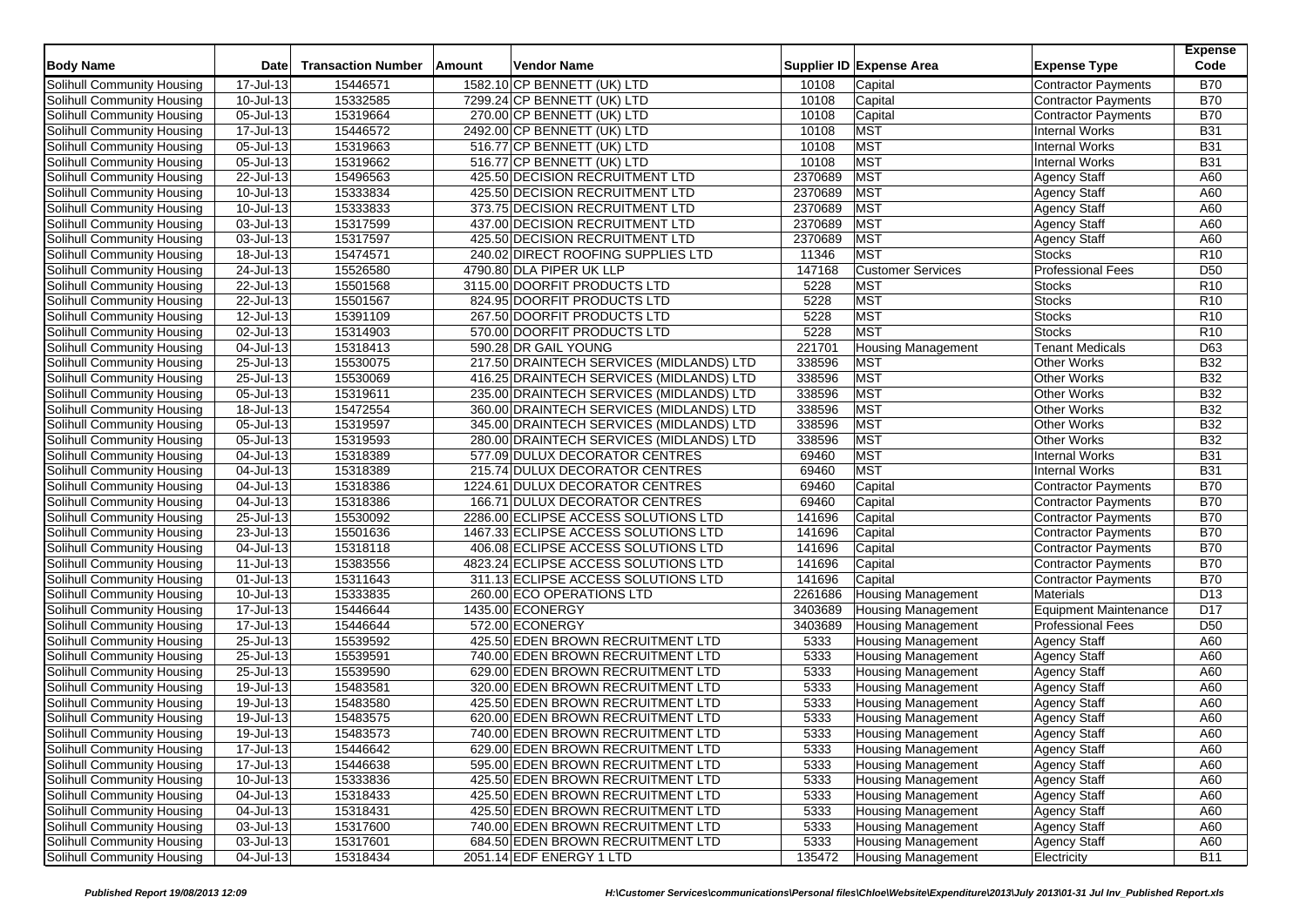| <b>Body Name</b>                  | Date                    | <b>Transaction Number</b> | Amount | <b>Vendor Name</b>                         |         | Supplier ID Expense Area                              | <b>Expense Type</b>             | <b>Expense</b><br>Code |
|-----------------------------------|-------------------------|---------------------------|--------|--------------------------------------------|---------|-------------------------------------------------------|---------------------------------|------------------------|
| Solihull Community Housing        | 10-Jul-13               | 15333838                  |        | 7941.93 ELECTROTEST SERVICES LTD           | 31719   | Capital                                               | Contractor Payments             | <b>B70</b>             |
| Solihull Community Housing        | 03-Jul-13               | 15317608                  |        | 8995.77 ELECTROTEST SERVICES LTD           | 31719   | Investment, Planning & Services Utility Related Works |                                 | <b>B34</b>             |
| Solihull Community Housing        | 22-Jul-13               | 15496564                  |        | 7830.30 ENTERPRISE MANAGED SERVICES LTD    | 206418  | <b>MST</b>                                            | <b>Waste Disposal</b>           | E20                    |
| Solihull Community Housing        | 19-Jul-13               | 15483582                  |        | 345.44 EXPRESS LIFT ALLIANCE               | 281698  | Capital                                               | <b>Contractor Payments</b>      | <b>B70</b>             |
| Solihull Community Housing        | 05-Jul-13               | 15320553                  |        | 2077.60 FAMILY CARE TRUST (SOLIHULL)       | 5472    | <b>Housing Management</b>                             | Grounds Maintenance             | <b>B40</b>             |
| Solihull Community Housing        | 04-Jul-13               | 15318437                  |        | 684.00 FERRET INFORMATION SYSTEMS LTD      | 5486    | Investment, Planning & Service: ICT Software          |                                 | D31                    |
| Solihull Community Housing        | 17-Jul-13               | 15446648                  |        | 1296.70 FLOOR RESTORATIONS LTD             | 5521    | MST                                                   | <b>External Structures</b>      | <b>B33</b>             |
| Solihull Community Housing        | 23-Jul-13               | 15524616                  |        | 42698.00 FRANK HASLAM MILAN & CO LTD       | 72139   | <b>Balance Sheet</b>                                  | New Build                       | S <sub>20</sub>        |
| Solihull Community Housing        | 12-Jul-13               | 15387582                  |        | 800.00 GLOVERSURE LTD                      | 3684732 | Capital                                               | ICT - General                   | D30                    |
| Solihull Community Housing        | 08-Jul-13               | 15322604                  |        | 420.00 GRANGE REMOVAL CO LTD               | 5676    | <b>Housing Management</b>                             | <b>Professional Fees</b>        | D <sub>50</sub>        |
| Solihull Community Housing        | 08-Jul-13               | 15322603                  |        | 280.00 GRANGE REMOVAL CO LTD               | 5676    | <b>Housing Management</b>                             | <b>Professional Fees</b>        | D <sub>50</sub>        |
| Solihull Community Housing        | 08-Jul-13               | 15322602                  |        | 320.00 GRANGE REMOVAL CO LTD               | 5676    | <b>Housing Management</b>                             | <b>Professional Fees</b>        | D <sub>50</sub>        |
| Solihull Community Housing        | 03-Jul-13               | 15317676                  |        | 230.00 GRANGE REMOVAL CO LTD               | 5676    | <b>Balance Sheet</b>                                  | Movement Incentive Sch          | U32                    |
| Solihull Community Housing        | 19-Jul-13               | 15487547                  |        | 3363.00 HANDICARE ACCESSIBILITY LTD        | 277953  | Capital                                               | <b>Contractor Payments</b>      | <b>B70</b>             |
| Solihull Community Housing        | 19-Jul-13               | 15487550                  |        | 3171.00 HANDICARE ACCESSIBILITY LTD        | 277953  | Capital                                               | <b>Contractor Payments</b>      | <b>B70</b>             |
| Solihull Community Housing        | 04-Jul-13               | 15318319                  |        | 2087.00 HANDICARE ACCESSIBILITY LTD        | 277953  | Capital                                               | <b>Contractor Payments</b>      | <b>B70</b>             |
| Solihull Community Housing        | 03-Jul-13               | 15317575                  |        | 5644.18 HARDYMAN & CO LTD                  | 2870686 | Capital                                               | <b>Contractor Payments</b>      | <b>B70</b>             |
| Solihull Community Housing        | 03-Jul-13               | 15317610                  |        | 295.00 HARVEYS REMOVALS OF SOLIHULL        | 2255708 | Capital                                               | <b>Contractor Payments</b>      | <b>B70</b>             |
| <b>Solihull Community Housing</b> | 12-Jul-13               | 15387583                  |        | 300.00 HOUSEMARK LTD                       | 103535  | <b>Housing Management</b>                             | <b>Professional Fees</b>        | D <sub>50</sub>        |
| Solihull Community Housing        | 24-Jul-13               | 15526581                  |        | 1095.00 HQN LTD                            | 120599  | <b>Customer Services</b>                              | <b>Grants and Subscriptions</b> | D <sub>92</sub>        |
| Solihull Community Housing        | 05-Jul-13               | 15320561                  |        | 720.00 HQN LTD                             | 120599  | <b>Customer Services</b>                              | <b>Grants and Subscriptions</b> | D <sub>92</sub>        |
| Solihull Community Housing        | 05-Jul-13               | 15320560                  |        | 720.00 HQN LTD                             | 120599  | <b>Customer Services</b>                              | <b>Grants and Subscriptions</b> | D <sub>92</sub>        |
| Solihull Community Housing        | 25-Jul-13               | 15539575                  |        | 328.75 HUGH STEEPER LTD                    | 122364  | Capital                                               | Contractor Payments             | <b>B70</b>             |
| Solihull Community Housing        | 10-Jul-13               | 15333853                  |        | 12349.05 HUNTLEY REFRIGERATION LTD         | 2041642 | Finance                                               | <b>General Building Costs</b>   | <b>B30</b>             |
| Solihull Community Housing        | 12-Jul-13               | 15387586                  |        | 216.70 ISL INSTANT SKIPS LTD               | 5978    | Finance                                               | <b>Other Premises Costs</b>     | <b>B90</b>             |
| Solihull Community Housing        | 26-Jul-13               | 15542559                  |        | 740.00 JAMES ANDREWS RECRUITMENT SOLUTION  | 673596  | <b>Housing Management</b>                             | <b>Agency Staff</b>             | A60                    |
| Solihull Community Housing        | $25$ -Jul-13            | 15539595                  |        | 1011.21 JAMES ANDREWS RECRUITMENT SOLUTION | 673596  | <b>Housing Management</b>                             | <b>Agency Staff</b>             | A60                    |
| Solihull Community Housing        | $\overline{25}$ -Jul-13 | 15539594                  |        | 740.00 JAMES ANDREWS RECRUITMENT SOLUTION  | 673596  | <b>Housing Management</b>                             | <b>Agency Staff</b>             | A60                    |
| Solihull Community Housing        | 25-Jul-13               | 15539593                  |        | 1011.21 JAMES ANDREWS RECRUITMENT SOLUTION | 673596  | <b>Housing Management</b>                             | <b>Agency Staff</b>             | A60                    |
| Solihull Community Housing        | 05-Jul-13               | 15320563                  |        | 740.00 JAMES ANDREWS RECRUITMENT SOLUTION  | 673596  | <b>Housing Management</b>                             | <b>Agency Staff</b>             | A60                    |
| Solihull Community Housing        | 04-Jul-13               | 15318441                  |        | 1011.21 JAMES ANDREWS RECRUITMENT SOLUTION | 673596  | <b>Housing Management</b>                             | <b>Agency Staff</b>             | A60                    |
| Solihull Community Housing        | 23-Jul-13               | 15524614                  |        | 950.00 JAMES K JACKSON                     | 6082    | Capital                                               | <b>Contractor Payments</b>      | <b>B70</b>             |
| Solihull Community Housing        | 10-Jul-13               | 15333709                  |        | 40100.00 JESSUP BROTHERS LTD               | 3190686 | Capital                                               | <b>Contractor Payments</b>      | <b>B70</b>             |
| Solihull Community Housing        | 23-Jul-13               | 15508566                  |        | 3027.31 JEWSON LTD                         | 6111    | <b>MST</b>                                            | <b>Stocks</b>                   | R <sub>10</sub>        |
| Solihull Community Housing        | 22-Jul-13               | 15501573                  |        | 864.20 JEWSON LTD                          | 6111    | <b>MST</b>                                            | <b>Stocks</b>                   | R <sub>10</sub>        |
| Solihull Community Housing        | 18-Jul-13               | 15474635                  |        | 3068.21 JEWSON LTD                         | 6111    | <b>MST</b>                                            | <b>Stocks</b>                   | R <sub>10</sub>        |
| Solihull Community Housing        | 18-Jul-13               | 15474634                  |        | 1212.50 JEWSON LTD                         | 6111    | <b>MST</b>                                            | <b>Stocks</b>                   | R10                    |
| Solihull Community Housing        | 18-Jul-13               | 15474633                  |        | 1020.20 JEWSON LTD                         | 6111    | <b>MST</b>                                            | <b>Stocks</b>                   | R <sub>10</sub>        |
| Solihull Community Housing        | 18-Jul-13               | 15474615                  |        | 352.80 JEWSON LTD                          | 6111    | <b>MST</b>                                            | <b>Stocks</b>                   | R <sub>10</sub>        |
| Solihull Community Housing        | 18-Jul-13               | 15474605                  |        | 349.51 JEWSON LTD                          | 6111    | <b>MST</b>                                            | <b>Stocks</b>                   | R <sub>10</sub>        |
| Solihull Community Housing        | 18-Jul-13               | 15474593                  |        | 218.75 JEWSON LTD                          | 6111    | MST                                                   | <b>Stocks</b>                   | R <sub>10</sub>        |
| Solihull Community Housing        | 18-Jul-13               | 15474607                  |        | 545.55 JEWSON LTD                          | 6111    | <b>MST</b>                                            | <b>Stocks</b>                   | R <sub>10</sub>        |
| Solihull Community Housing        | 15-Jul-13               | 15419592                  |        | 357.61 JEWSON LTD                          | 6111    | MST                                                   | <b>Stocks</b>                   | R <sub>10</sub>        |
| Solihull Community Housing        | $15$ -Jul-13            | 15419589                  |        | 350.00 JEWSON LTD                          | 6111    | <b>MST</b>                                            | <b>Stocks</b>                   | R <sub>10</sub>        |
| Solihull Community Housing        | $15$ -Jul-13            | 15419585                  |        | 423.14 JEWSON LTD                          | 6111    | <b>MST</b>                                            | <b>Stocks</b>                   | R <sub>10</sub>        |
| Solihull Community Housing        | 15-Jul-13               | 15419586                  |        | 2209.66 JEWSON LTD                         | 6111    | <b>MST</b>                                            | <b>Stocks</b>                   | R <sub>10</sub>        |
| Solihull Community Housing        | $15$ -Jul-13            | 15419579                  |        | 447.80 JEWSON LTD                          | 6111    | <b>MST</b>                                            | <b>Stocks</b>                   | R <sub>10</sub>        |
| Solihull Community Housing        | $15$ -Jul-13            | 15419577                  |        | 1200.80 JEWSON LTD                         | 6111    | <b>MST</b>                                            | <b>Stocks</b>                   | R <sub>10</sub>        |
| Solihull Community Housing        | $15$ -Jul-13            | 15419594                  |        | 800.40 JEWSON LTD                          | 6111    | <b>MST</b>                                            | <b>Stocks</b>                   | R <sub>10</sub>        |
| Solihull Community Housing        | 15-Jul-13               | 15392699                  |        | 2131.90 JEWSON LTD                         | 6111    | <b>MST</b>                                            | <b>Stocks</b>                   | R <sub>10</sub>        |
| Solihull Community Housing        | $15 -$ Jul-13           | 15392695                  |        | 470.10 JEWSON LTD                          | 6111    | <b>MST</b>                                            | Stocks                          | <b>R10</b>             |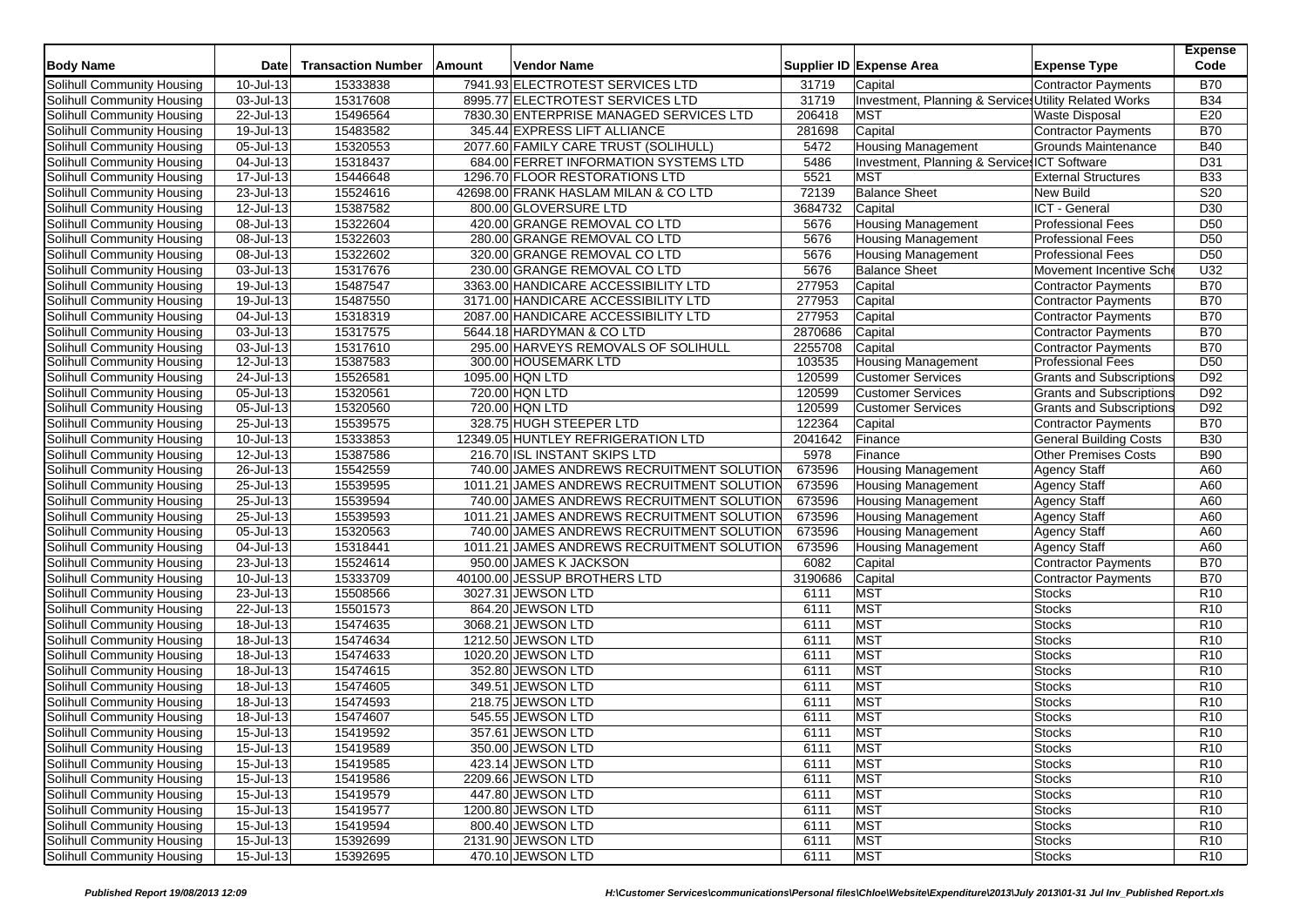| <b>Body Name</b>                                         | Date                    | <b>Transaction Number</b> | Amount | Vendor Name                                                            |                    | Supplier ID Expense Area                                                                                       | <b>Expense Type</b>          | <b>Expense</b><br>Code |
|----------------------------------------------------------|-------------------------|---------------------------|--------|------------------------------------------------------------------------|--------------------|----------------------------------------------------------------------------------------------------------------|------------------------------|------------------------|
| Solihull Community Housing                               | 15-Jul-13               | 15392693                  |        | 236.34 JEWSON LTD                                                      | 6111               | <b>MST</b>                                                                                                     | <b>Stocks</b>                | R <sub>10</sub>        |
| Solihull Community Housing                               | 15-Jul-13               | 15392645                  |        | 595.03 JEWSON LTD                                                      | 6111               | <b>MST</b>                                                                                                     | <b>Stocks</b>                | R <sub>10</sub>        |
| Solihull Community Housing                               | 15-Jul-13               | 15392650                  |        | 727.08 JEWSON LTD                                                      | 6111               | <b>MST</b>                                                                                                     | <b>Stocks</b>                | R <sub>10</sub>        |
| Solihull Community Housing                               | 15-Jul-13               | 15392642                  |        | 624.07 JEWSON LTD                                                      | 6111               | MST                                                                                                            | <b>Stocks</b>                | R <sub>10</sub>        |
| Solihull Community Housing                               | 15-Jul-13               | 15392697                  |        | 1300.00 JEWSON LTD                                                     | 6111               | <b>MST</b>                                                                                                     | <b>Stocks</b>                | R <sub>10</sub>        |
| Solihull Community Housing                               | 12-Jul-13               | 15391115                  |        | 1075.05 JEWSON LTD                                                     | 6111               | MST                                                                                                            | <b>Stocks</b>                | R <sub>10</sub>        |
| Solihull Community Housing                               | 12-Jul-13               | 15391123                  |        | 1801.45 JEWSON LTD                                                     | 6111               | MST                                                                                                            | <b>Stocks</b>                | R <sub>10</sub>        |
| Solihull Community Housing                               | 10-Jul-13               | 15334552                  |        | 263.60 JEWSON LTD                                                      | 6111               | <b>MST</b>                                                                                                     | <b>Stocks</b>                | R10                    |
| Solihull Community Housing                               | 10-Jul-13               | 15332738                  |        | 803.92 JEWSON LTD                                                      | 6111               | MST                                                                                                            | <b>Stocks</b>                | R <sub>10</sub>        |
| Solihull Community Housing                               | 10-Jul-13               | 15332736                  |        | 540.00 JEWSON LTD                                                      | 6111               | MST                                                                                                            | <b>Stocks</b>                | R <sub>10</sub>        |
| Solihull Community Housing                               | 10-Jul-13               | 15332734                  |        | 650.00 JEWSON LTD                                                      | 6111               | <b>MST</b>                                                                                                     | <b>Stocks</b>                | R <sub>10</sub>        |
| Solihull Community Housing                               | 10-Jul-13               | 15332732                  |        | 829.12 JEWSON LTD                                                      | 6111               | MST                                                                                                            | <b>Stocks</b>                | R <sub>10</sub>        |
| Solihull Community Housing                               | 10-Jul-13               | 15332722                  |        | 639.27 JEWSON LTD                                                      | 6111               | MST                                                                                                            | Stocks                       | R <sub>10</sub>        |
| Solihull Community Housing                               | 10-Jul-13               | 15332718                  |        | 1786.92 JEWSON LTD                                                     | 6111               | <b>MST</b>                                                                                                     | <b>Stocks</b>                | R <sub>10</sub>        |
| <b>Solihull Community Housing</b>                        | 10-Jul-13               | 15332731                  |        | 292.65 JEWSON LTD                                                      | 6111               | <b>MST</b>                                                                                                     | <b>Stocks</b>                | R <sub>10</sub>        |
| Solihull Community Housing                               | 10-Jul-13               | 15332723                  |        | 579.30 JEWSON LTD                                                      | 6111               | <b>MST</b>                                                                                                     | <b>Stocks</b>                | R <sub>10</sub>        |
| Solihull Community Housing                               | 09-Jul-13               | 15328615                  |        | 1604.00 JEWSON LTD                                                     | 6111               | <b>MST</b>                                                                                                     | <b>Stocks</b>                | R <sub>10</sub>        |
| Solihull Community Housing                               | 09-Jul-13               | 15328601                  |        | 8253.05 JEWSON LTD                                                     | 6111               | MST                                                                                                            | <b>Stocks</b>                | R <sub>10</sub>        |
| Solihull Community Housing                               | 09-Jul-13               | 15328582                  |        | 1093.66 JEWSON LTD                                                     | 6111               | MST                                                                                                            | <b>Stocks</b>                | R <sub>10</sub>        |
| Solihull Community Housing                               | 02-Jul-13               | 15314984                  |        | 2699.50 JEWSON LTD                                                     | 6111               | <b>MST</b>                                                                                                     | <b>Stocks</b>                | R <sub>10</sub>        |
| Solihull Community Housing                               | 02-Jul-13               | 15314978                  |        | 948.42 JEWSON LTD                                                      | 6111               | <b>MST</b>                                                                                                     | <b>Stocks</b>                | R <sub>10</sub>        |
| Solihull Community Housing                               | 02-Jul-13               | 15314981                  |        | 3040.60 JEWSON LTD                                                     | 6111               | <b>MST</b>                                                                                                     | <b>Stocks</b>                | R <sub>10</sub>        |
| Solihull Community Housing                               | 02-Jul-13               | 15314971                  |        | 628.50 JEWSON LTD                                                      | 6111               | <b>MST</b>                                                                                                     | <b>Stocks</b>                | R10                    |
| Solihull Community Housing                               | 02-Jul-13               | 15314968                  |        | 530.70 JEWSON LTD                                                      | 6111               | <b>MST</b>                                                                                                     | <b>Stocks</b>                | R <sub>10</sub>        |
| Solihull Community Housing                               | 02-Jul-13               | 15314938                  |        | 591.18 JEWSON LTD                                                      | 6111               | <b>MST</b>                                                                                                     | <b>Stocks</b>                | R <sub>10</sub>        |
| Solihull Community Housing                               | 02-Jul-13               | 15314921                  |        | 512.20 JEWSON LTD                                                      | 6111               | MST                                                                                                            | <b>Stocks</b>                | R <sub>10</sub>        |
| Solihull Community Housing                               | 29-Jul-13               | 15547573                  |        | 1795.60 REDACTED PERSONAL DATA                                         | 3752686            | <b>Balance Sheet</b>                                                                                           | Movement Incentive Sche      | U32                    |
| Solihull Community Housing                               | 04-Jul-13               | 15318443                  |        | 26099.00 KIER SERVICES LTD                                             | 3725700            | Capital                                                                                                        | <b>Contractor Payments</b>   | <b>B70</b>             |
| Solihull Community Housing                               | 25-Jul-13               | 15538672                  |        | 1800.00 LIBERATA UK LIMITED                                            | 260485             | <b>Housing Management</b>                                                                                      | <b>Court Fees</b>            | D <sub>54</sub>        |
| Solihull Community Housing                               | 04-Jul-13               | 15318442                  |        | 59442.75 LIFT & ENGINEERING SERVICES                                   | 1656614            | Capital                                                                                                        | <b>Contractor Payments</b>   | <b>B70</b>             |
| Solihull Community Housing                               | 03-Jul-13               | 15317606                  |        | 31656.30 LIFT & ENGINEERING SERVICES                                   | 1656614            | Capital                                                                                                        | <b>Contractor Payments</b>   | <b>B70</b>             |
| Solihull Community Housing                               | 03-Jul-13               | 15317607                  |        | 31656.30 LIFT & ENGINEERING SERVICES                                   | 1656614            | Capital                                                                                                        | Contractor Payments          | <b>B70</b>             |
| Solihull Community Housing                               | 17-Jul-13               | 15446654                  |        | 3549.22 LIFT & ENGINEERING SERVICES                                    | 1656614            | Investment, Planning & Services Utility Related Works                                                          |                              | <b>B34</b>             |
| Solihull Community Housing                               | $\overline{16}$ -Jul-13 | 15438576                  |        | 244.29 LIFT & ENGINEERING SERVICES                                     | 1656614            | Investment, Planning & Service Utility Related Works                                                           |                              | <b>B34</b>             |
| Solihull Community Housing                               | 16-Jul-13               | 15438564                  |        | 256.60 LIFT & ENGINEERING SERVICES                                     | 1656614            | Investment, Planning & Services Utility Related Works                                                          |                              | <b>B34</b>             |
|                                                          | 16-Jul-13               | 15438559                  |        | 1365.11 LIFT & ENGINEERING SERVICES                                    | 1656614            |                                                                                                                |                              | <b>B34</b>             |
| Solihull Community Housing<br>Solihull Community Housing | 04-Jul-13               | 15318115                  |        | 773.14 LIFT & ENGINEERING SERVICES                                     | 1656614            | Investment, Planning & Services Utility Related Works<br>Investment, Planning & Services Utility Related Works |                              | <b>B34</b>             |
| Solihull Community Housing                               |                         |                           |        |                                                                        |                    |                                                                                                                |                              | <b>B34</b>             |
| Solihull Community Housing                               | 01-Jul-13               | 15311579                  |        | 234.02 LIFT & ENGINEERING SERVICES                                     | 1656614<br>1656614 | Investment, Planning & Services Utility Related Works                                                          |                              | <b>B34</b>             |
|                                                          | 01-Jul-13               | 15311582                  |        | 5132.00 LIFT & ENGINEERING SERVICES                                    |                    | Investment, Planning & Services Utility Related Works                                                          |                              |                        |
| Solihull Community Housing                               | 01-Jul-13<br>12-Jul-13  | 15311581<br>15387593      |        | 5132.00 LIFT & ENGINEERING SERVICES<br>354.64 LLOYDS TSB AUTOLEASE LTD | 1656614            | Investment, Planning & Services Utility Related Works                                                          |                              | <b>B34</b>             |
| Solihull Community Housing                               |                         |                           |        | 882.70 LLOYDS TSB AUTOLEASE LTD                                        | 101345             | <b>MST</b><br>MST                                                                                              | Vehicle Hire                 | C <sub>30</sub>        |
| Solihull Community Housing                               | 12-Jul-13               | 15387592                  |        |                                                                        | 101345             |                                                                                                                | Vehicle Hire                 | C30                    |
| Solihull Community Housing                               | 18-Jul-13               | 15471768                  |        | 304.39 LYRECO UK LTD                                                   | 74691              | Finance                                                                                                        | Stationery                   | D <sub>25</sub>        |
| Solihull Community Housing                               | 18-Jul-13               | 15471767                  |        | 278.06 LYRECO UK LTD                                                   | 74691              | Finance                                                                                                        | Stationery                   | D <sub>25</sub>        |
| Solihull Community Housing                               | 04-Jul-13               | 15318444                  |        | 17240.43 MAN COMMERCIAL PROTECTION LTD                                 | 946596             | <b>Housing Management</b>                                                                                      | Security                     | <b>B43</b>             |
| Solihull Community Housing                               | 26-Jul-13               | 15543679                  |        | 291.69 MATT HOUSING LTD T/A NORFOLK HOTEL                              | 3686690            | <b>Housing Management</b>                                                                                      | <b>B&amp;B Accommodation</b> | <b>B23</b>             |
| Solihull Community Housing                               | 26-Jul-13               | 15543675                  |        | 275.00 MATT HOUSING LTD T/A NORFOLK HOTEL                              | 3686690            | <b>Housing Management</b>                                                                                      | <b>B&amp;B Accommodation</b> | <b>B23</b>             |
| Solihull Community Housing                               | $\overline{26}$ -Jul-13 | 15543674                  |        | 275.00 MATT HOUSING LTD T/A NORFOLK HOTEL                              | 3686690            | <b>Housing Management</b>                                                                                      | <b>B&amp;B Accommodation</b> | <b>B23</b>             |
| Solihull Community Housing                               | 26-Jul-13               | 15543672                  |        | 274.98 MATT HOUSING LTD T/A NORFOLK HOTEL                              | 3686690            | <b>Housing Management</b>                                                                                      | <b>B&amp;B Accommodation</b> | <b>B23</b>             |
| Solihull Community Housing                               | $26$ -Jul-13            | 15543670                  |        | 250.02 MATT HOUSING LTD T/A NORFOLK HOTEL                              | 3686690            | <b>Housing Management</b>                                                                                      | <b>B&amp;B Accommodation</b> | <b>B23</b>             |
| Solihull Community Housing                               | $26$ -Jul-13            | 15543663                  |        | 233.31 MATT HOUSING LTD T/A NORFOLK HOTEL                              | 3686690            | <b>Housing Management</b>                                                                                      | <b>B&amp;B Accommodation</b> | <b>B23</b>             |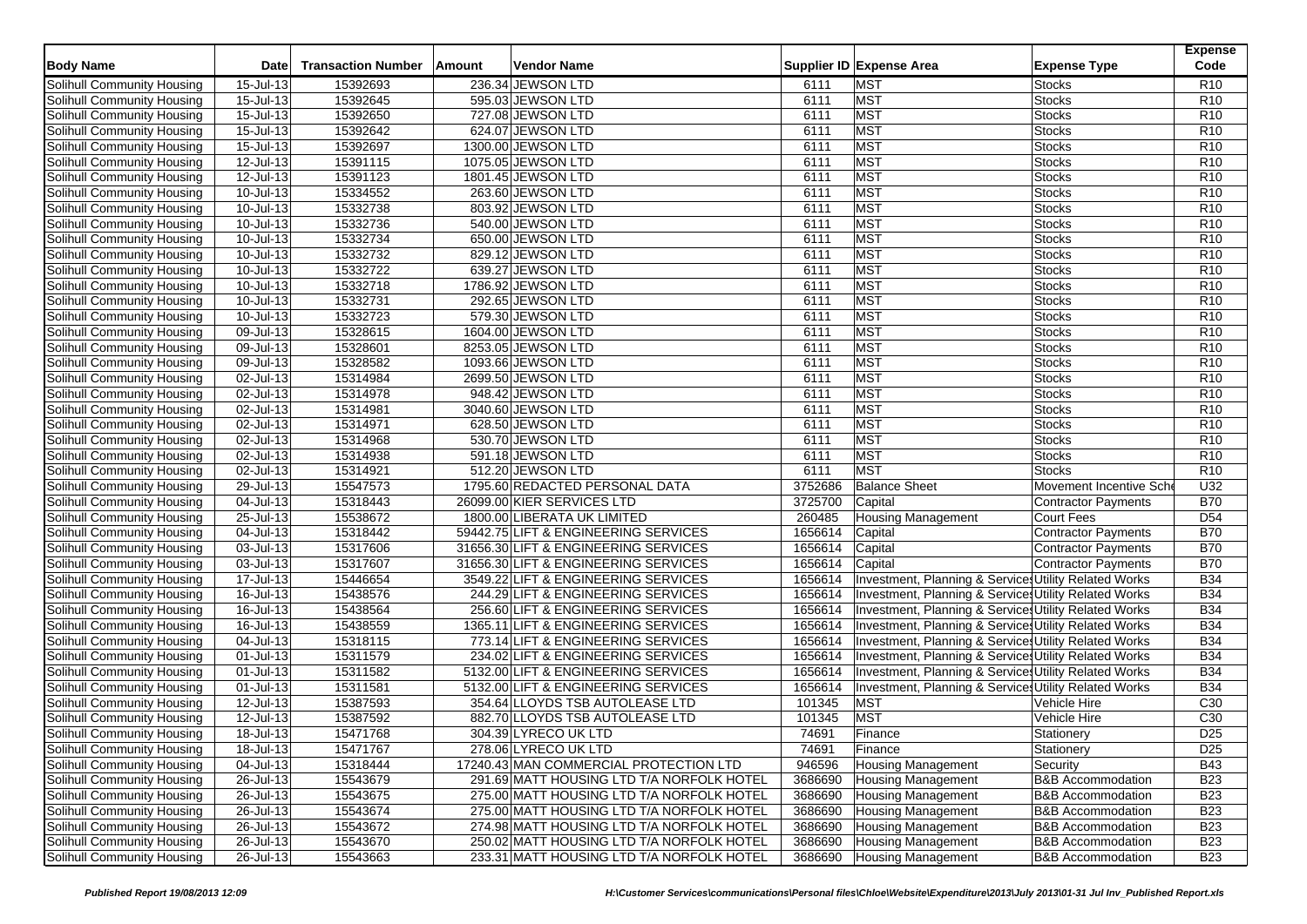| 233.31 MATT HOUSING LTD T/A NORFOLK HOTEL<br><b>B23</b><br>26-Jul-13<br>15543662<br><b>Housing Management</b><br><b>B&amp;B Accommodation</b><br>3686690<br>233.31 MATT HOUSING LTD T/A NORFOLK HOTEL<br><b>B23</b><br>Solihull Community Housing<br>26-Jul-13<br>15543661<br>3686690<br><b>B&amp;B</b> Accommodation<br><b>Housing Management</b><br><b>B23</b><br>26-Jul-13<br>15543659<br>233.31 MATT HOUSING LTD T/A NORFOLK HOTEL<br>3686690<br><b>Housing Management</b><br><b>B&amp;B Accommodation</b><br>Solihull Community Housing<br><b>B23</b><br>Solihull Community Housing<br>26-Jul-13<br>15543658<br>233.31 MATT HOUSING LTD T/A NORFOLK HOTEL<br>3686690<br><b>Housing Management</b><br><b>B&amp;B Accommodation</b><br><b>B23</b><br>15543656<br>3686690<br>Solihull Community Housing<br>26-Jul-13<br>233.31 MATT HOUSING LTD T/A NORFOLK HOTEL<br><b>Housing Management</b><br><b>B&amp;B Accommodation</b><br>15543654<br>3686690<br><b>B23</b><br>Solihull Community Housing<br>26-Jul-13<br>233.31 MATT HOUSING LTD T/A NORFOLK HOTEL<br><b>Housing Management</b><br><b>B&amp;B Accommodation</b><br>26-Jul-13<br>3686690<br><b>B23</b><br>15543653<br>233.31 MATT HOUSING LTD T/A NORFOLK HOTEL<br><b>Housing Management</b><br><b>B&amp;B Accommodation</b><br>15543652<br><b>B23</b><br>26-Jul-13<br>233.31 MATT HOUSING LTD T/A NORFOLK HOTEL<br>3686690<br><b>Housing Management</b><br><b>B&amp;B Accommodation</b><br><b>B23</b><br>26-Jul-13<br>3686690<br>Solihull Community Housing<br>15543651<br>233.31 MATT HOUSING LTD T/A NORFOLK HOTEL<br><b>Housing Management</b><br><b>B&amp;B Accommodation</b><br>$26$ -Jul-13<br>3686690<br><b>B23</b><br>Solihull Community Housing<br>15543649<br>233.31 MATT HOUSING LTD T/A NORFOLK HOTEL<br><b>Housing Management</b><br><b>B&amp;B Accommodation</b><br>15543648<br><b>B23</b><br>Solihull Community Housing<br>26-Jul-13<br>233.31 MATT HOUSING LTD T/A NORFOLK HOTEL<br>3686690<br><b>B&amp;B Accommodation</b><br><b>Housing Management</b><br><b>B23</b><br>$\overline{26}$ -Jul-13<br>15543647<br>3686690<br>Solihull Community Housing<br>233.31 MATT HOUSING LTD T/A NORFOLK HOTEL<br><b>Housing Management</b><br><b>B&amp;B Accommodation</b><br>26-Jul-13<br>15543650<br>3686690<br><b>B23</b><br>Solihull Community Housing<br>233.31 MATT HOUSING LTD T/A NORFOLK HOTEL<br><b>Housing Management</b><br><b>B&amp;B Accommodation</b><br>15318506<br>3686690<br><b>B23</b><br>Solihull Community Housing<br>04-Jul-13<br>320.81 MATT HOUSING LTD T/A NORFOLK HOTEL<br>Housing Management<br><b>B&amp;B Accommodation</b><br>15318508<br>3686690<br><b>B23</b><br>04-Jul-13<br>379.19 MATT HOUSING LTD T/A NORFOLK HOTEL<br><b>B&amp;B Accommodation</b><br><b>Housing Management</b><br><b>B23</b><br>15318503<br>3686690<br>Solihull Community Housing<br>04-Jul-13<br>291.69 MATT HOUSING LTD T/A NORFOLK HOTEL<br><b>Housing Management</b><br><b>B&amp;B Accommodation</b><br>3686690<br><b>B23</b><br>Solihull Community Housing<br>04-Jul-13<br>15318499<br>266.64 MATT HOUSING LTD T/A NORFOLK HOTEL<br><b>Housing Management</b><br><b>B&amp;B Accommodation</b><br><b>B23</b><br>Solihull Community Housing<br>04-Jul-13<br>15318493<br>233.31 MATT HOUSING LTD T/A NORFOLK HOTEL<br>3686690<br><b>B&amp;B Accommodation</b><br><b>Housing Management</b><br>3686690<br><b>B23</b><br>Solihull Community Housing<br>04-Jul-13<br>15318495<br>266.64 MATT HOUSING LTD T/A NORFOLK HOTEL<br><b>Housing Management</b><br><b>B&amp;B Accommodation</b><br><b>B23</b><br>04-Jul-13<br>15318475<br>233.31 MATT HOUSING LTD T/A NORFOLK HOTEL<br>3686690<br><b>Housing Management</b><br><b>B&amp;B Accommodation</b><br>Solihull Community Housing<br>3686690<br><b>B23</b><br>Solihull Community Housing<br>04-Jul-13<br>15318496<br>266.64 MATT HOUSING LTD T/A NORFOLK HOTEL<br><b>Housing Management</b><br><b>B&amp;B Accommodation</b><br>3686690<br><b>B23</b><br>Solihull Community Housing<br>03-Jul-13<br>15317652<br>350.00 MATT HOUSING LTD T/A NORFOLK HOTEL<br><b>Housing Management</b><br><b>B&amp;B Accommodation</b><br>15317650<br>3686690<br><b>B23</b><br>Solihull Community Housing<br>03-Jul-13<br>320.81 MATT HOUSING LTD T/A NORFOLK HOTEL<br><b>Housing Management</b><br><b>B&amp;B</b> Accommodation<br>03-Jul-13<br>15317649<br>3686690<br><b>B23</b><br>Solihull Community Housing<br>291.69 MATT HOUSING LTD T/A NORFOLK HOTEL<br><b>Housing Management</b><br><b>B&amp;B Accommodation</b><br><b>B23</b><br>15317647<br>3686690<br>Solihull Community Housing<br>03-Jul-13<br>250.02 MATT HOUSING LTD T/A NORFOLK HOTEL<br><b>Housing Management</b><br><b>B&amp;B Accommodation</b><br>3686690<br><b>B23</b><br>Solihull Community Housing<br>03-Jul-13<br>15317646<br>233.31 MATT HOUSING LTD T/A NORFOLK HOTEL<br><b>Housing Management</b><br><b>B&amp;B Accommodation</b><br>15311637<br>3709693<br><b>Balance Sheet</b><br>U32<br>Solihull Community Housing<br>01-Jul-13<br>1961.44 REDACTED PERSONAL DATA<br>Movement Incentive Sche<br>U32<br>15322595<br>3602695<br><b>Balance Sheet</b><br>Solihull Community Housing<br>08-Jul-13<br>3000.00 REDACTED PERSONAL DATA<br>Movement Incentive Sche<br>15392612<br>3699688<br><b>Balance Sheet</b><br>U32<br>15-Jul-13<br>2805.05 REDACTED PERSONAL DATA<br>Movement Incentive Sche<br>Solihull Community Housing<br>19-Jul-13<br>15483590<br>411.30 MOSSVALE MAINTENANCE & SEALING SERV<br>48908<br><b>MST</b><br><b>B39</b><br>Solihull Community Housing<br><b>Other Building costs</b><br><b>MST</b><br>15483588<br>822.60 MOSSVALE MAINTENANCE & SEALING SERV<br>48908<br><b>B39</b><br>Solihull Community Housing<br>19-Jul-13<br>Other Building costs<br>MST<br><b>B39</b><br>12-Jul-13<br>15387623<br>616.95 MOSSVALE MAINTENANCE & SEALING SERV<br>48908<br>Other Building costs<br>Solihull Community Housing<br>MST<br>03-Jul-13<br>15317609<br>48908<br><b>B39</b><br>Solihull Community Housing<br>342.75 MOSSVALE MAINTENANCE & SEALING SERV<br>Other Building costs<br>MST<br><b>B38</b><br>Solihull Community Housing<br>24-Jul-13<br>15526587<br>3829.68 MOSSVALE MAINTENANCE & SEALING SERV<br>48908<br>Voids<br>MST<br>Voids<br><b>B38</b><br>Solihull Community Housing<br>17-Jul-13<br>15446659<br>4768.23 MOSSVALE MAINTENANCE & SEALING SERV<br>48908<br><b>MST</b><br>08-Jul-13<br>15322598<br>48908<br>Voids<br><b>B38</b><br>Solihull Community Housing<br>3248.14 MOSSVALE MAINTENANCE & SEALING SERV<br><b>MST</b><br>15322599<br><b>B38</b><br>Solihull Community Housing<br>08-Jul-13<br>58.60 MOSSVALE MAINTENANCE & SEALING SERV<br>48908<br>Voids<br>MST<br><b>B39</b><br>Solihull Community Housing<br>19-Jul-13<br>15483590<br>479.85 MOSSVALE MAINTENANCE & SEALING SERV<br>48908<br>Other Building costs<br>19-Jul-13<br>15483588<br><b>MST</b><br><b>B39</b><br>Solihull Community Housing<br>411.30 MOSSVALE MAINTENANCE & SEALING SERV<br>48908<br>Other Building costs<br><b>MST</b><br><b>B39</b><br>Solihull Community Housing<br>12-Jul-13<br>15387623<br>274.20 MOSSVALE MAINTENANCE & SEALING SERV<br>48908<br>Other Building costs<br><b>MST</b><br>15317609<br>48908<br><b>B39</b><br>03-Jul-13<br>274.20 MOSSVALE MAINTENANCE & SEALING SERV<br>Other Building costs<br>Solihull Community Housing<br><b>MST</b><br><b>B38</b><br>24-Jul-13<br>15526587<br>765.69 MOSSVALE MAINTENANCE & SEALING SERV<br>48908<br>Solihull Community Housing<br>Voids<br><b>MST</b><br><b>B38</b><br>$17 -$ Jul-13<br>15446659<br>299.46 MOSSVALE MAINTENANCE & SEALING SERV<br>48908<br>Voids<br>Solihull Community Housing<br><b>MST</b><br>Solihull Community Housing<br>08-Jul-13<br>15322598<br>587.82 MOSSVALE MAINTENANCE & SEALING SERV<br>Voids<br><b>B38</b><br>48908<br><b>MST</b><br>Solihull Community Housing<br>08-Jul-13<br>15322599<br>250.97 MOSSVALE MAINTENANCE & SEALING SERV<br>48908<br>Voids<br><b>B38</b><br>Solihull Community Housing<br>Contractor Payments<br>25-Jul-13<br>15539596<br>86537.00 MOSSVALE MAINTENANCE & SEALING SERV<br>48908<br>Capital<br><b>B70</b><br>Investment, Planning & Services Utility Related Works<br>Solihull Community Housing<br>19-Jul-13<br>15483584<br>48908<br><b>B34</b><br>2777.06 MOSSVALE MAINTENANCE & SEALING SERV<br>Solihull Community Housing<br>$16$ -Jul-13<br>15438612<br>Investment, Planning & Services Utility Related Works<br><b>B34</b><br>223.39 MOSSVALE MAINTENANCE & SEALING SERV<br>48908<br>Solihull Community Housing<br>Investment, Planning & Services Utility Related Works<br>16-Jul-13<br>15438611<br>223.39 MOSSVALE MAINTENANCE & SEALING SERV<br>48908<br><b>B34</b><br>$16$ -Jul-13<br>15438610<br>227.78 MOSSVALE MAINTENANCE & SEALING SERV<br>48908<br>Investment, Planning & Services Utility Related Works<br><b>B34</b><br>Solihull Community Housing<br>$16$ -Jul-13<br>227.78 MOSSVALE MAINTENANCE & SEALING SERV<br>Investment, Planning & Services Utility Related Works | <b>Body Name</b>           | <b>Date</b> | <b>Transaction Number</b> | Amount | Vendor Name |       | Supplier ID Expense Area | <b>Expense Type</b> | <b>Expense</b><br>Code |
|------------------------------------------------------------------------------------------------------------------------------------------------------------------------------------------------------------------------------------------------------------------------------------------------------------------------------------------------------------------------------------------------------------------------------------------------------------------------------------------------------------------------------------------------------------------------------------------------------------------------------------------------------------------------------------------------------------------------------------------------------------------------------------------------------------------------------------------------------------------------------------------------------------------------------------------------------------------------------------------------------------------------------------------------------------------------------------------------------------------------------------------------------------------------------------------------------------------------------------------------------------------------------------------------------------------------------------------------------------------------------------------------------------------------------------------------------------------------------------------------------------------------------------------------------------------------------------------------------------------------------------------------------------------------------------------------------------------------------------------------------------------------------------------------------------------------------------------------------------------------------------------------------------------------------------------------------------------------------------------------------------------------------------------------------------------------------------------------------------------------------------------------------------------------------------------------------------------------------------------------------------------------------------------------------------------------------------------------------------------------------------------------------------------------------------------------------------------------------------------------------------------------------------------------------------------------------------------------------------------------------------------------------------------------------------------------------------------------------------------------------------------------------------------------------------------------------------------------------------------------------------------------------------------------------------------------------------------------------------------------------------------------------------------------------------------------------------------------------------------------------------------------------------------------------------------------------------------------------------------------------------------------------------------------------------------------------------------------------------------------------------------------------------------------------------------------------------------------------------------------------------------------------------------------------------------------------------------------------------------------------------------------------------------------------------------------------------------------------------------------------------------------------------------------------------------------------------------------------------------------------------------------------------------------------------------------------------------------------------------------------------------------------------------------------------------------------------------------------------------------------------------------------------------------------------------------------------------------------------------------------------------------------------------------------------------------------------------------------------------------------------------------------------------------------------------------------------------------------------------------------------------------------------------------------------------------------------------------------------------------------------------------------------------------------------------------------------------------------------------------------------------------------------------------------------------------------------------------------------------------------------------------------------------------------------------------------------------------------------------------------------------------------------------------------------------------------------------------------------------------------------------------------------------------------------------------------------------------------------------------------------------------------------------------------------------------------------------------------------------------------------------------------------------------------------------------------------------------------------------------------------------------------------------------------------------------------------------------------------------------------------------------------------------------------------------------------------------------------------------------------------------------------------------------------------------------------------------------------------------------------------------------------------------------------------------------------------------------------------------------------------------------------------------------------------------------------------------------------------------------------------------------------------------------------------------------------------------------------------------------------------------------------------------------------------------------------------------------------------------------------------------------------------------------------------------------------------------------------------------------------------------------------------------------------------------------------------------------------------------------------------------------------------------------------------------------------------------------------------------------------------------------------------------------------------------------------------------------------------------------------------------------------------------------------------------------------------------------------------------------------------------------------------------------------------------------------------------------------------------------------------------------------------------------------------------------------------------------------------------------------------------------------------------------------------------------------------------------------------------------------------------------------------------------------------------------------------------------------------------------------------------------------------------------------------------------------------------------------------------------------------------------------------------------------------------------------------------------------------------------------------------------------------------------------------------------------------------------------------------------------------------------------------------------------------------------------------------------------------------------------------------------------------------------------------------------------------------------------------------------------------------------------------------------------------------------------------------------------------------------------------------------------------------------------------------------------------------------------------------------------------------------------------------------------------------------------------------------------------------------------------------------------------------------------------------------------------------------------------------------------------------------------------------------------------------------------------------------------------------------------------------------------------------------------------------------------------------------------------------------------------------------------------------------------------------------------------------------------------------------------------------|----------------------------|-------------|---------------------------|--------|-------------|-------|--------------------------|---------------------|------------------------|
|                                                                                                                                                                                                                                                                                                                                                                                                                                                                                                                                                                                                                                                                                                                                                                                                                                                                                                                                                                                                                                                                                                                                                                                                                                                                                                                                                                                                                                                                                                                                                                                                                                                                                                                                                                                                                                                                                                                                                                                                                                                                                                                                                                                                                                                                                                                                                                                                                                                                                                                                                                                                                                                                                                                                                                                                                                                                                                                                                                                                                                                                                                                                                                                                                                                                                                                                                                                                                                                                                                                                                                                                                                                                                                                                                                                                                                                                                                                                                                                                                                                                                                                                                                                                                                                                                                                                                                                                                                                                                                                                                                                                                                                                                                                                                                                                                                                                                                                                                                                                                                                                                                                                                                                                                                                                                                                                                                                                                                                                                                                                                                                                                                                                                                                                                                                                                                                                                                                                                                                                                                                                                                                                                                                                                                                                                                                                                                                                                                                                                                                                                                                                                                                                                                                                                                                                                                                                                                                                                                                                                                                                                                                                                                                                                                                                                                                                                                                                                                                                                                                                                                                                                                                                                                                                                                                                                                                                                                                                                                                                                                                                                                                                                                                                                                                                                                                                                                                                                                                                                                                                                                                                                                                                                                                                                                                                                                                                                                                                                                                                                  | Solihull Community Housing |             |                           |        |             |       |                          |                     |                        |
|                                                                                                                                                                                                                                                                                                                                                                                                                                                                                                                                                                                                                                                                                                                                                                                                                                                                                                                                                                                                                                                                                                                                                                                                                                                                                                                                                                                                                                                                                                                                                                                                                                                                                                                                                                                                                                                                                                                                                                                                                                                                                                                                                                                                                                                                                                                                                                                                                                                                                                                                                                                                                                                                                                                                                                                                                                                                                                                                                                                                                                                                                                                                                                                                                                                                                                                                                                                                                                                                                                                                                                                                                                                                                                                                                                                                                                                                                                                                                                                                                                                                                                                                                                                                                                                                                                                                                                                                                                                                                                                                                                                                                                                                                                                                                                                                                                                                                                                                                                                                                                                                                                                                                                                                                                                                                                                                                                                                                                                                                                                                                                                                                                                                                                                                                                                                                                                                                                                                                                                                                                                                                                                                                                                                                                                                                                                                                                                                                                                                                                                                                                                                                                                                                                                                                                                                                                                                                                                                                                                                                                                                                                                                                                                                                                                                                                                                                                                                                                                                                                                                                                                                                                                                                                                                                                                                                                                                                                                                                                                                                                                                                                                                                                                                                                                                                                                                                                                                                                                                                                                                                                                                                                                                                                                                                                                                                                                                                                                                                                                                                  |                            |             |                           |        |             |       |                          |                     |                        |
|                                                                                                                                                                                                                                                                                                                                                                                                                                                                                                                                                                                                                                                                                                                                                                                                                                                                                                                                                                                                                                                                                                                                                                                                                                                                                                                                                                                                                                                                                                                                                                                                                                                                                                                                                                                                                                                                                                                                                                                                                                                                                                                                                                                                                                                                                                                                                                                                                                                                                                                                                                                                                                                                                                                                                                                                                                                                                                                                                                                                                                                                                                                                                                                                                                                                                                                                                                                                                                                                                                                                                                                                                                                                                                                                                                                                                                                                                                                                                                                                                                                                                                                                                                                                                                                                                                                                                                                                                                                                                                                                                                                                                                                                                                                                                                                                                                                                                                                                                                                                                                                                                                                                                                                                                                                                                                                                                                                                                                                                                                                                                                                                                                                                                                                                                                                                                                                                                                                                                                                                                                                                                                                                                                                                                                                                                                                                                                                                                                                                                                                                                                                                                                                                                                                                                                                                                                                                                                                                                                                                                                                                                                                                                                                                                                                                                                                                                                                                                                                                                                                                                                                                                                                                                                                                                                                                                                                                                                                                                                                                                                                                                                                                                                                                                                                                                                                                                                                                                                                                                                                                                                                                                                                                                                                                                                                                                                                                                                                                                                                                                  |                            |             |                           |        |             |       |                          |                     |                        |
|                                                                                                                                                                                                                                                                                                                                                                                                                                                                                                                                                                                                                                                                                                                                                                                                                                                                                                                                                                                                                                                                                                                                                                                                                                                                                                                                                                                                                                                                                                                                                                                                                                                                                                                                                                                                                                                                                                                                                                                                                                                                                                                                                                                                                                                                                                                                                                                                                                                                                                                                                                                                                                                                                                                                                                                                                                                                                                                                                                                                                                                                                                                                                                                                                                                                                                                                                                                                                                                                                                                                                                                                                                                                                                                                                                                                                                                                                                                                                                                                                                                                                                                                                                                                                                                                                                                                                                                                                                                                                                                                                                                                                                                                                                                                                                                                                                                                                                                                                                                                                                                                                                                                                                                                                                                                                                                                                                                                                                                                                                                                                                                                                                                                                                                                                                                                                                                                                                                                                                                                                                                                                                                                                                                                                                                                                                                                                                                                                                                                                                                                                                                                                                                                                                                                                                                                                                                                                                                                                                                                                                                                                                                                                                                                                                                                                                                                                                                                                                                                                                                                                                                                                                                                                                                                                                                                                                                                                                                                                                                                                                                                                                                                                                                                                                                                                                                                                                                                                                                                                                                                                                                                                                                                                                                                                                                                                                                                                                                                                                                                                  |                            |             |                           |        |             |       |                          |                     |                        |
|                                                                                                                                                                                                                                                                                                                                                                                                                                                                                                                                                                                                                                                                                                                                                                                                                                                                                                                                                                                                                                                                                                                                                                                                                                                                                                                                                                                                                                                                                                                                                                                                                                                                                                                                                                                                                                                                                                                                                                                                                                                                                                                                                                                                                                                                                                                                                                                                                                                                                                                                                                                                                                                                                                                                                                                                                                                                                                                                                                                                                                                                                                                                                                                                                                                                                                                                                                                                                                                                                                                                                                                                                                                                                                                                                                                                                                                                                                                                                                                                                                                                                                                                                                                                                                                                                                                                                                                                                                                                                                                                                                                                                                                                                                                                                                                                                                                                                                                                                                                                                                                                                                                                                                                                                                                                                                                                                                                                                                                                                                                                                                                                                                                                                                                                                                                                                                                                                                                                                                                                                                                                                                                                                                                                                                                                                                                                                                                                                                                                                                                                                                                                                                                                                                                                                                                                                                                                                                                                                                                                                                                                                                                                                                                                                                                                                                                                                                                                                                                                                                                                                                                                                                                                                                                                                                                                                                                                                                                                                                                                                                                                                                                                                                                                                                                                                                                                                                                                                                                                                                                                                                                                                                                                                                                                                                                                                                                                                                                                                                                                                  |                            |             |                           |        |             |       |                          |                     |                        |
|                                                                                                                                                                                                                                                                                                                                                                                                                                                                                                                                                                                                                                                                                                                                                                                                                                                                                                                                                                                                                                                                                                                                                                                                                                                                                                                                                                                                                                                                                                                                                                                                                                                                                                                                                                                                                                                                                                                                                                                                                                                                                                                                                                                                                                                                                                                                                                                                                                                                                                                                                                                                                                                                                                                                                                                                                                                                                                                                                                                                                                                                                                                                                                                                                                                                                                                                                                                                                                                                                                                                                                                                                                                                                                                                                                                                                                                                                                                                                                                                                                                                                                                                                                                                                                                                                                                                                                                                                                                                                                                                                                                                                                                                                                                                                                                                                                                                                                                                                                                                                                                                                                                                                                                                                                                                                                                                                                                                                                                                                                                                                                                                                                                                                                                                                                                                                                                                                                                                                                                                                                                                                                                                                                                                                                                                                                                                                                                                                                                                                                                                                                                                                                                                                                                                                                                                                                                                                                                                                                                                                                                                                                                                                                                                                                                                                                                                                                                                                                                                                                                                                                                                                                                                                                                                                                                                                                                                                                                                                                                                                                                                                                                                                                                                                                                                                                                                                                                                                                                                                                                                                                                                                                                                                                                                                                                                                                                                                                                                                                                                                  |                            |             |                           |        |             |       |                          |                     |                        |
|                                                                                                                                                                                                                                                                                                                                                                                                                                                                                                                                                                                                                                                                                                                                                                                                                                                                                                                                                                                                                                                                                                                                                                                                                                                                                                                                                                                                                                                                                                                                                                                                                                                                                                                                                                                                                                                                                                                                                                                                                                                                                                                                                                                                                                                                                                                                                                                                                                                                                                                                                                                                                                                                                                                                                                                                                                                                                                                                                                                                                                                                                                                                                                                                                                                                                                                                                                                                                                                                                                                                                                                                                                                                                                                                                                                                                                                                                                                                                                                                                                                                                                                                                                                                                                                                                                                                                                                                                                                                                                                                                                                                                                                                                                                                                                                                                                                                                                                                                                                                                                                                                                                                                                                                                                                                                                                                                                                                                                                                                                                                                                                                                                                                                                                                                                                                                                                                                                                                                                                                                                                                                                                                                                                                                                                                                                                                                                                                                                                                                                                                                                                                                                                                                                                                                                                                                                                                                                                                                                                                                                                                                                                                                                                                                                                                                                                                                                                                                                                                                                                                                                                                                                                                                                                                                                                                                                                                                                                                                                                                                                                                                                                                                                                                                                                                                                                                                                                                                                                                                                                                                                                                                                                                                                                                                                                                                                                                                                                                                                                                                  | Solihull Community Housing |             |                           |        |             |       |                          |                     |                        |
|                                                                                                                                                                                                                                                                                                                                                                                                                                                                                                                                                                                                                                                                                                                                                                                                                                                                                                                                                                                                                                                                                                                                                                                                                                                                                                                                                                                                                                                                                                                                                                                                                                                                                                                                                                                                                                                                                                                                                                                                                                                                                                                                                                                                                                                                                                                                                                                                                                                                                                                                                                                                                                                                                                                                                                                                                                                                                                                                                                                                                                                                                                                                                                                                                                                                                                                                                                                                                                                                                                                                                                                                                                                                                                                                                                                                                                                                                                                                                                                                                                                                                                                                                                                                                                                                                                                                                                                                                                                                                                                                                                                                                                                                                                                                                                                                                                                                                                                                                                                                                                                                                                                                                                                                                                                                                                                                                                                                                                                                                                                                                                                                                                                                                                                                                                                                                                                                                                                                                                                                                                                                                                                                                                                                                                                                                                                                                                                                                                                                                                                                                                                                                                                                                                                                                                                                                                                                                                                                                                                                                                                                                                                                                                                                                                                                                                                                                                                                                                                                                                                                                                                                                                                                                                                                                                                                                                                                                                                                                                                                                                                                                                                                                                                                                                                                                                                                                                                                                                                                                                                                                                                                                                                                                                                                                                                                                                                                                                                                                                                                                  | Solihull Community Housing |             |                           |        |             |       |                          |                     |                        |
|                                                                                                                                                                                                                                                                                                                                                                                                                                                                                                                                                                                                                                                                                                                                                                                                                                                                                                                                                                                                                                                                                                                                                                                                                                                                                                                                                                                                                                                                                                                                                                                                                                                                                                                                                                                                                                                                                                                                                                                                                                                                                                                                                                                                                                                                                                                                                                                                                                                                                                                                                                                                                                                                                                                                                                                                                                                                                                                                                                                                                                                                                                                                                                                                                                                                                                                                                                                                                                                                                                                                                                                                                                                                                                                                                                                                                                                                                                                                                                                                                                                                                                                                                                                                                                                                                                                                                                                                                                                                                                                                                                                                                                                                                                                                                                                                                                                                                                                                                                                                                                                                                                                                                                                                                                                                                                                                                                                                                                                                                                                                                                                                                                                                                                                                                                                                                                                                                                                                                                                                                                                                                                                                                                                                                                                                                                                                                                                                                                                                                                                                                                                                                                                                                                                                                                                                                                                                                                                                                                                                                                                                                                                                                                                                                                                                                                                                                                                                                                                                                                                                                                                                                                                                                                                                                                                                                                                                                                                                                                                                                                                                                                                                                                                                                                                                                                                                                                                                                                                                                                                                                                                                                                                                                                                                                                                                                                                                                                                                                                                                                  |                            |             |                           |        |             |       |                          |                     |                        |
|                                                                                                                                                                                                                                                                                                                                                                                                                                                                                                                                                                                                                                                                                                                                                                                                                                                                                                                                                                                                                                                                                                                                                                                                                                                                                                                                                                                                                                                                                                                                                                                                                                                                                                                                                                                                                                                                                                                                                                                                                                                                                                                                                                                                                                                                                                                                                                                                                                                                                                                                                                                                                                                                                                                                                                                                                                                                                                                                                                                                                                                                                                                                                                                                                                                                                                                                                                                                                                                                                                                                                                                                                                                                                                                                                                                                                                                                                                                                                                                                                                                                                                                                                                                                                                                                                                                                                                                                                                                                                                                                                                                                                                                                                                                                                                                                                                                                                                                                                                                                                                                                                                                                                                                                                                                                                                                                                                                                                                                                                                                                                                                                                                                                                                                                                                                                                                                                                                                                                                                                                                                                                                                                                                                                                                                                                                                                                                                                                                                                                                                                                                                                                                                                                                                                                                                                                                                                                                                                                                                                                                                                                                                                                                                                                                                                                                                                                                                                                                                                                                                                                                                                                                                                                                                                                                                                                                                                                                                                                                                                                                                                                                                                                                                                                                                                                                                                                                                                                                                                                                                                                                                                                                                                                                                                                                                                                                                                                                                                                                                                                  |                            |             |                           |        |             |       |                          |                     |                        |
|                                                                                                                                                                                                                                                                                                                                                                                                                                                                                                                                                                                                                                                                                                                                                                                                                                                                                                                                                                                                                                                                                                                                                                                                                                                                                                                                                                                                                                                                                                                                                                                                                                                                                                                                                                                                                                                                                                                                                                                                                                                                                                                                                                                                                                                                                                                                                                                                                                                                                                                                                                                                                                                                                                                                                                                                                                                                                                                                                                                                                                                                                                                                                                                                                                                                                                                                                                                                                                                                                                                                                                                                                                                                                                                                                                                                                                                                                                                                                                                                                                                                                                                                                                                                                                                                                                                                                                                                                                                                                                                                                                                                                                                                                                                                                                                                                                                                                                                                                                                                                                                                                                                                                                                                                                                                                                                                                                                                                                                                                                                                                                                                                                                                                                                                                                                                                                                                                                                                                                                                                                                                                                                                                                                                                                                                                                                                                                                                                                                                                                                                                                                                                                                                                                                                                                                                                                                                                                                                                                                                                                                                                                                                                                                                                                                                                                                                                                                                                                                                                                                                                                                                                                                                                                                                                                                                                                                                                                                                                                                                                                                                                                                                                                                                                                                                                                                                                                                                                                                                                                                                                                                                                                                                                                                                                                                                                                                                                                                                                                                                                  |                            |             |                           |        |             |       |                          |                     |                        |
|                                                                                                                                                                                                                                                                                                                                                                                                                                                                                                                                                                                                                                                                                                                                                                                                                                                                                                                                                                                                                                                                                                                                                                                                                                                                                                                                                                                                                                                                                                                                                                                                                                                                                                                                                                                                                                                                                                                                                                                                                                                                                                                                                                                                                                                                                                                                                                                                                                                                                                                                                                                                                                                                                                                                                                                                                                                                                                                                                                                                                                                                                                                                                                                                                                                                                                                                                                                                                                                                                                                                                                                                                                                                                                                                                                                                                                                                                                                                                                                                                                                                                                                                                                                                                                                                                                                                                                                                                                                                                                                                                                                                                                                                                                                                                                                                                                                                                                                                                                                                                                                                                                                                                                                                                                                                                                                                                                                                                                                                                                                                                                                                                                                                                                                                                                                                                                                                                                                                                                                                                                                                                                                                                                                                                                                                                                                                                                                                                                                                                                                                                                                                                                                                                                                                                                                                                                                                                                                                                                                                                                                                                                                                                                                                                                                                                                                                                                                                                                                                                                                                                                                                                                                                                                                                                                                                                                                                                                                                                                                                                                                                                                                                                                                                                                                                                                                                                                                                                                                                                                                                                                                                                                                                                                                                                                                                                                                                                                                                                                                                                  |                            |             |                           |        |             |       |                          |                     |                        |
|                                                                                                                                                                                                                                                                                                                                                                                                                                                                                                                                                                                                                                                                                                                                                                                                                                                                                                                                                                                                                                                                                                                                                                                                                                                                                                                                                                                                                                                                                                                                                                                                                                                                                                                                                                                                                                                                                                                                                                                                                                                                                                                                                                                                                                                                                                                                                                                                                                                                                                                                                                                                                                                                                                                                                                                                                                                                                                                                                                                                                                                                                                                                                                                                                                                                                                                                                                                                                                                                                                                                                                                                                                                                                                                                                                                                                                                                                                                                                                                                                                                                                                                                                                                                                                                                                                                                                                                                                                                                                                                                                                                                                                                                                                                                                                                                                                                                                                                                                                                                                                                                                                                                                                                                                                                                                                                                                                                                                                                                                                                                                                                                                                                                                                                                                                                                                                                                                                                                                                                                                                                                                                                                                                                                                                                                                                                                                                                                                                                                                                                                                                                                                                                                                                                                                                                                                                                                                                                                                                                                                                                                                                                                                                                                                                                                                                                                                                                                                                                                                                                                                                                                                                                                                                                                                                                                                                                                                                                                                                                                                                                                                                                                                                                                                                                                                                                                                                                                                                                                                                                                                                                                                                                                                                                                                                                                                                                                                                                                                                                                                  |                            |             |                           |        |             |       |                          |                     |                        |
|                                                                                                                                                                                                                                                                                                                                                                                                                                                                                                                                                                                                                                                                                                                                                                                                                                                                                                                                                                                                                                                                                                                                                                                                                                                                                                                                                                                                                                                                                                                                                                                                                                                                                                                                                                                                                                                                                                                                                                                                                                                                                                                                                                                                                                                                                                                                                                                                                                                                                                                                                                                                                                                                                                                                                                                                                                                                                                                                                                                                                                                                                                                                                                                                                                                                                                                                                                                                                                                                                                                                                                                                                                                                                                                                                                                                                                                                                                                                                                                                                                                                                                                                                                                                                                                                                                                                                                                                                                                                                                                                                                                                                                                                                                                                                                                                                                                                                                                                                                                                                                                                                                                                                                                                                                                                                                                                                                                                                                                                                                                                                                                                                                                                                                                                                                                                                                                                                                                                                                                                                                                                                                                                                                                                                                                                                                                                                                                                                                                                                                                                                                                                                                                                                                                                                                                                                                                                                                                                                                                                                                                                                                                                                                                                                                                                                                                                                                                                                                                                                                                                                                                                                                                                                                                                                                                                                                                                                                                                                                                                                                                                                                                                                                                                                                                                                                                                                                                                                                                                                                                                                                                                                                                                                                                                                                                                                                                                                                                                                                                                                  |                            |             |                           |        |             |       |                          |                     |                        |
|                                                                                                                                                                                                                                                                                                                                                                                                                                                                                                                                                                                                                                                                                                                                                                                                                                                                                                                                                                                                                                                                                                                                                                                                                                                                                                                                                                                                                                                                                                                                                                                                                                                                                                                                                                                                                                                                                                                                                                                                                                                                                                                                                                                                                                                                                                                                                                                                                                                                                                                                                                                                                                                                                                                                                                                                                                                                                                                                                                                                                                                                                                                                                                                                                                                                                                                                                                                                                                                                                                                                                                                                                                                                                                                                                                                                                                                                                                                                                                                                                                                                                                                                                                                                                                                                                                                                                                                                                                                                                                                                                                                                                                                                                                                                                                                                                                                                                                                                                                                                                                                                                                                                                                                                                                                                                                                                                                                                                                                                                                                                                                                                                                                                                                                                                                                                                                                                                                                                                                                                                                                                                                                                                                                                                                                                                                                                                                                                                                                                                                                                                                                                                                                                                                                                                                                                                                                                                                                                                                                                                                                                                                                                                                                                                                                                                                                                                                                                                                                                                                                                                                                                                                                                                                                                                                                                                                                                                                                                                                                                                                                                                                                                                                                                                                                                                                                                                                                                                                                                                                                                                                                                                                                                                                                                                                                                                                                                                                                                                                                                                  | Solihull Community Housing |             |                           |        |             |       |                          |                     |                        |
|                                                                                                                                                                                                                                                                                                                                                                                                                                                                                                                                                                                                                                                                                                                                                                                                                                                                                                                                                                                                                                                                                                                                                                                                                                                                                                                                                                                                                                                                                                                                                                                                                                                                                                                                                                                                                                                                                                                                                                                                                                                                                                                                                                                                                                                                                                                                                                                                                                                                                                                                                                                                                                                                                                                                                                                                                                                                                                                                                                                                                                                                                                                                                                                                                                                                                                                                                                                                                                                                                                                                                                                                                                                                                                                                                                                                                                                                                                                                                                                                                                                                                                                                                                                                                                                                                                                                                                                                                                                                                                                                                                                                                                                                                                                                                                                                                                                                                                                                                                                                                                                                                                                                                                                                                                                                                                                                                                                                                                                                                                                                                                                                                                                                                                                                                                                                                                                                                                                                                                                                                                                                                                                                                                                                                                                                                                                                                                                                                                                                                                                                                                                                                                                                                                                                                                                                                                                                                                                                                                                                                                                                                                                                                                                                                                                                                                                                                                                                                                                                                                                                                                                                                                                                                                                                                                                                                                                                                                                                                                                                                                                                                                                                                                                                                                                                                                                                                                                                                                                                                                                                                                                                                                                                                                                                                                                                                                                                                                                                                                                                                  |                            |             |                           |        |             |       |                          |                     |                        |
|                                                                                                                                                                                                                                                                                                                                                                                                                                                                                                                                                                                                                                                                                                                                                                                                                                                                                                                                                                                                                                                                                                                                                                                                                                                                                                                                                                                                                                                                                                                                                                                                                                                                                                                                                                                                                                                                                                                                                                                                                                                                                                                                                                                                                                                                                                                                                                                                                                                                                                                                                                                                                                                                                                                                                                                                                                                                                                                                                                                                                                                                                                                                                                                                                                                                                                                                                                                                                                                                                                                                                                                                                                                                                                                                                                                                                                                                                                                                                                                                                                                                                                                                                                                                                                                                                                                                                                                                                                                                                                                                                                                                                                                                                                                                                                                                                                                                                                                                                                                                                                                                                                                                                                                                                                                                                                                                                                                                                                                                                                                                                                                                                                                                                                                                                                                                                                                                                                                                                                                                                                                                                                                                                                                                                                                                                                                                                                                                                                                                                                                                                                                                                                                                                                                                                                                                                                                                                                                                                                                                                                                                                                                                                                                                                                                                                                                                                                                                                                                                                                                                                                                                                                                                                                                                                                                                                                                                                                                                                                                                                                                                                                                                                                                                                                                                                                                                                                                                                                                                                                                                                                                                                                                                                                                                                                                                                                                                                                                                                                                                                  |                            |             |                           |        |             |       |                          |                     |                        |
|                                                                                                                                                                                                                                                                                                                                                                                                                                                                                                                                                                                                                                                                                                                                                                                                                                                                                                                                                                                                                                                                                                                                                                                                                                                                                                                                                                                                                                                                                                                                                                                                                                                                                                                                                                                                                                                                                                                                                                                                                                                                                                                                                                                                                                                                                                                                                                                                                                                                                                                                                                                                                                                                                                                                                                                                                                                                                                                                                                                                                                                                                                                                                                                                                                                                                                                                                                                                                                                                                                                                                                                                                                                                                                                                                                                                                                                                                                                                                                                                                                                                                                                                                                                                                                                                                                                                                                                                                                                                                                                                                                                                                                                                                                                                                                                                                                                                                                                                                                                                                                                                                                                                                                                                                                                                                                                                                                                                                                                                                                                                                                                                                                                                                                                                                                                                                                                                                                                                                                                                                                                                                                                                                                                                                                                                                                                                                                                                                                                                                                                                                                                                                                                                                                                                                                                                                                                                                                                                                                                                                                                                                                                                                                                                                                                                                                                                                                                                                                                                                                                                                                                                                                                                                                                                                                                                                                                                                                                                                                                                                                                                                                                                                                                                                                                                                                                                                                                                                                                                                                                                                                                                                                                                                                                                                                                                                                                                                                                                                                                                                  |                            |             |                           |        |             |       |                          |                     |                        |
|                                                                                                                                                                                                                                                                                                                                                                                                                                                                                                                                                                                                                                                                                                                                                                                                                                                                                                                                                                                                                                                                                                                                                                                                                                                                                                                                                                                                                                                                                                                                                                                                                                                                                                                                                                                                                                                                                                                                                                                                                                                                                                                                                                                                                                                                                                                                                                                                                                                                                                                                                                                                                                                                                                                                                                                                                                                                                                                                                                                                                                                                                                                                                                                                                                                                                                                                                                                                                                                                                                                                                                                                                                                                                                                                                                                                                                                                                                                                                                                                                                                                                                                                                                                                                                                                                                                                                                                                                                                                                                                                                                                                                                                                                                                                                                                                                                                                                                                                                                                                                                                                                                                                                                                                                                                                                                                                                                                                                                                                                                                                                                                                                                                                                                                                                                                                                                                                                                                                                                                                                                                                                                                                                                                                                                                                                                                                                                                                                                                                                                                                                                                                                                                                                                                                                                                                                                                                                                                                                                                                                                                                                                                                                                                                                                                                                                                                                                                                                                                                                                                                                                                                                                                                                                                                                                                                                                                                                                                                                                                                                                                                                                                                                                                                                                                                                                                                                                                                                                                                                                                                                                                                                                                                                                                                                                                                                                                                                                                                                                                                                  |                            |             |                           |        |             |       |                          |                     |                        |
|                                                                                                                                                                                                                                                                                                                                                                                                                                                                                                                                                                                                                                                                                                                                                                                                                                                                                                                                                                                                                                                                                                                                                                                                                                                                                                                                                                                                                                                                                                                                                                                                                                                                                                                                                                                                                                                                                                                                                                                                                                                                                                                                                                                                                                                                                                                                                                                                                                                                                                                                                                                                                                                                                                                                                                                                                                                                                                                                                                                                                                                                                                                                                                                                                                                                                                                                                                                                                                                                                                                                                                                                                                                                                                                                                                                                                                                                                                                                                                                                                                                                                                                                                                                                                                                                                                                                                                                                                                                                                                                                                                                                                                                                                                                                                                                                                                                                                                                                                                                                                                                                                                                                                                                                                                                                                                                                                                                                                                                                                                                                                                                                                                                                                                                                                                                                                                                                                                                                                                                                                                                                                                                                                                                                                                                                                                                                                                                                                                                                                                                                                                                                                                                                                                                                                                                                                                                                                                                                                                                                                                                                                                                                                                                                                                                                                                                                                                                                                                                                                                                                                                                                                                                                                                                                                                                                                                                                                                                                                                                                                                                                                                                                                                                                                                                                                                                                                                                                                                                                                                                                                                                                                                                                                                                                                                                                                                                                                                                                                                                                                  |                            |             |                           |        |             |       |                          |                     |                        |
|                                                                                                                                                                                                                                                                                                                                                                                                                                                                                                                                                                                                                                                                                                                                                                                                                                                                                                                                                                                                                                                                                                                                                                                                                                                                                                                                                                                                                                                                                                                                                                                                                                                                                                                                                                                                                                                                                                                                                                                                                                                                                                                                                                                                                                                                                                                                                                                                                                                                                                                                                                                                                                                                                                                                                                                                                                                                                                                                                                                                                                                                                                                                                                                                                                                                                                                                                                                                                                                                                                                                                                                                                                                                                                                                                                                                                                                                                                                                                                                                                                                                                                                                                                                                                                                                                                                                                                                                                                                                                                                                                                                                                                                                                                                                                                                                                                                                                                                                                                                                                                                                                                                                                                                                                                                                                                                                                                                                                                                                                                                                                                                                                                                                                                                                                                                                                                                                                                                                                                                                                                                                                                                                                                                                                                                                                                                                                                                                                                                                                                                                                                                                                                                                                                                                                                                                                                                                                                                                                                                                                                                                                                                                                                                                                                                                                                                                                                                                                                                                                                                                                                                                                                                                                                                                                                                                                                                                                                                                                                                                                                                                                                                                                                                                                                                                                                                                                                                                                                                                                                                                                                                                                                                                                                                                                                                                                                                                                                                                                                                                                  |                            |             |                           |        |             |       |                          |                     |                        |
|                                                                                                                                                                                                                                                                                                                                                                                                                                                                                                                                                                                                                                                                                                                                                                                                                                                                                                                                                                                                                                                                                                                                                                                                                                                                                                                                                                                                                                                                                                                                                                                                                                                                                                                                                                                                                                                                                                                                                                                                                                                                                                                                                                                                                                                                                                                                                                                                                                                                                                                                                                                                                                                                                                                                                                                                                                                                                                                                                                                                                                                                                                                                                                                                                                                                                                                                                                                                                                                                                                                                                                                                                                                                                                                                                                                                                                                                                                                                                                                                                                                                                                                                                                                                                                                                                                                                                                                                                                                                                                                                                                                                                                                                                                                                                                                                                                                                                                                                                                                                                                                                                                                                                                                                                                                                                                                                                                                                                                                                                                                                                                                                                                                                                                                                                                                                                                                                                                                                                                                                                                                                                                                                                                                                                                                                                                                                                                                                                                                                                                                                                                                                                                                                                                                                                                                                                                                                                                                                                                                                                                                                                                                                                                                                                                                                                                                                                                                                                                                                                                                                                                                                                                                                                                                                                                                                                                                                                                                                                                                                                                                                                                                                                                                                                                                                                                                                                                                                                                                                                                                                                                                                                                                                                                                                                                                                                                                                                                                                                                                                                  |                            |             |                           |        |             |       |                          |                     |                        |
|                                                                                                                                                                                                                                                                                                                                                                                                                                                                                                                                                                                                                                                                                                                                                                                                                                                                                                                                                                                                                                                                                                                                                                                                                                                                                                                                                                                                                                                                                                                                                                                                                                                                                                                                                                                                                                                                                                                                                                                                                                                                                                                                                                                                                                                                                                                                                                                                                                                                                                                                                                                                                                                                                                                                                                                                                                                                                                                                                                                                                                                                                                                                                                                                                                                                                                                                                                                                                                                                                                                                                                                                                                                                                                                                                                                                                                                                                                                                                                                                                                                                                                                                                                                                                                                                                                                                                                                                                                                                                                                                                                                                                                                                                                                                                                                                                                                                                                                                                                                                                                                                                                                                                                                                                                                                                                                                                                                                                                                                                                                                                                                                                                                                                                                                                                                                                                                                                                                                                                                                                                                                                                                                                                                                                                                                                                                                                                                                                                                                                                                                                                                                                                                                                                                                                                                                                                                                                                                                                                                                                                                                                                                                                                                                                                                                                                                                                                                                                                                                                                                                                                                                                                                                                                                                                                                                                                                                                                                                                                                                                                                                                                                                                                                                                                                                                                                                                                                                                                                                                                                                                                                                                                                                                                                                                                                                                                                                                                                                                                                                                  |                            |             |                           |        |             |       |                          |                     |                        |
|                                                                                                                                                                                                                                                                                                                                                                                                                                                                                                                                                                                                                                                                                                                                                                                                                                                                                                                                                                                                                                                                                                                                                                                                                                                                                                                                                                                                                                                                                                                                                                                                                                                                                                                                                                                                                                                                                                                                                                                                                                                                                                                                                                                                                                                                                                                                                                                                                                                                                                                                                                                                                                                                                                                                                                                                                                                                                                                                                                                                                                                                                                                                                                                                                                                                                                                                                                                                                                                                                                                                                                                                                                                                                                                                                                                                                                                                                                                                                                                                                                                                                                                                                                                                                                                                                                                                                                                                                                                                                                                                                                                                                                                                                                                                                                                                                                                                                                                                                                                                                                                                                                                                                                                                                                                                                                                                                                                                                                                                                                                                                                                                                                                                                                                                                                                                                                                                                                                                                                                                                                                                                                                                                                                                                                                                                                                                                                                                                                                                                                                                                                                                                                                                                                                                                                                                                                                                                                                                                                                                                                                                                                                                                                                                                                                                                                                                                                                                                                                                                                                                                                                                                                                                                                                                                                                                                                                                                                                                                                                                                                                                                                                                                                                                                                                                                                                                                                                                                                                                                                                                                                                                                                                                                                                                                                                                                                                                                                                                                                                                                  |                            |             |                           |        |             |       |                          |                     |                        |
|                                                                                                                                                                                                                                                                                                                                                                                                                                                                                                                                                                                                                                                                                                                                                                                                                                                                                                                                                                                                                                                                                                                                                                                                                                                                                                                                                                                                                                                                                                                                                                                                                                                                                                                                                                                                                                                                                                                                                                                                                                                                                                                                                                                                                                                                                                                                                                                                                                                                                                                                                                                                                                                                                                                                                                                                                                                                                                                                                                                                                                                                                                                                                                                                                                                                                                                                                                                                                                                                                                                                                                                                                                                                                                                                                                                                                                                                                                                                                                                                                                                                                                                                                                                                                                                                                                                                                                                                                                                                                                                                                                                                                                                                                                                                                                                                                                                                                                                                                                                                                                                                                                                                                                                                                                                                                                                                                                                                                                                                                                                                                                                                                                                                                                                                                                                                                                                                                                                                                                                                                                                                                                                                                                                                                                                                                                                                                                                                                                                                                                                                                                                                                                                                                                                                                                                                                                                                                                                                                                                                                                                                                                                                                                                                                                                                                                                                                                                                                                                                                                                                                                                                                                                                                                                                                                                                                                                                                                                                                                                                                                                                                                                                                                                                                                                                                                                                                                                                                                                                                                                                                                                                                                                                                                                                                                                                                                                                                                                                                                                                                  |                            |             |                           |        |             |       |                          |                     |                        |
|                                                                                                                                                                                                                                                                                                                                                                                                                                                                                                                                                                                                                                                                                                                                                                                                                                                                                                                                                                                                                                                                                                                                                                                                                                                                                                                                                                                                                                                                                                                                                                                                                                                                                                                                                                                                                                                                                                                                                                                                                                                                                                                                                                                                                                                                                                                                                                                                                                                                                                                                                                                                                                                                                                                                                                                                                                                                                                                                                                                                                                                                                                                                                                                                                                                                                                                                                                                                                                                                                                                                                                                                                                                                                                                                                                                                                                                                                                                                                                                                                                                                                                                                                                                                                                                                                                                                                                                                                                                                                                                                                                                                                                                                                                                                                                                                                                                                                                                                                                                                                                                                                                                                                                                                                                                                                                                                                                                                                                                                                                                                                                                                                                                                                                                                                                                                                                                                                                                                                                                                                                                                                                                                                                                                                                                                                                                                                                                                                                                                                                                                                                                                                                                                                                                                                                                                                                                                                                                                                                                                                                                                                                                                                                                                                                                                                                                                                                                                                                                                                                                                                                                                                                                                                                                                                                                                                                                                                                                                                                                                                                                                                                                                                                                                                                                                                                                                                                                                                                                                                                                                                                                                                                                                                                                                                                                                                                                                                                                                                                                                                  |                            |             |                           |        |             |       |                          |                     |                        |
|                                                                                                                                                                                                                                                                                                                                                                                                                                                                                                                                                                                                                                                                                                                                                                                                                                                                                                                                                                                                                                                                                                                                                                                                                                                                                                                                                                                                                                                                                                                                                                                                                                                                                                                                                                                                                                                                                                                                                                                                                                                                                                                                                                                                                                                                                                                                                                                                                                                                                                                                                                                                                                                                                                                                                                                                                                                                                                                                                                                                                                                                                                                                                                                                                                                                                                                                                                                                                                                                                                                                                                                                                                                                                                                                                                                                                                                                                                                                                                                                                                                                                                                                                                                                                                                                                                                                                                                                                                                                                                                                                                                                                                                                                                                                                                                                                                                                                                                                                                                                                                                                                                                                                                                                                                                                                                                                                                                                                                                                                                                                                                                                                                                                                                                                                                                                                                                                                                                                                                                                                                                                                                                                                                                                                                                                                                                                                                                                                                                                                                                                                                                                                                                                                                                                                                                                                                                                                                                                                                                                                                                                                                                                                                                                                                                                                                                                                                                                                                                                                                                                                                                                                                                                                                                                                                                                                                                                                                                                                                                                                                                                                                                                                                                                                                                                                                                                                                                                                                                                                                                                                                                                                                                                                                                                                                                                                                                                                                                                                                                                                  |                            |             |                           |        |             |       |                          |                     |                        |
|                                                                                                                                                                                                                                                                                                                                                                                                                                                                                                                                                                                                                                                                                                                                                                                                                                                                                                                                                                                                                                                                                                                                                                                                                                                                                                                                                                                                                                                                                                                                                                                                                                                                                                                                                                                                                                                                                                                                                                                                                                                                                                                                                                                                                                                                                                                                                                                                                                                                                                                                                                                                                                                                                                                                                                                                                                                                                                                                                                                                                                                                                                                                                                                                                                                                                                                                                                                                                                                                                                                                                                                                                                                                                                                                                                                                                                                                                                                                                                                                                                                                                                                                                                                                                                                                                                                                                                                                                                                                                                                                                                                                                                                                                                                                                                                                                                                                                                                                                                                                                                                                                                                                                                                                                                                                                                                                                                                                                                                                                                                                                                                                                                                                                                                                                                                                                                                                                                                                                                                                                                                                                                                                                                                                                                                                                                                                                                                                                                                                                                                                                                                                                                                                                                                                                                                                                                                                                                                                                                                                                                                                                                                                                                                                                                                                                                                                                                                                                                                                                                                                                                                                                                                                                                                                                                                                                                                                                                                                                                                                                                                                                                                                                                                                                                                                                                                                                                                                                                                                                                                                                                                                                                                                                                                                                                                                                                                                                                                                                                                                                  |                            |             |                           |        |             |       |                          |                     |                        |
|                                                                                                                                                                                                                                                                                                                                                                                                                                                                                                                                                                                                                                                                                                                                                                                                                                                                                                                                                                                                                                                                                                                                                                                                                                                                                                                                                                                                                                                                                                                                                                                                                                                                                                                                                                                                                                                                                                                                                                                                                                                                                                                                                                                                                                                                                                                                                                                                                                                                                                                                                                                                                                                                                                                                                                                                                                                                                                                                                                                                                                                                                                                                                                                                                                                                                                                                                                                                                                                                                                                                                                                                                                                                                                                                                                                                                                                                                                                                                                                                                                                                                                                                                                                                                                                                                                                                                                                                                                                                                                                                                                                                                                                                                                                                                                                                                                                                                                                                                                                                                                                                                                                                                                                                                                                                                                                                                                                                                                                                                                                                                                                                                                                                                                                                                                                                                                                                                                                                                                                                                                                                                                                                                                                                                                                                                                                                                                                                                                                                                                                                                                                                                                                                                                                                                                                                                                                                                                                                                                                                                                                                                                                                                                                                                                                                                                                                                                                                                                                                                                                                                                                                                                                                                                                                                                                                                                                                                                                                                                                                                                                                                                                                                                                                                                                                                                                                                                                                                                                                                                                                                                                                                                                                                                                                                                                                                                                                                                                                                                                                                  |                            |             |                           |        |             |       |                          |                     |                        |
|                                                                                                                                                                                                                                                                                                                                                                                                                                                                                                                                                                                                                                                                                                                                                                                                                                                                                                                                                                                                                                                                                                                                                                                                                                                                                                                                                                                                                                                                                                                                                                                                                                                                                                                                                                                                                                                                                                                                                                                                                                                                                                                                                                                                                                                                                                                                                                                                                                                                                                                                                                                                                                                                                                                                                                                                                                                                                                                                                                                                                                                                                                                                                                                                                                                                                                                                                                                                                                                                                                                                                                                                                                                                                                                                                                                                                                                                                                                                                                                                                                                                                                                                                                                                                                                                                                                                                                                                                                                                                                                                                                                                                                                                                                                                                                                                                                                                                                                                                                                                                                                                                                                                                                                                                                                                                                                                                                                                                                                                                                                                                                                                                                                                                                                                                                                                                                                                                                                                                                                                                                                                                                                                                                                                                                                                                                                                                                                                                                                                                                                                                                                                                                                                                                                                                                                                                                                                                                                                                                                                                                                                                                                                                                                                                                                                                                                                                                                                                                                                                                                                                                                                                                                                                                                                                                                                                                                                                                                                                                                                                                                                                                                                                                                                                                                                                                                                                                                                                                                                                                                                                                                                                                                                                                                                                                                                                                                                                                                                                                                                                  |                            |             |                           |        |             |       |                          |                     |                        |
|                                                                                                                                                                                                                                                                                                                                                                                                                                                                                                                                                                                                                                                                                                                                                                                                                                                                                                                                                                                                                                                                                                                                                                                                                                                                                                                                                                                                                                                                                                                                                                                                                                                                                                                                                                                                                                                                                                                                                                                                                                                                                                                                                                                                                                                                                                                                                                                                                                                                                                                                                                                                                                                                                                                                                                                                                                                                                                                                                                                                                                                                                                                                                                                                                                                                                                                                                                                                                                                                                                                                                                                                                                                                                                                                                                                                                                                                                                                                                                                                                                                                                                                                                                                                                                                                                                                                                                                                                                                                                                                                                                                                                                                                                                                                                                                                                                                                                                                                                                                                                                                                                                                                                                                                                                                                                                                                                                                                                                                                                                                                                                                                                                                                                                                                                                                                                                                                                                                                                                                                                                                                                                                                                                                                                                                                                                                                                                                                                                                                                                                                                                                                                                                                                                                                                                                                                                                                                                                                                                                                                                                                                                                                                                                                                                                                                                                                                                                                                                                                                                                                                                                                                                                                                                                                                                                                                                                                                                                                                                                                                                                                                                                                                                                                                                                                                                                                                                                                                                                                                                                                                                                                                                                                                                                                                                                                                                                                                                                                                                                                                  |                            |             |                           |        |             |       |                          |                     |                        |
|                                                                                                                                                                                                                                                                                                                                                                                                                                                                                                                                                                                                                                                                                                                                                                                                                                                                                                                                                                                                                                                                                                                                                                                                                                                                                                                                                                                                                                                                                                                                                                                                                                                                                                                                                                                                                                                                                                                                                                                                                                                                                                                                                                                                                                                                                                                                                                                                                                                                                                                                                                                                                                                                                                                                                                                                                                                                                                                                                                                                                                                                                                                                                                                                                                                                                                                                                                                                                                                                                                                                                                                                                                                                                                                                                                                                                                                                                                                                                                                                                                                                                                                                                                                                                                                                                                                                                                                                                                                                                                                                                                                                                                                                                                                                                                                                                                                                                                                                                                                                                                                                                                                                                                                                                                                                                                                                                                                                                                                                                                                                                                                                                                                                                                                                                                                                                                                                                                                                                                                                                                                                                                                                                                                                                                                                                                                                                                                                                                                                                                                                                                                                                                                                                                                                                                                                                                                                                                                                                                                                                                                                                                                                                                                                                                                                                                                                                                                                                                                                                                                                                                                                                                                                                                                                                                                                                                                                                                                                                                                                                                                                                                                                                                                                                                                                                                                                                                                                                                                                                                                                                                                                                                                                                                                                                                                                                                                                                                                                                                                                                  |                            |             |                           |        |             |       |                          |                     |                        |
|                                                                                                                                                                                                                                                                                                                                                                                                                                                                                                                                                                                                                                                                                                                                                                                                                                                                                                                                                                                                                                                                                                                                                                                                                                                                                                                                                                                                                                                                                                                                                                                                                                                                                                                                                                                                                                                                                                                                                                                                                                                                                                                                                                                                                                                                                                                                                                                                                                                                                                                                                                                                                                                                                                                                                                                                                                                                                                                                                                                                                                                                                                                                                                                                                                                                                                                                                                                                                                                                                                                                                                                                                                                                                                                                                                                                                                                                                                                                                                                                                                                                                                                                                                                                                                                                                                                                                                                                                                                                                                                                                                                                                                                                                                                                                                                                                                                                                                                                                                                                                                                                                                                                                                                                                                                                                                                                                                                                                                                                                                                                                                                                                                                                                                                                                                                                                                                                                                                                                                                                                                                                                                                                                                                                                                                                                                                                                                                                                                                                                                                                                                                                                                                                                                                                                                                                                                                                                                                                                                                                                                                                                                                                                                                                                                                                                                                                                                                                                                                                                                                                                                                                                                                                                                                                                                                                                                                                                                                                                                                                                                                                                                                                                                                                                                                                                                                                                                                                                                                                                                                                                                                                                                                                                                                                                                                                                                                                                                                                                                                                                  |                            |             |                           |        |             |       |                          |                     |                        |
|                                                                                                                                                                                                                                                                                                                                                                                                                                                                                                                                                                                                                                                                                                                                                                                                                                                                                                                                                                                                                                                                                                                                                                                                                                                                                                                                                                                                                                                                                                                                                                                                                                                                                                                                                                                                                                                                                                                                                                                                                                                                                                                                                                                                                                                                                                                                                                                                                                                                                                                                                                                                                                                                                                                                                                                                                                                                                                                                                                                                                                                                                                                                                                                                                                                                                                                                                                                                                                                                                                                                                                                                                                                                                                                                                                                                                                                                                                                                                                                                                                                                                                                                                                                                                                                                                                                                                                                                                                                                                                                                                                                                                                                                                                                                                                                                                                                                                                                                                                                                                                                                                                                                                                                                                                                                                                                                                                                                                                                                                                                                                                                                                                                                                                                                                                                                                                                                                                                                                                                                                                                                                                                                                                                                                                                                                                                                                                                                                                                                                                                                                                                                                                                                                                                                                                                                                                                                                                                                                                                                                                                                                                                                                                                                                                                                                                                                                                                                                                                                                                                                                                                                                                                                                                                                                                                                                                                                                                                                                                                                                                                                                                                                                                                                                                                                                                                                                                                                                                                                                                                                                                                                                                                                                                                                                                                                                                                                                                                                                                                                                  |                            |             |                           |        |             |       |                          |                     |                        |
|                                                                                                                                                                                                                                                                                                                                                                                                                                                                                                                                                                                                                                                                                                                                                                                                                                                                                                                                                                                                                                                                                                                                                                                                                                                                                                                                                                                                                                                                                                                                                                                                                                                                                                                                                                                                                                                                                                                                                                                                                                                                                                                                                                                                                                                                                                                                                                                                                                                                                                                                                                                                                                                                                                                                                                                                                                                                                                                                                                                                                                                                                                                                                                                                                                                                                                                                                                                                                                                                                                                                                                                                                                                                                                                                                                                                                                                                                                                                                                                                                                                                                                                                                                                                                                                                                                                                                                                                                                                                                                                                                                                                                                                                                                                                                                                                                                                                                                                                                                                                                                                                                                                                                                                                                                                                                                                                                                                                                                                                                                                                                                                                                                                                                                                                                                                                                                                                                                                                                                                                                                                                                                                                                                                                                                                                                                                                                                                                                                                                                                                                                                                                                                                                                                                                                                                                                                                                                                                                                                                                                                                                                                                                                                                                                                                                                                                                                                                                                                                                                                                                                                                                                                                                                                                                                                                                                                                                                                                                                                                                                                                                                                                                                                                                                                                                                                                                                                                                                                                                                                                                                                                                                                                                                                                                                                                                                                                                                                                                                                                                                  |                            |             |                           |        |             |       |                          |                     |                        |
|                                                                                                                                                                                                                                                                                                                                                                                                                                                                                                                                                                                                                                                                                                                                                                                                                                                                                                                                                                                                                                                                                                                                                                                                                                                                                                                                                                                                                                                                                                                                                                                                                                                                                                                                                                                                                                                                                                                                                                                                                                                                                                                                                                                                                                                                                                                                                                                                                                                                                                                                                                                                                                                                                                                                                                                                                                                                                                                                                                                                                                                                                                                                                                                                                                                                                                                                                                                                                                                                                                                                                                                                                                                                                                                                                                                                                                                                                                                                                                                                                                                                                                                                                                                                                                                                                                                                                                                                                                                                                                                                                                                                                                                                                                                                                                                                                                                                                                                                                                                                                                                                                                                                                                                                                                                                                                                                                                                                                                                                                                                                                                                                                                                                                                                                                                                                                                                                                                                                                                                                                                                                                                                                                                                                                                                                                                                                                                                                                                                                                                                                                                                                                                                                                                                                                                                                                                                                                                                                                                                                                                                                                                                                                                                                                                                                                                                                                                                                                                                                                                                                                                                                                                                                                                                                                                                                                                                                                                                                                                                                                                                                                                                                                                                                                                                                                                                                                                                                                                                                                                                                                                                                                                                                                                                                                                                                                                                                                                                                                                                                                  |                            |             |                           |        |             |       |                          |                     |                        |
|                                                                                                                                                                                                                                                                                                                                                                                                                                                                                                                                                                                                                                                                                                                                                                                                                                                                                                                                                                                                                                                                                                                                                                                                                                                                                                                                                                                                                                                                                                                                                                                                                                                                                                                                                                                                                                                                                                                                                                                                                                                                                                                                                                                                                                                                                                                                                                                                                                                                                                                                                                                                                                                                                                                                                                                                                                                                                                                                                                                                                                                                                                                                                                                                                                                                                                                                                                                                                                                                                                                                                                                                                                                                                                                                                                                                                                                                                                                                                                                                                                                                                                                                                                                                                                                                                                                                                                                                                                                                                                                                                                                                                                                                                                                                                                                                                                                                                                                                                                                                                                                                                                                                                                                                                                                                                                                                                                                                                                                                                                                                                                                                                                                                                                                                                                                                                                                                                                                                                                                                                                                                                                                                                                                                                                                                                                                                                                                                                                                                                                                                                                                                                                                                                                                                                                                                                                                                                                                                                                                                                                                                                                                                                                                                                                                                                                                                                                                                                                                                                                                                                                                                                                                                                                                                                                                                                                                                                                                                                                                                                                                                                                                                                                                                                                                                                                                                                                                                                                                                                                                                                                                                                                                                                                                                                                                                                                                                                                                                                                                                                  |                            |             |                           |        |             |       |                          |                     |                        |
|                                                                                                                                                                                                                                                                                                                                                                                                                                                                                                                                                                                                                                                                                                                                                                                                                                                                                                                                                                                                                                                                                                                                                                                                                                                                                                                                                                                                                                                                                                                                                                                                                                                                                                                                                                                                                                                                                                                                                                                                                                                                                                                                                                                                                                                                                                                                                                                                                                                                                                                                                                                                                                                                                                                                                                                                                                                                                                                                                                                                                                                                                                                                                                                                                                                                                                                                                                                                                                                                                                                                                                                                                                                                                                                                                                                                                                                                                                                                                                                                                                                                                                                                                                                                                                                                                                                                                                                                                                                                                                                                                                                                                                                                                                                                                                                                                                                                                                                                                                                                                                                                                                                                                                                                                                                                                                                                                                                                                                                                                                                                                                                                                                                                                                                                                                                                                                                                                                                                                                                                                                                                                                                                                                                                                                                                                                                                                                                                                                                                                                                                                                                                                                                                                                                                                                                                                                                                                                                                                                                                                                                                                                                                                                                                                                                                                                                                                                                                                                                                                                                                                                                                                                                                                                                                                                                                                                                                                                                                                                                                                                                                                                                                                                                                                                                                                                                                                                                                                                                                                                                                                                                                                                                                                                                                                                                                                                                                                                                                                                                                                  |                            |             |                           |        |             |       |                          |                     |                        |
|                                                                                                                                                                                                                                                                                                                                                                                                                                                                                                                                                                                                                                                                                                                                                                                                                                                                                                                                                                                                                                                                                                                                                                                                                                                                                                                                                                                                                                                                                                                                                                                                                                                                                                                                                                                                                                                                                                                                                                                                                                                                                                                                                                                                                                                                                                                                                                                                                                                                                                                                                                                                                                                                                                                                                                                                                                                                                                                                                                                                                                                                                                                                                                                                                                                                                                                                                                                                                                                                                                                                                                                                                                                                                                                                                                                                                                                                                                                                                                                                                                                                                                                                                                                                                                                                                                                                                                                                                                                                                                                                                                                                                                                                                                                                                                                                                                                                                                                                                                                                                                                                                                                                                                                                                                                                                                                                                                                                                                                                                                                                                                                                                                                                                                                                                                                                                                                                                                                                                                                                                                                                                                                                                                                                                                                                                                                                                                                                                                                                                                                                                                                                                                                                                                                                                                                                                                                                                                                                                                                                                                                                                                                                                                                                                                                                                                                                                                                                                                                                                                                                                                                                                                                                                                                                                                                                                                                                                                                                                                                                                                                                                                                                                                                                                                                                                                                                                                                                                                                                                                                                                                                                                                                                                                                                                                                                                                                                                                                                                                                                                  |                            |             |                           |        |             |       |                          |                     |                        |
|                                                                                                                                                                                                                                                                                                                                                                                                                                                                                                                                                                                                                                                                                                                                                                                                                                                                                                                                                                                                                                                                                                                                                                                                                                                                                                                                                                                                                                                                                                                                                                                                                                                                                                                                                                                                                                                                                                                                                                                                                                                                                                                                                                                                                                                                                                                                                                                                                                                                                                                                                                                                                                                                                                                                                                                                                                                                                                                                                                                                                                                                                                                                                                                                                                                                                                                                                                                                                                                                                                                                                                                                                                                                                                                                                                                                                                                                                                                                                                                                                                                                                                                                                                                                                                                                                                                                                                                                                                                                                                                                                                                                                                                                                                                                                                                                                                                                                                                                                                                                                                                                                                                                                                                                                                                                                                                                                                                                                                                                                                                                                                                                                                                                                                                                                                                                                                                                                                                                                                                                                                                                                                                                                                                                                                                                                                                                                                                                                                                                                                                                                                                                                                                                                                                                                                                                                                                                                                                                                                                                                                                                                                                                                                                                                                                                                                                                                                                                                                                                                                                                                                                                                                                                                                                                                                                                                                                                                                                                                                                                                                                                                                                                                                                                                                                                                                                                                                                                                                                                                                                                                                                                                                                                                                                                                                                                                                                                                                                                                                                                                  |                            |             |                           |        |             |       |                          |                     |                        |
|                                                                                                                                                                                                                                                                                                                                                                                                                                                                                                                                                                                                                                                                                                                                                                                                                                                                                                                                                                                                                                                                                                                                                                                                                                                                                                                                                                                                                                                                                                                                                                                                                                                                                                                                                                                                                                                                                                                                                                                                                                                                                                                                                                                                                                                                                                                                                                                                                                                                                                                                                                                                                                                                                                                                                                                                                                                                                                                                                                                                                                                                                                                                                                                                                                                                                                                                                                                                                                                                                                                                                                                                                                                                                                                                                                                                                                                                                                                                                                                                                                                                                                                                                                                                                                                                                                                                                                                                                                                                                                                                                                                                                                                                                                                                                                                                                                                                                                                                                                                                                                                                                                                                                                                                                                                                                                                                                                                                                                                                                                                                                                                                                                                                                                                                                                                                                                                                                                                                                                                                                                                                                                                                                                                                                                                                                                                                                                                                                                                                                                                                                                                                                                                                                                                                                                                                                                                                                                                                                                                                                                                                                                                                                                                                                                                                                                                                                                                                                                                                                                                                                                                                                                                                                                                                                                                                                                                                                                                                                                                                                                                                                                                                                                                                                                                                                                                                                                                                                                                                                                                                                                                                                                                                                                                                                                                                                                                                                                                                                                                                                  |                            |             |                           |        |             |       |                          |                     |                        |
|                                                                                                                                                                                                                                                                                                                                                                                                                                                                                                                                                                                                                                                                                                                                                                                                                                                                                                                                                                                                                                                                                                                                                                                                                                                                                                                                                                                                                                                                                                                                                                                                                                                                                                                                                                                                                                                                                                                                                                                                                                                                                                                                                                                                                                                                                                                                                                                                                                                                                                                                                                                                                                                                                                                                                                                                                                                                                                                                                                                                                                                                                                                                                                                                                                                                                                                                                                                                                                                                                                                                                                                                                                                                                                                                                                                                                                                                                                                                                                                                                                                                                                                                                                                                                                                                                                                                                                                                                                                                                                                                                                                                                                                                                                                                                                                                                                                                                                                                                                                                                                                                                                                                                                                                                                                                                                                                                                                                                                                                                                                                                                                                                                                                                                                                                                                                                                                                                                                                                                                                                                                                                                                                                                                                                                                                                                                                                                                                                                                                                                                                                                                                                                                                                                                                                                                                                                                                                                                                                                                                                                                                                                                                                                                                                                                                                                                                                                                                                                                                                                                                                                                                                                                                                                                                                                                                                                                                                                                                                                                                                                                                                                                                                                                                                                                                                                                                                                                                                                                                                                                                                                                                                                                                                                                                                                                                                                                                                                                                                                                                                  |                            |             |                           |        |             |       |                          |                     |                        |
|                                                                                                                                                                                                                                                                                                                                                                                                                                                                                                                                                                                                                                                                                                                                                                                                                                                                                                                                                                                                                                                                                                                                                                                                                                                                                                                                                                                                                                                                                                                                                                                                                                                                                                                                                                                                                                                                                                                                                                                                                                                                                                                                                                                                                                                                                                                                                                                                                                                                                                                                                                                                                                                                                                                                                                                                                                                                                                                                                                                                                                                                                                                                                                                                                                                                                                                                                                                                                                                                                                                                                                                                                                                                                                                                                                                                                                                                                                                                                                                                                                                                                                                                                                                                                                                                                                                                                                                                                                                                                                                                                                                                                                                                                                                                                                                                                                                                                                                                                                                                                                                                                                                                                                                                                                                                                                                                                                                                                                                                                                                                                                                                                                                                                                                                                                                                                                                                                                                                                                                                                                                                                                                                                                                                                                                                                                                                                                                                                                                                                                                                                                                                                                                                                                                                                                                                                                                                                                                                                                                                                                                                                                                                                                                                                                                                                                                                                                                                                                                                                                                                                                                                                                                                                                                                                                                                                                                                                                                                                                                                                                                                                                                                                                                                                                                                                                                                                                                                                                                                                                                                                                                                                                                                                                                                                                                                                                                                                                                                                                                                                  |                            |             |                           |        |             |       |                          |                     |                        |
|                                                                                                                                                                                                                                                                                                                                                                                                                                                                                                                                                                                                                                                                                                                                                                                                                                                                                                                                                                                                                                                                                                                                                                                                                                                                                                                                                                                                                                                                                                                                                                                                                                                                                                                                                                                                                                                                                                                                                                                                                                                                                                                                                                                                                                                                                                                                                                                                                                                                                                                                                                                                                                                                                                                                                                                                                                                                                                                                                                                                                                                                                                                                                                                                                                                                                                                                                                                                                                                                                                                                                                                                                                                                                                                                                                                                                                                                                                                                                                                                                                                                                                                                                                                                                                                                                                                                                                                                                                                                                                                                                                                                                                                                                                                                                                                                                                                                                                                                                                                                                                                                                                                                                                                                                                                                                                                                                                                                                                                                                                                                                                                                                                                                                                                                                                                                                                                                                                                                                                                                                                                                                                                                                                                                                                                                                                                                                                                                                                                                                                                                                                                                                                                                                                                                                                                                                                                                                                                                                                                                                                                                                                                                                                                                                                                                                                                                                                                                                                                                                                                                                                                                                                                                                                                                                                                                                                                                                                                                                                                                                                                                                                                                                                                                                                                                                                                                                                                                                                                                                                                                                                                                                                                                                                                                                                                                                                                                                                                                                                                                                  |                            |             |                           |        |             |       |                          |                     |                        |
|                                                                                                                                                                                                                                                                                                                                                                                                                                                                                                                                                                                                                                                                                                                                                                                                                                                                                                                                                                                                                                                                                                                                                                                                                                                                                                                                                                                                                                                                                                                                                                                                                                                                                                                                                                                                                                                                                                                                                                                                                                                                                                                                                                                                                                                                                                                                                                                                                                                                                                                                                                                                                                                                                                                                                                                                                                                                                                                                                                                                                                                                                                                                                                                                                                                                                                                                                                                                                                                                                                                                                                                                                                                                                                                                                                                                                                                                                                                                                                                                                                                                                                                                                                                                                                                                                                                                                                                                                                                                                                                                                                                                                                                                                                                                                                                                                                                                                                                                                                                                                                                                                                                                                                                                                                                                                                                                                                                                                                                                                                                                                                                                                                                                                                                                                                                                                                                                                                                                                                                                                                                                                                                                                                                                                                                                                                                                                                                                                                                                                                                                                                                                                                                                                                                                                                                                                                                                                                                                                                                                                                                                                                                                                                                                                                                                                                                                                                                                                                                                                                                                                                                                                                                                                                                                                                                                                                                                                                                                                                                                                                                                                                                                                                                                                                                                                                                                                                                                                                                                                                                                                                                                                                                                                                                                                                                                                                                                                                                                                                                                                  |                            |             |                           |        |             |       |                          |                     |                        |
|                                                                                                                                                                                                                                                                                                                                                                                                                                                                                                                                                                                                                                                                                                                                                                                                                                                                                                                                                                                                                                                                                                                                                                                                                                                                                                                                                                                                                                                                                                                                                                                                                                                                                                                                                                                                                                                                                                                                                                                                                                                                                                                                                                                                                                                                                                                                                                                                                                                                                                                                                                                                                                                                                                                                                                                                                                                                                                                                                                                                                                                                                                                                                                                                                                                                                                                                                                                                                                                                                                                                                                                                                                                                                                                                                                                                                                                                                                                                                                                                                                                                                                                                                                                                                                                                                                                                                                                                                                                                                                                                                                                                                                                                                                                                                                                                                                                                                                                                                                                                                                                                                                                                                                                                                                                                                                                                                                                                                                                                                                                                                                                                                                                                                                                                                                                                                                                                                                                                                                                                                                                                                                                                                                                                                                                                                                                                                                                                                                                                                                                                                                                                                                                                                                                                                                                                                                                                                                                                                                                                                                                                                                                                                                                                                                                                                                                                                                                                                                                                                                                                                                                                                                                                                                                                                                                                                                                                                                                                                                                                                                                                                                                                                                                                                                                                                                                                                                                                                                                                                                                                                                                                                                                                                                                                                                                                                                                                                                                                                                                                                  |                            |             |                           |        |             |       |                          |                     |                        |
|                                                                                                                                                                                                                                                                                                                                                                                                                                                                                                                                                                                                                                                                                                                                                                                                                                                                                                                                                                                                                                                                                                                                                                                                                                                                                                                                                                                                                                                                                                                                                                                                                                                                                                                                                                                                                                                                                                                                                                                                                                                                                                                                                                                                                                                                                                                                                                                                                                                                                                                                                                                                                                                                                                                                                                                                                                                                                                                                                                                                                                                                                                                                                                                                                                                                                                                                                                                                                                                                                                                                                                                                                                                                                                                                                                                                                                                                                                                                                                                                                                                                                                                                                                                                                                                                                                                                                                                                                                                                                                                                                                                                                                                                                                                                                                                                                                                                                                                                                                                                                                                                                                                                                                                                                                                                                                                                                                                                                                                                                                                                                                                                                                                                                                                                                                                                                                                                                                                                                                                                                                                                                                                                                                                                                                                                                                                                                                                                                                                                                                                                                                                                                                                                                                                                                                                                                                                                                                                                                                                                                                                                                                                                                                                                                                                                                                                                                                                                                                                                                                                                                                                                                                                                                                                                                                                                                                                                                                                                                                                                                                                                                                                                                                                                                                                                                                                                                                                                                                                                                                                                                                                                                                                                                                                                                                                                                                                                                                                                                                                                                  |                            |             |                           |        |             |       |                          |                     |                        |
|                                                                                                                                                                                                                                                                                                                                                                                                                                                                                                                                                                                                                                                                                                                                                                                                                                                                                                                                                                                                                                                                                                                                                                                                                                                                                                                                                                                                                                                                                                                                                                                                                                                                                                                                                                                                                                                                                                                                                                                                                                                                                                                                                                                                                                                                                                                                                                                                                                                                                                                                                                                                                                                                                                                                                                                                                                                                                                                                                                                                                                                                                                                                                                                                                                                                                                                                                                                                                                                                                                                                                                                                                                                                                                                                                                                                                                                                                                                                                                                                                                                                                                                                                                                                                                                                                                                                                                                                                                                                                                                                                                                                                                                                                                                                                                                                                                                                                                                                                                                                                                                                                                                                                                                                                                                                                                                                                                                                                                                                                                                                                                                                                                                                                                                                                                                                                                                                                                                                                                                                                                                                                                                                                                                                                                                                                                                                                                                                                                                                                                                                                                                                                                                                                                                                                                                                                                                                                                                                                                                                                                                                                                                                                                                                                                                                                                                                                                                                                                                                                                                                                                                                                                                                                                                                                                                                                                                                                                                                                                                                                                                                                                                                                                                                                                                                                                                                                                                                                                                                                                                                                                                                                                                                                                                                                                                                                                                                                                                                                                                                                  |                            |             |                           |        |             |       |                          |                     |                        |
|                                                                                                                                                                                                                                                                                                                                                                                                                                                                                                                                                                                                                                                                                                                                                                                                                                                                                                                                                                                                                                                                                                                                                                                                                                                                                                                                                                                                                                                                                                                                                                                                                                                                                                                                                                                                                                                                                                                                                                                                                                                                                                                                                                                                                                                                                                                                                                                                                                                                                                                                                                                                                                                                                                                                                                                                                                                                                                                                                                                                                                                                                                                                                                                                                                                                                                                                                                                                                                                                                                                                                                                                                                                                                                                                                                                                                                                                                                                                                                                                                                                                                                                                                                                                                                                                                                                                                                                                                                                                                                                                                                                                                                                                                                                                                                                                                                                                                                                                                                                                                                                                                                                                                                                                                                                                                                                                                                                                                                                                                                                                                                                                                                                                                                                                                                                                                                                                                                                                                                                                                                                                                                                                                                                                                                                                                                                                                                                                                                                                                                                                                                                                                                                                                                                                                                                                                                                                                                                                                                                                                                                                                                                                                                                                                                                                                                                                                                                                                                                                                                                                                                                                                                                                                                                                                                                                                                                                                                                                                                                                                                                                                                                                                                                                                                                                                                                                                                                                                                                                                                                                                                                                                                                                                                                                                                                                                                                                                                                                                                                                                  |                            |             |                           |        |             |       |                          |                     |                        |
|                                                                                                                                                                                                                                                                                                                                                                                                                                                                                                                                                                                                                                                                                                                                                                                                                                                                                                                                                                                                                                                                                                                                                                                                                                                                                                                                                                                                                                                                                                                                                                                                                                                                                                                                                                                                                                                                                                                                                                                                                                                                                                                                                                                                                                                                                                                                                                                                                                                                                                                                                                                                                                                                                                                                                                                                                                                                                                                                                                                                                                                                                                                                                                                                                                                                                                                                                                                                                                                                                                                                                                                                                                                                                                                                                                                                                                                                                                                                                                                                                                                                                                                                                                                                                                                                                                                                                                                                                                                                                                                                                                                                                                                                                                                                                                                                                                                                                                                                                                                                                                                                                                                                                                                                                                                                                                                                                                                                                                                                                                                                                                                                                                                                                                                                                                                                                                                                                                                                                                                                                                                                                                                                                                                                                                                                                                                                                                                                                                                                                                                                                                                                                                                                                                                                                                                                                                                                                                                                                                                                                                                                                                                                                                                                                                                                                                                                                                                                                                                                                                                                                                                                                                                                                                                                                                                                                                                                                                                                                                                                                                                                                                                                                                                                                                                                                                                                                                                                                                                                                                                                                                                                                                                                                                                                                                                                                                                                                                                                                                                                                  |                            |             |                           |        |             |       |                          |                     |                        |
|                                                                                                                                                                                                                                                                                                                                                                                                                                                                                                                                                                                                                                                                                                                                                                                                                                                                                                                                                                                                                                                                                                                                                                                                                                                                                                                                                                                                                                                                                                                                                                                                                                                                                                                                                                                                                                                                                                                                                                                                                                                                                                                                                                                                                                                                                                                                                                                                                                                                                                                                                                                                                                                                                                                                                                                                                                                                                                                                                                                                                                                                                                                                                                                                                                                                                                                                                                                                                                                                                                                                                                                                                                                                                                                                                                                                                                                                                                                                                                                                                                                                                                                                                                                                                                                                                                                                                                                                                                                                                                                                                                                                                                                                                                                                                                                                                                                                                                                                                                                                                                                                                                                                                                                                                                                                                                                                                                                                                                                                                                                                                                                                                                                                                                                                                                                                                                                                                                                                                                                                                                                                                                                                                                                                                                                                                                                                                                                                                                                                                                                                                                                                                                                                                                                                                                                                                                                                                                                                                                                                                                                                                                                                                                                                                                                                                                                                                                                                                                                                                                                                                                                                                                                                                                                                                                                                                                                                                                                                                                                                                                                                                                                                                                                                                                                                                                                                                                                                                                                                                                                                                                                                                                                                                                                                                                                                                                                                                                                                                                                                                  | Solihull Community Housing |             | 15438608                  |        |             | 48908 |                          |                     | <b>B34</b>             |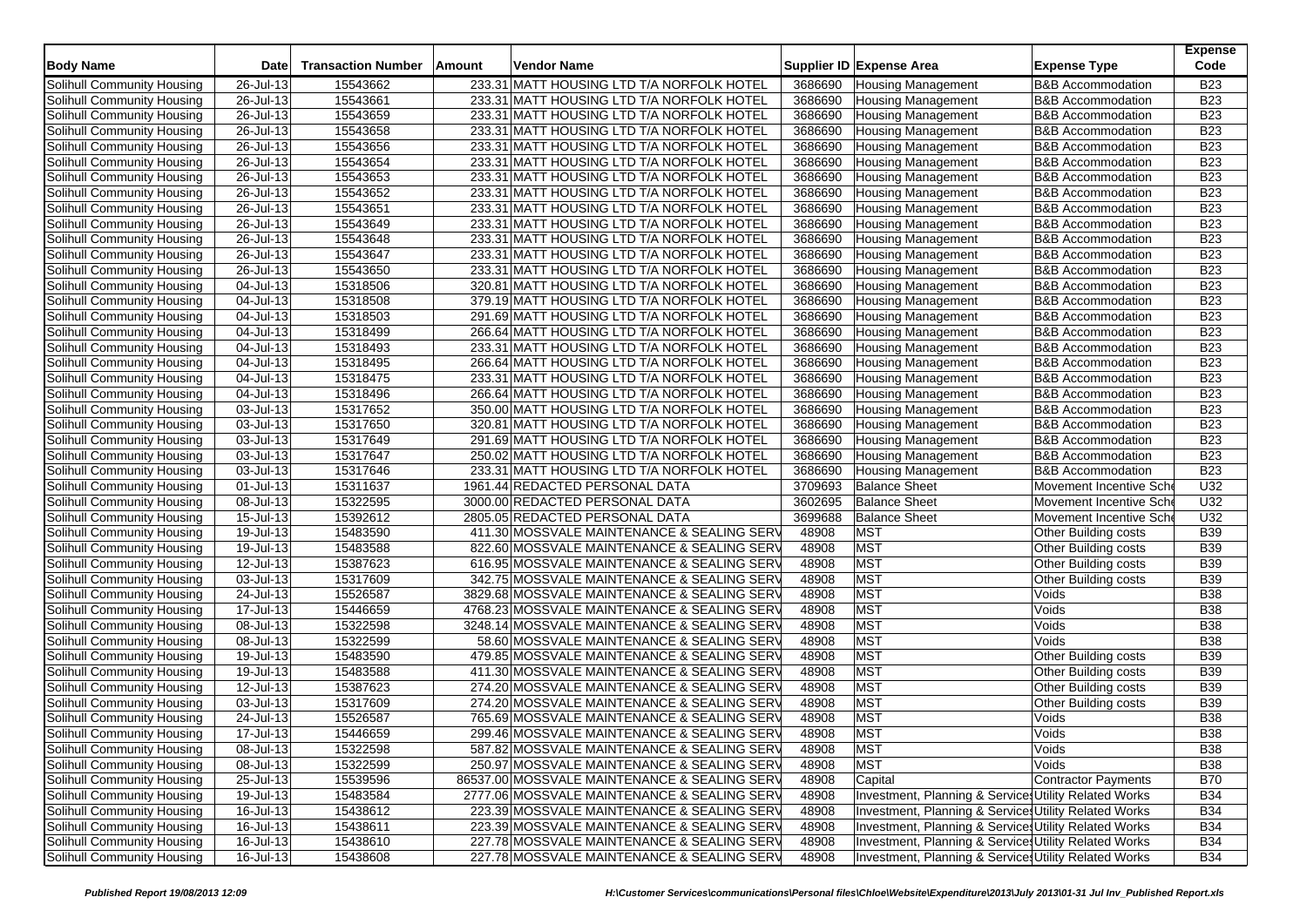| <b>Body Name</b>                  | <b>Date</b>             | <b>Transaction Number</b> | Amount | Vendor Name                                 |         | Supplier ID Expense Area                              | <b>Expense Type</b>        | <b>Expense</b><br>Code |
|-----------------------------------|-------------------------|---------------------------|--------|---------------------------------------------|---------|-------------------------------------------------------|----------------------------|------------------------|
| Solihull Community Housing        | 16-Jul-13               | 15438605                  |        | 319.09 MOSSVALE MAINTENANCE & SEALING SERV  | 48908   | Investment, Planning & Services Utility Related Works |                            | <b>B34</b>             |
| Solihull Community Housing        | 16-Jul-13               | 15438603                  |        | 223.39 MOSSVALE MAINTENANCE & SEALING SERV  | 48908   | Investment, Planning & Services Utility Related Works |                            | <b>B34</b>             |
| Solihull Community Housing        | 16-Jul-13               | 15438601                  |        | 317.07 MOSSVALE MAINTENANCE & SEALING SERV  | 48908   | Investment, Planning & Services Utility Related Works |                            | <b>B34</b>             |
| Solihull Community Housing        | 16-Jul-13               | 15438598                  |        | 223.39 MOSSVALE MAINTENANCE & SEALING SERV  | 48908   | Investment, Planning & Services Utility Related Works |                            | <b>B34</b>             |
| Solihull Community Housing        | 16-Jul-13               | 15438594                  |        | 223.39 MOSSVALE MAINTENANCE & SEALING SERV  | 48908   | Investment, Planning & Services Utility Related Works |                            | <b>B34</b>             |
| Solihull Community Housing        | 16-Jul-13               | 15438592                  |        | 223.39 MOSSVALE MAINTENANCE & SEALING SERV  | 48908   | Investment, Planning & Services Utility Related Works |                            | <b>B34</b>             |
| Solihull Community Housing        | 16-Jul-13               | 15438590                  |        | 223.39 MOSSVALE MAINTENANCE & SEALING SERV  | 48908   | Investment, Planning & Services Utility Related Works |                            | <b>B34</b>             |
| <b>Solihull Community Housing</b> | 10-Jul-13               | 15332584                  |        | 239.10 MOSSVALE MAINTENANCE & SEALING SERV  | 48908   | Investment, Planning & Services Utility Related Works |                            | <b>B34</b>             |
| Solihull Community Housing        | 10-Jul-13               | 15332583                  |        | 224.91 MOSSVALE MAINTENANCE & SEALING SERV  | 48908   | Investment, Planning & Services Utility Related Works |                            | <b>B34</b>             |
| Solihull Community Housing        | 10-Jul-13               | 15332582                  |        | 274.18 MOSSVALE MAINTENANCE & SEALING SERV  | 48908   | Investment, Planning & Services Utility Related Works |                            | <b>B34</b>             |
| Solihull Community Housing        | 10-Jul-13               | 15332580                  |        | 308.08 MOSSVALE MAINTENANCE & SEALING SERV  | 48908   | Investment, Planning & Services Utility Related Works |                            | <b>B34</b>             |
| Solihull Community Housing        | 05-Jul-13               | 15319649                  |        | 217.10 MOSSVALE MAINTENANCE & SEALING SERV  | 48908   | Investment, Planning & Services Utility Related Works |                            | <b>B34</b>             |
| Solihull Community Housing        | 05-Jul-13               | 15319646                  |        | 308.08 MOSSVALE MAINTENANCE & SEALING SERV  | 48908   | Investment, Planning & Services Utility Related Works |                            | <b>B34</b>             |
| Solihull Community Housing        | 05-Jul-13               | 15319645                  |        | 223.92 MOSSVALE MAINTENANCE & SEALING SERV  | 48908   | Investment, Planning & Services Utility Related Works |                            | <b>B34</b>             |
| Solihull Community Housing        | 05-Jul-13               | 15319648                  |        | 242.29 MOSSVALE MAINTENANCE & SEALING SERV  | 48908   | Investment, Planning & Services Utility Related Works |                            | <b>B34</b>             |
| Solihull Community Housing        | 05-Jul-13               | 15319644                  |        | 217.10 MOSSVALE MAINTENANCE & SEALING SERV  | 48908   | Investment, Planning & Service Utility Related Works  |                            | <b>B34</b>             |
| Solihull Community Housing        | 05-Jul-13               | 15319642                  |        | 227.78 MOSSVALE MAINTENANCE & SEALING SERV  | 48908   | Investment, Planning & Services Utility Related Works |                            | <b>B34</b>             |
| Solihull Community Housing        | 05-Jul-13               | 15319640                  |        | 227.78 MOSSVALE MAINTENANCE & SEALING SERV  | 48908   | Investment, Planning & Services Utility Related Works |                            | <b>B34</b>             |
| Solihull Community Housing        | 05-Jul-13               | 15319637                  |        | 223.39 MOSSVALE MAINTENANCE & SEALING SERV  | 48908   | Investment, Planning & Service Utility Related Works  |                            | <b>B34</b>             |
| Solihull Community Housing        | 05-Jul-13               | 15319633                  |        | 223.39 MOSSVALE MAINTENANCE & SEALING SERV  | 48908   | Investment, Planning & Services Utility Related Works |                            | <b>B34</b>             |
| Solihull Community Housing        | $\overline{05}$ -Jul-13 | 15319638                  |        | 308.08 MOSSVALE MAINTENANCE & SEALING SERV  | 48908   | Investment, Planning & Services Utility Related Works |                            | <b>B34</b>             |
| Solihull Community Housing        | 05-Jul-13               | 15320566                  |        | 2580.96 MOSSVALE MAINTENANCE & SEALING SERV | 48908   | Investment, Planning & Services Utility Related Works |                            | <b>B34</b>             |
| Solihull Community Housing        | 25-Jul-13               | 15530080                  |        | 1146.80 MOSSVALE MAINTENANCE & SEALING SERV | 48908   | <b>MST</b>                                            | <b>Internal Works</b>      | <b>B31</b>             |
| Solihull Community Housing        | 23-Jul-13               | 15501631                  |        | 2397.52 MOSSVALE MAINTENANCE & SEALING SERV | 48908   | <b>MST</b>                                            | Internal Works             | <b>B31</b>             |
| Solihull Community Housing        | 05-Jul-13               | 15319658                  |        | 532.76 MOSSVALE MAINTENANCE & SEALING SERV  | 48908   | <b>MST</b>                                            | <b>Internal Works</b>      | <b>B31</b>             |
| Solihull Community Housing        | 05-Jul-13               | 15319654                  |        | 1016.45 MOSSVALE MAINTENANCE & SEALING SERV | 48908   | <b>MST</b>                                            | <b>Internal Works</b>      | <b>B31</b>             |
| Solihull Community Housing        | 01-Jul-13               | 15311587                  |        | 922.71 MOSSVALE MAINTENANCE & SEALING SERV  | 48908   | <b>MST</b>                                            | <b>Internal Works</b>      | <b>B31</b>             |
| Solihull Community Housing        | 25-Jul-13               | 15530079                  |        | 448.73 MOSSVALE MAINTENANCE & SEALING SERV  | 48908   | <b>MST</b>                                            | <b>Internal Works</b>      | <b>B31</b>             |
| Solihull Community Housing        | 25-Jul-13               | 15530078                  |        | 749.25 MOSSVALE MAINTENANCE & SEALING SERV  | 48908   | <b>MST</b>                                            | <b>Internal Works</b>      | <b>B31</b>             |
| Solihull Community Housing        | 23-Jul-13               | 15501630                  |        | 560.69 MOSSVALE MAINTENANCE & SEALING SERV  | 48908   | <b>MST</b>                                            | <b>Internal Works</b>      | <b>B31</b>             |
| Solihull Community Housing        | 23-Jul-13               | 15501629                  |        | 397.94 MOSSVALE MAINTENANCE & SEALING SERV  | 48908   | <b>MST</b>                                            | <b>Internal Works</b>      | <b>B31</b>             |
| Solihull Community Housing        | 17-Jul-13               | 15446555                  |        | 459.00 MOSSVALE MAINTENANCE & SEALING SERV  | 48908   | <b>MST</b>                                            | <b>Internal Works</b>      | <b>B31</b>             |
| Solihull Community Housing        | 17-Jul-13               | 15446556                  |        | 558.38 MOSSVALE MAINTENANCE & SEALING SERV  | 48908   | <b>MST</b>                                            | <b>Internal Works</b>      | <b>B31</b>             |
| Solihull Community Housing        | 05-Jul-13               | 15319655                  |        | 408.21 MOSSVALE MAINTENANCE & SEALING SERV  | 48908   | <b>MST</b>                                            | <b>Internal Works</b>      | <b>B31</b>             |
| Solihull Community Housing        | 01-Jul-13               | 15311594                  |        | 453.92 MOSSVALE MAINTENANCE & SEALING SERV  | 48908   | <b>MST</b>                                            | <b>Internal Works</b>      | <b>B31</b>             |
| <b>Solihull Community Housing</b> | 01-Jul-13               | 15311588                  |        | 397.94 MOSSVALE MAINTENANCE & SEALING SERV  | 48908   | <b>MST</b>                                            | <b>Internal Works</b>      | <b>B31</b>             |
| Solihull Community Housing        | 24-Jul-13               | 15526589                  |        | 1360.31 MOSSVALE MAINTENANCE & SEALING SERV | 48908   | Capital                                               | <b>Contractor Payments</b> | <b>B70</b>             |
| Solihull Community Housing        | 19-Jul-13               | 15483598                  |        | 583.61 MOSSVALE MAINTENANCE & SEALING SERV  | 48908   | Capital                                               | <b>Contractor Payments</b> | <b>B70</b>             |
| Solihull Community Housing        | 19-Jul-13               | 15483587                  |        | 1039.10 MOSSVALE MAINTENANCE & SEALING SERV | 48908   | Capital                                               | Contractor Payments        | <b>B70</b>             |
| Solihull Community Housing        | $\overline{05}$ -Jul-13 | 15320568                  |        | 962.50 MOSSVALE MAINTENANCE & SEALING SERV  | 48908   | Capital                                               | Contractor Payments        | <b>B70</b>             |
| Solihull Community Housing        | 24-Jul-13               | 15526590                  |        | 4823.75 MOSSVALE MAINTENANCE & SEALING SERV | 48908   | Capital                                               | Contractor Payments        | <b>B70</b>             |
| Solihull Community Housing        | 15-Jul-13               | 15392604                  |        | 2918.23 REDACTED PERSONAL DATA              | 3729687 | <b>Balance Sheet</b>                                  | Movement Incentive Sch     | U32                    |
| Solihull Community Housing        | 15-Jul-13               | 15392575                  |        | 3155.19 REDACTED PERSONAL DATA              | 3731689 | Capital                                               | <b>Contractor Payments</b> | <b>B70</b>             |
| Solihull Community Housing        | 22-Jul-13               | 15491547                  |        | 2000.00 REDACTED PERSONAL DATA              |         | 3729686 Balance Sheet                                 | Movement Incentive Sche    | U32                    |
| Solihull Community Housing        | 15-Jul-13               | 15392605                  |        | 3000.00 REDACTED PERSONAL DATA              | 3728693 | <b>Balance Sheet</b>                                  | Movement Incentive Sche    | U32                    |
| Solihull Community Housing        | 05-Jul-13               | 15319586                  |        | 367.32 MTD SCAFFOLDING LTD                  | 233945  | <b>MST</b>                                            | <b>External Structures</b> | <b>B33</b>             |
| Solihull Community Housing        | 05-Jul-13               | 15319583                  |        | 367.32 MTD SCAFFOLDING LTD                  | 233945  | <b>MST</b>                                            | <b>External Structures</b> | <b>B33</b>             |
| Solihull Community Housing        | 05-Jul-13               | 15319582                  |        | 455.52 MTD SCAFFOLDING LTD                  | 233945  | <b>MST</b>                                            | <b>External Structures</b> | <b>B33</b>             |
| Solihull Community Housing        | 05-Jul-13               | 15319585                  |        | 367.32 MTD SCAFFOLDING LTD                  | 233945  | <b>MST</b>                                            | <b>External Structures</b> | <b>B33</b>             |
| <b>Solihull Community Housing</b> | $25 -$ Jul-13           | 15530067                  |        | 605.00 MTD SCAFFOLDING LTD                  | 233945  | <b>MST</b>                                            | Internal Works             | <b>B31</b>             |
| Solihull Community Housing        | 23-Jul-13               | 15501598                  |        | 605.00 MTD SCAFFOLDING LTD                  | 233945  | <b>MST</b>                                            | <b>Internal Works</b>      | <b>B31</b>             |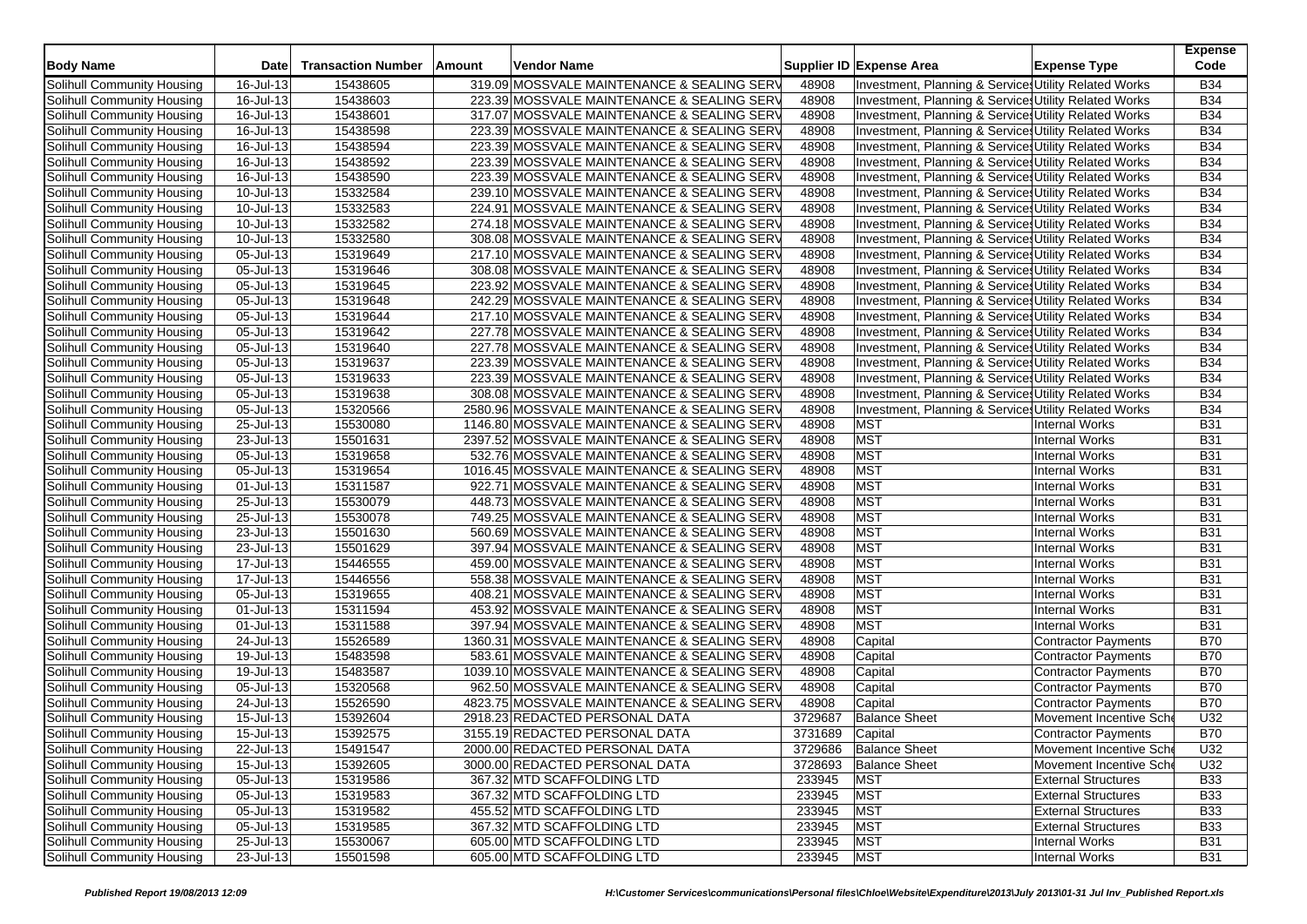| 1150.00 NATIONAL ENERGY SERVICES LTD<br>15387624<br>Investment, Planning & Services Other Fees and Charges<br>D <sub>59</sub><br>12-Jul-13<br>36733<br>18-Jul-13<br>15474636<br>345.40 NATIONAL PLASTICS<br>206818<br>MST<br>R <sub>10</sub><br>Stocks<br>MST<br>15335567<br>538.80 NATIONAL PLASTICS<br>206818<br>R <sub>10</sub><br>Solihull Community Housing<br>10-Jul-13<br><b>Stocks</b><br>29-Jul-13<br>15547601<br>436.99 NEOPOST LTD<br>Finance<br>D <sub>21</sub><br>6967<br>Postages<br>15526591<br>855.53 NEOPOST LTD<br>6967<br>Finance<br>D <sub>21</sub><br>24-Jul-13<br>Postages<br>23-Jul-13<br>15524622<br>5339.08 NEOPOST LTD<br>6967<br>D <sub>21</sub><br>Solihull Community Housing<br>Finance<br>Postages<br>Solihull Community Housing<br>23-Jul-13<br>15524622<br>15.00 NEOPOST LTD<br>6967<br>Finance<br>D <sub>21</sub><br>Postages<br><b>MST</b><br>15474637<br>570.00 NICHOLLS & CLARKE BUILDING PRODUCTS<br>176278<br>R <sub>10</sub><br>Solihull Community Housing<br>18-Jul-13<br><b>Stocks</b><br>MST<br>10-Jul-13<br>15335569<br>380.00 NICHOLLS & CLARKE BUILDING PRODUCTS<br>176278<br><b>Stocks</b><br>R <sub>10</sub><br>MST<br>Solihull Community Housing<br>02-Jul-13<br>15315004<br>395.00 NICHOLLS & CLARKE BUILDING PRODUCTS<br>176278<br><b>Stocks</b><br>R <sub>10</sub><br><b>MST</b><br>15539597<br>1651616<br><b>Agency Staff</b><br>Solihull Community Housing<br>25-Jul-13<br>656.62 NIYAA PEOPLE<br>A60<br><b>MST</b><br>15496566<br>1651616<br>22-Jul-13<br>2370.80 NIYAA PEOPLE<br>A60<br>Solihull Community Housing<br><b>Agency Staff</b><br><b>MST</b><br>Solihull Community Housing<br>19-Jul-13<br>15483591<br>784.12 NIYAA PEOPLE<br>1651616<br><b>Agency Staff</b><br>A60<br>25-Jul-13<br>15539598<br>960.00 NIYAA PEOPLE<br>1651616<br>Investment, Planning & Service Agency Staff<br>A60<br>Solihull Community Housing<br>1651616<br>15496567<br>Investment, Planning & Services Agency Staff<br>A60<br>Solihull Community Housing<br>22-Jul-13<br>864.00 NIYAA PEOPLE<br>15387628<br>12-Jul-13<br>934.65 NIYAA PEOPLE<br>1651616<br>Investment, Planning & Services Agency Staff<br>A60<br>Solihull Community Housing<br>Solihull Community Housing<br>05-Jul-13<br>15320573<br>876.00 NIYAA PEOPLE<br>1651616<br>Investment, Planning & Services Agency Staff<br>A60<br>15446562<br>366.44 NOVUS PROPERTY SOLUTIONS<br>3522686<br>MST<br><b>B31</b><br>Solihull Community Housing<br>17-Jul-13<br><b>Internal Works</b><br>3522686<br><b>MST</b><br>17-Jul-13<br>15446570<br>213.41 NOVUS PROPERTY SOLUTIONS<br>Internal Works<br><b>B31</b><br>Solihull Community Housing<br><b>MST</b><br>17-Jul-13<br>15446563<br>3522686<br><b>Internal Works</b><br><b>B31</b><br>Solihull Community Housing<br>236.26 NOVUS PROPERTY SOLUTIONS<br>3522686<br><b>MST</b><br>Solihull Community Housing<br>17-Jul-13<br>15446558<br>338.51 NOVUS PROPERTY SOLUTIONS<br><b>Internal Works</b><br><b>B31</b><br><b>MST</b><br>15527084<br>296.00 NOVUS PROPERTY SOLUTIONS<br>3522686<br><b>Internal Works</b><br><b>B31</b><br>Solihull Community Housing<br>24-Jul-13<br><b>MST</b><br>3522686<br><b>B31</b><br>24-Jul-13<br>15527083<br>444.00 NOVUS PROPERTY SOLUTIONS<br>Internal Works<br>Solihull Community Housing<br>3522686<br>MST<br>Solihull Community Housing<br>23-Jul-13<br>15501635<br>296.00 NOVUS PROPERTY SOLUTIONS<br><b>Internal Works</b><br><b>B31</b><br><b>MST</b><br><b>B31</b><br>18-Jul-13<br>15472572<br>444.00 NOVUS PROPERTY SOLUTIONS<br>3522686<br>Internal Works<br>Solihull Community Housing<br>3522686<br><b>MST</b><br>18-Jul-13<br>15472571<br>444.00 NOVUS PROPERTY SOLUTIONS<br>Internal Works<br><b>B31</b><br>Solihull Community Housing<br>3522686<br><b>MST</b><br>18-Jul-13<br>15472570<br>570.00 NOVUS PROPERTY SOLUTIONS<br>Internal Works<br><b>B31</b><br>Solihull Community Housing<br><b>MST</b><br><b>B31</b><br>$\overline{18}$ -Jul-13<br>15472569<br>444.00 NOVUS PROPERTY SOLUTIONS<br>3522686<br>Internal Works<br>Solihull Community Housing<br>15472564<br><b>MST</b><br>18-Jul-13<br>296.00 NOVUS PROPERTY SOLUTIONS<br>3522686<br>Internal Works<br><b>B31</b><br>Solihull Community Housing<br>15472563<br>3522686<br>MST<br><b>B31</b><br>Solihull Community Housing<br>18-Jul-13<br>296.00 NOVUS PROPERTY SOLUTIONS<br><b>Internal Works</b><br>3522686<br><b>B70</b><br>Solihull Community Housing<br>15318514<br>48582.32 NOVUS PROPERTY SOLUTIONS<br>04-Jul-13<br>Capital<br><b>Contractor Payments</b><br>15446665<br>225.00 NOWMEDICAL<br>123622<br><b>Tenant Medicals</b><br>D63<br>Solihull Community Housing<br>17-Jul-13<br><b>Housing Management</b><br>2846690<br><b>B70</b><br>01-Jul-13<br>15311597<br>2173.64 NPOWER BUSINESS & SOCIAL HOUSING LTI<br>Capital<br>Solihull Community Housing<br><b>Contractor Payments</b><br>2846690<br><b>MST</b><br><b>B38</b><br>15320587<br>687.50 NPOWER BUSINESS & SOCIAL HOUSING LTI<br>Solihull Community Housing<br>05-Jul-13<br>Voids<br>MST<br>15320586<br>562.50 NPOWER BUSINESS & SOCIAL HOUSING LTI<br>2846690<br>Voids<br><b>B38</b><br>Solihull Community Housing<br>05-Jul-13<br>15320585<br>2846690<br><b>MST</b><br>05-Jul-13<br>632.27 NPOWER BUSINESS & SOCIAL HOUSING LTI<br>Voids<br><b>B38</b><br>Solihull Community Housing<br>2846690<br><b>MST</b><br>Solihull Community Housing<br>15320584<br>113.60 NPOWER BUSINESS & SOCIAL HOUSING LTI<br><b>B38</b><br>05-Jul-13<br>Voids<br>MST<br>05-Jul-13<br>15320576<br>193.68 NPOWER BUSINESS & SOCIAL HOUSING LTI<br>2846690<br>Voids<br><b>B38</b><br>Solihull Community Housing<br>2846690<br><b>MST</b><br>05-Jul-13<br>15320587<br>Voids<br><b>B38</b><br>Solihull Community Housing<br>218.75 NPOWER BUSINESS & SOCIAL HOUSING LTI<br><b>MST</b><br>$\overline{05}$ -Jul-13<br>15320586<br>2846690<br><b>B38</b><br>Solihull Community Housing<br>187.50 NPOWER BUSINESS & SOCIAL HOUSING LTI<br>Voids<br>MST<br>05-Jul-13<br>15320585<br>247.41 NPOWER BUSINESS & SOCIAL HOUSING LTI<br>2846690<br>Voids<br><b>B38</b><br>Solihull Community Housing<br>15320584<br>2846690<br><b>MST</b><br><b>B38</b><br>05-Jul-13<br>113.60 NPOWER BUSINESS & SOCIAL HOUSING LTI<br>Voids<br>Solihull Community Housing<br>MST<br><b>B38</b><br>Solihull Community Housing<br>05-Jul-13<br>15320576<br>96.84 NPOWER BUSINESS & SOCIAL HOUSING LTI<br>2846690<br>Voids<br>Solihull Community Housing<br>05-Jul-13<br>15320610<br>684.67 NPOWER BUSINESS & SOCIAL HOUSING LTI<br>Investment, Planning & Services Utility Related Works<br><b>B34</b><br>2846690<br>Solihull Community Housing<br>05-Jul-13<br>15320612<br>47531.73 NPOWER BUSINESS & SOCIAL HOUSING LTI<br>2846690<br>Investment, Planning & Services Utility Related Works<br><b>B34</b><br>Solihull Community Housing<br>Investment, Planning & Services Utility Related Works<br>05-Jul-13<br>15320609<br>4433.52 NPOWER BUSINESS & SOCIAL HOUSING LTI<br>2846690<br><b>B34</b><br>Solihull Community Housing<br>05-Jul-13<br>15320613<br>4092.48 NPOWER BUSINESS & SOCIAL HOUSING LTI<br>2846690<br>Investment, Planning & Services Utility Related Works<br><b>B34</b><br>Solihull Community Housing<br>$05$ -Jul-13<br>15320590<br>2846690<br>Investment, Planning & Services Utility Related Works<br><b>B34</b><br>4149.32 NPOWER BUSINESS & SOCIAL HOUSING LTI<br>Solihull Community Housing<br>Investment, Planning & Services Utility Related Works<br>05-Jul-13<br>15320588<br>6593.44 NPOWER BUSINESS & SOCIAL HOUSING LTI<br>2846690<br><b>B34</b><br><b>Solihull Community Housing</b><br>$23$ -Jul-13<br>15501632<br>3016.91 NPOWER BUSINESS & SOCIAL HOUSING LTI<br>2846690<br><b>MST</b><br><b>B31</b><br><b>Internal Works</b><br>2846690 MST<br>620.89 NPOWER BUSINESS & SOCIAL HOUSING LTI | <b>Body Name</b>           | <b>Date</b>  | <b>Transaction Number</b> | Amount | <b>Vendor Name</b> |  | Supplier ID Expense Area | <b>Expense Type</b>   | <b>Expense</b><br>Code |
|----------------------------------------------------------------------------------------------------------------------------------------------------------------------------------------------------------------------------------------------------------------------------------------------------------------------------------------------------------------------------------------------------------------------------------------------------------------------------------------------------------------------------------------------------------------------------------------------------------------------------------------------------------------------------------------------------------------------------------------------------------------------------------------------------------------------------------------------------------------------------------------------------------------------------------------------------------------------------------------------------------------------------------------------------------------------------------------------------------------------------------------------------------------------------------------------------------------------------------------------------------------------------------------------------------------------------------------------------------------------------------------------------------------------------------------------------------------------------------------------------------------------------------------------------------------------------------------------------------------------------------------------------------------------------------------------------------------------------------------------------------------------------------------------------------------------------------------------------------------------------------------------------------------------------------------------------------------------------------------------------------------------------------------------------------------------------------------------------------------------------------------------------------------------------------------------------------------------------------------------------------------------------------------------------------------------------------------------------------------------------------------------------------------------------------------------------------------------------------------------------------------------------------------------------------------------------------------------------------------------------------------------------------------------------------------------------------------------------------------------------------------------------------------------------------------------------------------------------------------------------------------------------------------------------------------------------------------------------------------------------------------------------------------------------------------------------------------------------------------------------------------------------------------------------------------------------------------------------------------------------------------------------------------------------------------------------------------------------------------------------------------------------------------------------------------------------------------------------------------------------------------------------------------------------------------------------------------------------------------------------------------------------------------------------------------------------------------------------------------------------------------------------------------------------------------------------------------------------------------------------------------------------------------------------------------------------------------------------------------------------------------------------------------------------------------------------------------------------------------------------------------------------------------------------------------------------------------------------------------------------------------------------------------------------------------------------------------------------------------------------------------------------------------------------------------------------------------------------------------------------------------------------------------------------------------------------------------------------------------------------------------------------------------------------------------------------------------------------------------------------------------------------------------------------------------------------------------------------------------------------------------------------------------------------------------------------------------------------------------------------------------------------------------------------------------------------------------------------------------------------------------------------------------------------------------------------------------------------------------------------------------------------------------------------------------------------------------------------------------------------------------------------------------------------------------------------------------------------------------------------------------------------------------------------------------------------------------------------------------------------------------------------------------------------------------------------------------------------------------------------------------------------------------------------------------------------------------------------------------------------------------------------------------------------------------------------------------------------------------------------------------------------------------------------------------------------------------------------------------------------------------------------------------------------------------------------------------------------------------------------------------------------------------------------------------------------------------------------------------------------------------------------------------------------------------------------------------------------------------------------------------------------------------------------------------------------------------------------------------------------------------------------------------------------------------------------------------------------------------------------------------------------------------------------------------------------------------------------------------------------------------------------------------------------------------------------------------------------------------------------------------------------------------------------------------------------------------------------------------------------------------------------------------------------------------------------------------------------------------------------------------------------------------------------------------------------------------------------------------------------------------------------------------------------------------------------------------------------------------------------------------------------------------------------------------------------------------------------------------------------------------------------------------------------------------------------------------------------------------------------------------------------------------------------------------|----------------------------|--------------|---------------------------|--------|--------------------|--|--------------------------|-----------------------|------------------------|
|                                                                                                                                                                                                                                                                                                                                                                                                                                                                                                                                                                                                                                                                                                                                                                                                                                                                                                                                                                                                                                                                                                                                                                                                                                                                                                                                                                                                                                                                                                                                                                                                                                                                                                                                                                                                                                                                                                                                                                                                                                                                                                                                                                                                                                                                                                                                                                                                                                                                                                                                                                                                                                                                                                                                                                                                                                                                                                                                                                                                                                                                                                                                                                                                                                                                                                                                                                                                                                                                                                                                                                                                                                                                                                                                                                                                                                                                                                                                                                                                                                                                                                                                                                                                                                                                                                                                                                                                                                                                                                                                                                                                                                                                                                                                                                                                                                                                                                                                                                                                                                                                                                                                                                                                                                                                                                                                                                                                                                                                                                                                                                                                                                                                                                                                                                                                                                                                                                                                                                                                                                                                                                                                                                                                                                                                                                                                                                                                                                                                                                                                                                                                                                                                                                                                                                                                                                                                                                                                                                                                                                                                                                                                                                                                                                                                                                                                                                                                                                                                                                                                                                                                                                                                                                                                                                                                                | Solihull Community Housing |              |                           |        |                    |  |                          |                       |                        |
|                                                                                                                                                                                                                                                                                                                                                                                                                                                                                                                                                                                                                                                                                                                                                                                                                                                                                                                                                                                                                                                                                                                                                                                                                                                                                                                                                                                                                                                                                                                                                                                                                                                                                                                                                                                                                                                                                                                                                                                                                                                                                                                                                                                                                                                                                                                                                                                                                                                                                                                                                                                                                                                                                                                                                                                                                                                                                                                                                                                                                                                                                                                                                                                                                                                                                                                                                                                                                                                                                                                                                                                                                                                                                                                                                                                                                                                                                                                                                                                                                                                                                                                                                                                                                                                                                                                                                                                                                                                                                                                                                                                                                                                                                                                                                                                                                                                                                                                                                                                                                                                                                                                                                                                                                                                                                                                                                                                                                                                                                                                                                                                                                                                                                                                                                                                                                                                                                                                                                                                                                                                                                                                                                                                                                                                                                                                                                                                                                                                                                                                                                                                                                                                                                                                                                                                                                                                                                                                                                                                                                                                                                                                                                                                                                                                                                                                                                                                                                                                                                                                                                                                                                                                                                                                                                                                                                | Solihull Community Housing |              |                           |        |                    |  |                          |                       |                        |
|                                                                                                                                                                                                                                                                                                                                                                                                                                                                                                                                                                                                                                                                                                                                                                                                                                                                                                                                                                                                                                                                                                                                                                                                                                                                                                                                                                                                                                                                                                                                                                                                                                                                                                                                                                                                                                                                                                                                                                                                                                                                                                                                                                                                                                                                                                                                                                                                                                                                                                                                                                                                                                                                                                                                                                                                                                                                                                                                                                                                                                                                                                                                                                                                                                                                                                                                                                                                                                                                                                                                                                                                                                                                                                                                                                                                                                                                                                                                                                                                                                                                                                                                                                                                                                                                                                                                                                                                                                                                                                                                                                                                                                                                                                                                                                                                                                                                                                                                                                                                                                                                                                                                                                                                                                                                                                                                                                                                                                                                                                                                                                                                                                                                                                                                                                                                                                                                                                                                                                                                                                                                                                                                                                                                                                                                                                                                                                                                                                                                                                                                                                                                                                                                                                                                                                                                                                                                                                                                                                                                                                                                                                                                                                                                                                                                                                                                                                                                                                                                                                                                                                                                                                                                                                                                                                                                                |                            |              |                           |        |                    |  |                          |                       |                        |
|                                                                                                                                                                                                                                                                                                                                                                                                                                                                                                                                                                                                                                                                                                                                                                                                                                                                                                                                                                                                                                                                                                                                                                                                                                                                                                                                                                                                                                                                                                                                                                                                                                                                                                                                                                                                                                                                                                                                                                                                                                                                                                                                                                                                                                                                                                                                                                                                                                                                                                                                                                                                                                                                                                                                                                                                                                                                                                                                                                                                                                                                                                                                                                                                                                                                                                                                                                                                                                                                                                                                                                                                                                                                                                                                                                                                                                                                                                                                                                                                                                                                                                                                                                                                                                                                                                                                                                                                                                                                                                                                                                                                                                                                                                                                                                                                                                                                                                                                                                                                                                                                                                                                                                                                                                                                                                                                                                                                                                                                                                                                                                                                                                                                                                                                                                                                                                                                                                                                                                                                                                                                                                                                                                                                                                                                                                                                                                                                                                                                                                                                                                                                                                                                                                                                                                                                                                                                                                                                                                                                                                                                                                                                                                                                                                                                                                                                                                                                                                                                                                                                                                                                                                                                                                                                                                                                                | Solihull Community Housing |              |                           |        |                    |  |                          |                       |                        |
|                                                                                                                                                                                                                                                                                                                                                                                                                                                                                                                                                                                                                                                                                                                                                                                                                                                                                                                                                                                                                                                                                                                                                                                                                                                                                                                                                                                                                                                                                                                                                                                                                                                                                                                                                                                                                                                                                                                                                                                                                                                                                                                                                                                                                                                                                                                                                                                                                                                                                                                                                                                                                                                                                                                                                                                                                                                                                                                                                                                                                                                                                                                                                                                                                                                                                                                                                                                                                                                                                                                                                                                                                                                                                                                                                                                                                                                                                                                                                                                                                                                                                                                                                                                                                                                                                                                                                                                                                                                                                                                                                                                                                                                                                                                                                                                                                                                                                                                                                                                                                                                                                                                                                                                                                                                                                                                                                                                                                                                                                                                                                                                                                                                                                                                                                                                                                                                                                                                                                                                                                                                                                                                                                                                                                                                                                                                                                                                                                                                                                                                                                                                                                                                                                                                                                                                                                                                                                                                                                                                                                                                                                                                                                                                                                                                                                                                                                                                                                                                                                                                                                                                                                                                                                                                                                                                                                | Solihull Community Housing |              |                           |        |                    |  |                          |                       |                        |
|                                                                                                                                                                                                                                                                                                                                                                                                                                                                                                                                                                                                                                                                                                                                                                                                                                                                                                                                                                                                                                                                                                                                                                                                                                                                                                                                                                                                                                                                                                                                                                                                                                                                                                                                                                                                                                                                                                                                                                                                                                                                                                                                                                                                                                                                                                                                                                                                                                                                                                                                                                                                                                                                                                                                                                                                                                                                                                                                                                                                                                                                                                                                                                                                                                                                                                                                                                                                                                                                                                                                                                                                                                                                                                                                                                                                                                                                                                                                                                                                                                                                                                                                                                                                                                                                                                                                                                                                                                                                                                                                                                                                                                                                                                                                                                                                                                                                                                                                                                                                                                                                                                                                                                                                                                                                                                                                                                                                                                                                                                                                                                                                                                                                                                                                                                                                                                                                                                                                                                                                                                                                                                                                                                                                                                                                                                                                                                                                                                                                                                                                                                                                                                                                                                                                                                                                                                                                                                                                                                                                                                                                                                                                                                                                                                                                                                                                                                                                                                                                                                                                                                                                                                                                                                                                                                                                                |                            |              |                           |        |                    |  |                          |                       |                        |
|                                                                                                                                                                                                                                                                                                                                                                                                                                                                                                                                                                                                                                                                                                                                                                                                                                                                                                                                                                                                                                                                                                                                                                                                                                                                                                                                                                                                                                                                                                                                                                                                                                                                                                                                                                                                                                                                                                                                                                                                                                                                                                                                                                                                                                                                                                                                                                                                                                                                                                                                                                                                                                                                                                                                                                                                                                                                                                                                                                                                                                                                                                                                                                                                                                                                                                                                                                                                                                                                                                                                                                                                                                                                                                                                                                                                                                                                                                                                                                                                                                                                                                                                                                                                                                                                                                                                                                                                                                                                                                                                                                                                                                                                                                                                                                                                                                                                                                                                                                                                                                                                                                                                                                                                                                                                                                                                                                                                                                                                                                                                                                                                                                                                                                                                                                                                                                                                                                                                                                                                                                                                                                                                                                                                                                                                                                                                                                                                                                                                                                                                                                                                                                                                                                                                                                                                                                                                                                                                                                                                                                                                                                                                                                                                                                                                                                                                                                                                                                                                                                                                                                                                                                                                                                                                                                                                                |                            |              |                           |        |                    |  |                          |                       |                        |
|                                                                                                                                                                                                                                                                                                                                                                                                                                                                                                                                                                                                                                                                                                                                                                                                                                                                                                                                                                                                                                                                                                                                                                                                                                                                                                                                                                                                                                                                                                                                                                                                                                                                                                                                                                                                                                                                                                                                                                                                                                                                                                                                                                                                                                                                                                                                                                                                                                                                                                                                                                                                                                                                                                                                                                                                                                                                                                                                                                                                                                                                                                                                                                                                                                                                                                                                                                                                                                                                                                                                                                                                                                                                                                                                                                                                                                                                                                                                                                                                                                                                                                                                                                                                                                                                                                                                                                                                                                                                                                                                                                                                                                                                                                                                                                                                                                                                                                                                                                                                                                                                                                                                                                                                                                                                                                                                                                                                                                                                                                                                                                                                                                                                                                                                                                                                                                                                                                                                                                                                                                                                                                                                                                                                                                                                                                                                                                                                                                                                                                                                                                                                                                                                                                                                                                                                                                                                                                                                                                                                                                                                                                                                                                                                                                                                                                                                                                                                                                                                                                                                                                                                                                                                                                                                                                                                                |                            |              |                           |        |                    |  |                          |                       |                        |
|                                                                                                                                                                                                                                                                                                                                                                                                                                                                                                                                                                                                                                                                                                                                                                                                                                                                                                                                                                                                                                                                                                                                                                                                                                                                                                                                                                                                                                                                                                                                                                                                                                                                                                                                                                                                                                                                                                                                                                                                                                                                                                                                                                                                                                                                                                                                                                                                                                                                                                                                                                                                                                                                                                                                                                                                                                                                                                                                                                                                                                                                                                                                                                                                                                                                                                                                                                                                                                                                                                                                                                                                                                                                                                                                                                                                                                                                                                                                                                                                                                                                                                                                                                                                                                                                                                                                                                                                                                                                                                                                                                                                                                                                                                                                                                                                                                                                                                                                                                                                                                                                                                                                                                                                                                                                                                                                                                                                                                                                                                                                                                                                                                                                                                                                                                                                                                                                                                                                                                                                                                                                                                                                                                                                                                                                                                                                                                                                                                                                                                                                                                                                                                                                                                                                                                                                                                                                                                                                                                                                                                                                                                                                                                                                                                                                                                                                                                                                                                                                                                                                                                                                                                                                                                                                                                                                                | Solihull Community Housing |              |                           |        |                    |  |                          |                       |                        |
|                                                                                                                                                                                                                                                                                                                                                                                                                                                                                                                                                                                                                                                                                                                                                                                                                                                                                                                                                                                                                                                                                                                                                                                                                                                                                                                                                                                                                                                                                                                                                                                                                                                                                                                                                                                                                                                                                                                                                                                                                                                                                                                                                                                                                                                                                                                                                                                                                                                                                                                                                                                                                                                                                                                                                                                                                                                                                                                                                                                                                                                                                                                                                                                                                                                                                                                                                                                                                                                                                                                                                                                                                                                                                                                                                                                                                                                                                                                                                                                                                                                                                                                                                                                                                                                                                                                                                                                                                                                                                                                                                                                                                                                                                                                                                                                                                                                                                                                                                                                                                                                                                                                                                                                                                                                                                                                                                                                                                                                                                                                                                                                                                                                                                                                                                                                                                                                                                                                                                                                                                                                                                                                                                                                                                                                                                                                                                                                                                                                                                                                                                                                                                                                                                                                                                                                                                                                                                                                                                                                                                                                                                                                                                                                                                                                                                                                                                                                                                                                                                                                                                                                                                                                                                                                                                                                                                |                            |              |                           |        |                    |  |                          |                       |                        |
|                                                                                                                                                                                                                                                                                                                                                                                                                                                                                                                                                                                                                                                                                                                                                                                                                                                                                                                                                                                                                                                                                                                                                                                                                                                                                                                                                                                                                                                                                                                                                                                                                                                                                                                                                                                                                                                                                                                                                                                                                                                                                                                                                                                                                                                                                                                                                                                                                                                                                                                                                                                                                                                                                                                                                                                                                                                                                                                                                                                                                                                                                                                                                                                                                                                                                                                                                                                                                                                                                                                                                                                                                                                                                                                                                                                                                                                                                                                                                                                                                                                                                                                                                                                                                                                                                                                                                                                                                                                                                                                                                                                                                                                                                                                                                                                                                                                                                                                                                                                                                                                                                                                                                                                                                                                                                                                                                                                                                                                                                                                                                                                                                                                                                                                                                                                                                                                                                                                                                                                                                                                                                                                                                                                                                                                                                                                                                                                                                                                                                                                                                                                                                                                                                                                                                                                                                                                                                                                                                                                                                                                                                                                                                                                                                                                                                                                                                                                                                                                                                                                                                                                                                                                                                                                                                                                                                |                            |              |                           |        |                    |  |                          |                       |                        |
|                                                                                                                                                                                                                                                                                                                                                                                                                                                                                                                                                                                                                                                                                                                                                                                                                                                                                                                                                                                                                                                                                                                                                                                                                                                                                                                                                                                                                                                                                                                                                                                                                                                                                                                                                                                                                                                                                                                                                                                                                                                                                                                                                                                                                                                                                                                                                                                                                                                                                                                                                                                                                                                                                                                                                                                                                                                                                                                                                                                                                                                                                                                                                                                                                                                                                                                                                                                                                                                                                                                                                                                                                                                                                                                                                                                                                                                                                                                                                                                                                                                                                                                                                                                                                                                                                                                                                                                                                                                                                                                                                                                                                                                                                                                                                                                                                                                                                                                                                                                                                                                                                                                                                                                                                                                                                                                                                                                                                                                                                                                                                                                                                                                                                                                                                                                                                                                                                                                                                                                                                                                                                                                                                                                                                                                                                                                                                                                                                                                                                                                                                                                                                                                                                                                                                                                                                                                                                                                                                                                                                                                                                                                                                                                                                                                                                                                                                                                                                                                                                                                                                                                                                                                                                                                                                                                                                |                            |              |                           |        |                    |  |                          |                       |                        |
|                                                                                                                                                                                                                                                                                                                                                                                                                                                                                                                                                                                                                                                                                                                                                                                                                                                                                                                                                                                                                                                                                                                                                                                                                                                                                                                                                                                                                                                                                                                                                                                                                                                                                                                                                                                                                                                                                                                                                                                                                                                                                                                                                                                                                                                                                                                                                                                                                                                                                                                                                                                                                                                                                                                                                                                                                                                                                                                                                                                                                                                                                                                                                                                                                                                                                                                                                                                                                                                                                                                                                                                                                                                                                                                                                                                                                                                                                                                                                                                                                                                                                                                                                                                                                                                                                                                                                                                                                                                                                                                                                                                                                                                                                                                                                                                                                                                                                                                                                                                                                                                                                                                                                                                                                                                                                                                                                                                                                                                                                                                                                                                                                                                                                                                                                                                                                                                                                                                                                                                                                                                                                                                                                                                                                                                                                                                                                                                                                                                                                                                                                                                                                                                                                                                                                                                                                                                                                                                                                                                                                                                                                                                                                                                                                                                                                                                                                                                                                                                                                                                                                                                                                                                                                                                                                                                                                |                            |              |                           |        |                    |  |                          |                       |                        |
|                                                                                                                                                                                                                                                                                                                                                                                                                                                                                                                                                                                                                                                                                                                                                                                                                                                                                                                                                                                                                                                                                                                                                                                                                                                                                                                                                                                                                                                                                                                                                                                                                                                                                                                                                                                                                                                                                                                                                                                                                                                                                                                                                                                                                                                                                                                                                                                                                                                                                                                                                                                                                                                                                                                                                                                                                                                                                                                                                                                                                                                                                                                                                                                                                                                                                                                                                                                                                                                                                                                                                                                                                                                                                                                                                                                                                                                                                                                                                                                                                                                                                                                                                                                                                                                                                                                                                                                                                                                                                                                                                                                                                                                                                                                                                                                                                                                                                                                                                                                                                                                                                                                                                                                                                                                                                                                                                                                                                                                                                                                                                                                                                                                                                                                                                                                                                                                                                                                                                                                                                                                                                                                                                                                                                                                                                                                                                                                                                                                                                                                                                                                                                                                                                                                                                                                                                                                                                                                                                                                                                                                                                                                                                                                                                                                                                                                                                                                                                                                                                                                                                                                                                                                                                                                                                                                                                |                            |              |                           |        |                    |  |                          |                       |                        |
|                                                                                                                                                                                                                                                                                                                                                                                                                                                                                                                                                                                                                                                                                                                                                                                                                                                                                                                                                                                                                                                                                                                                                                                                                                                                                                                                                                                                                                                                                                                                                                                                                                                                                                                                                                                                                                                                                                                                                                                                                                                                                                                                                                                                                                                                                                                                                                                                                                                                                                                                                                                                                                                                                                                                                                                                                                                                                                                                                                                                                                                                                                                                                                                                                                                                                                                                                                                                                                                                                                                                                                                                                                                                                                                                                                                                                                                                                                                                                                                                                                                                                                                                                                                                                                                                                                                                                                                                                                                                                                                                                                                                                                                                                                                                                                                                                                                                                                                                                                                                                                                                                                                                                                                                                                                                                                                                                                                                                                                                                                                                                                                                                                                                                                                                                                                                                                                                                                                                                                                                                                                                                                                                                                                                                                                                                                                                                                                                                                                                                                                                                                                                                                                                                                                                                                                                                                                                                                                                                                                                                                                                                                                                                                                                                                                                                                                                                                                                                                                                                                                                                                                                                                                                                                                                                                                                                |                            |              |                           |        |                    |  |                          |                       |                        |
|                                                                                                                                                                                                                                                                                                                                                                                                                                                                                                                                                                                                                                                                                                                                                                                                                                                                                                                                                                                                                                                                                                                                                                                                                                                                                                                                                                                                                                                                                                                                                                                                                                                                                                                                                                                                                                                                                                                                                                                                                                                                                                                                                                                                                                                                                                                                                                                                                                                                                                                                                                                                                                                                                                                                                                                                                                                                                                                                                                                                                                                                                                                                                                                                                                                                                                                                                                                                                                                                                                                                                                                                                                                                                                                                                                                                                                                                                                                                                                                                                                                                                                                                                                                                                                                                                                                                                                                                                                                                                                                                                                                                                                                                                                                                                                                                                                                                                                                                                                                                                                                                                                                                                                                                                                                                                                                                                                                                                                                                                                                                                                                                                                                                                                                                                                                                                                                                                                                                                                                                                                                                                                                                                                                                                                                                                                                                                                                                                                                                                                                                                                                                                                                                                                                                                                                                                                                                                                                                                                                                                                                                                                                                                                                                                                                                                                                                                                                                                                                                                                                                                                                                                                                                                                                                                                                                                |                            |              |                           |        |                    |  |                          |                       |                        |
|                                                                                                                                                                                                                                                                                                                                                                                                                                                                                                                                                                                                                                                                                                                                                                                                                                                                                                                                                                                                                                                                                                                                                                                                                                                                                                                                                                                                                                                                                                                                                                                                                                                                                                                                                                                                                                                                                                                                                                                                                                                                                                                                                                                                                                                                                                                                                                                                                                                                                                                                                                                                                                                                                                                                                                                                                                                                                                                                                                                                                                                                                                                                                                                                                                                                                                                                                                                                                                                                                                                                                                                                                                                                                                                                                                                                                                                                                                                                                                                                                                                                                                                                                                                                                                                                                                                                                                                                                                                                                                                                                                                                                                                                                                                                                                                                                                                                                                                                                                                                                                                                                                                                                                                                                                                                                                                                                                                                                                                                                                                                                                                                                                                                                                                                                                                                                                                                                                                                                                                                                                                                                                                                                                                                                                                                                                                                                                                                                                                                                                                                                                                                                                                                                                                                                                                                                                                                                                                                                                                                                                                                                                                                                                                                                                                                                                                                                                                                                                                                                                                                                                                                                                                                                                                                                                                                                |                            |              |                           |        |                    |  |                          |                       |                        |
|                                                                                                                                                                                                                                                                                                                                                                                                                                                                                                                                                                                                                                                                                                                                                                                                                                                                                                                                                                                                                                                                                                                                                                                                                                                                                                                                                                                                                                                                                                                                                                                                                                                                                                                                                                                                                                                                                                                                                                                                                                                                                                                                                                                                                                                                                                                                                                                                                                                                                                                                                                                                                                                                                                                                                                                                                                                                                                                                                                                                                                                                                                                                                                                                                                                                                                                                                                                                                                                                                                                                                                                                                                                                                                                                                                                                                                                                                                                                                                                                                                                                                                                                                                                                                                                                                                                                                                                                                                                                                                                                                                                                                                                                                                                                                                                                                                                                                                                                                                                                                                                                                                                                                                                                                                                                                                                                                                                                                                                                                                                                                                                                                                                                                                                                                                                                                                                                                                                                                                                                                                                                                                                                                                                                                                                                                                                                                                                                                                                                                                                                                                                                                                                                                                                                                                                                                                                                                                                                                                                                                                                                                                                                                                                                                                                                                                                                                                                                                                                                                                                                                                                                                                                                                                                                                                                                                |                            |              |                           |        |                    |  |                          |                       |                        |
|                                                                                                                                                                                                                                                                                                                                                                                                                                                                                                                                                                                                                                                                                                                                                                                                                                                                                                                                                                                                                                                                                                                                                                                                                                                                                                                                                                                                                                                                                                                                                                                                                                                                                                                                                                                                                                                                                                                                                                                                                                                                                                                                                                                                                                                                                                                                                                                                                                                                                                                                                                                                                                                                                                                                                                                                                                                                                                                                                                                                                                                                                                                                                                                                                                                                                                                                                                                                                                                                                                                                                                                                                                                                                                                                                                                                                                                                                                                                                                                                                                                                                                                                                                                                                                                                                                                                                                                                                                                                                                                                                                                                                                                                                                                                                                                                                                                                                                                                                                                                                                                                                                                                                                                                                                                                                                                                                                                                                                                                                                                                                                                                                                                                                                                                                                                                                                                                                                                                                                                                                                                                                                                                                                                                                                                                                                                                                                                                                                                                                                                                                                                                                                                                                                                                                                                                                                                                                                                                                                                                                                                                                                                                                                                                                                                                                                                                                                                                                                                                                                                                                                                                                                                                                                                                                                                                                |                            |              |                           |        |                    |  |                          |                       |                        |
|                                                                                                                                                                                                                                                                                                                                                                                                                                                                                                                                                                                                                                                                                                                                                                                                                                                                                                                                                                                                                                                                                                                                                                                                                                                                                                                                                                                                                                                                                                                                                                                                                                                                                                                                                                                                                                                                                                                                                                                                                                                                                                                                                                                                                                                                                                                                                                                                                                                                                                                                                                                                                                                                                                                                                                                                                                                                                                                                                                                                                                                                                                                                                                                                                                                                                                                                                                                                                                                                                                                                                                                                                                                                                                                                                                                                                                                                                                                                                                                                                                                                                                                                                                                                                                                                                                                                                                                                                                                                                                                                                                                                                                                                                                                                                                                                                                                                                                                                                                                                                                                                                                                                                                                                                                                                                                                                                                                                                                                                                                                                                                                                                                                                                                                                                                                                                                                                                                                                                                                                                                                                                                                                                                                                                                                                                                                                                                                                                                                                                                                                                                                                                                                                                                                                                                                                                                                                                                                                                                                                                                                                                                                                                                                                                                                                                                                                                                                                                                                                                                                                                                                                                                                                                                                                                                                                                |                            |              |                           |        |                    |  |                          |                       |                        |
|                                                                                                                                                                                                                                                                                                                                                                                                                                                                                                                                                                                                                                                                                                                                                                                                                                                                                                                                                                                                                                                                                                                                                                                                                                                                                                                                                                                                                                                                                                                                                                                                                                                                                                                                                                                                                                                                                                                                                                                                                                                                                                                                                                                                                                                                                                                                                                                                                                                                                                                                                                                                                                                                                                                                                                                                                                                                                                                                                                                                                                                                                                                                                                                                                                                                                                                                                                                                                                                                                                                                                                                                                                                                                                                                                                                                                                                                                                                                                                                                                                                                                                                                                                                                                                                                                                                                                                                                                                                                                                                                                                                                                                                                                                                                                                                                                                                                                                                                                                                                                                                                                                                                                                                                                                                                                                                                                                                                                                                                                                                                                                                                                                                                                                                                                                                                                                                                                                                                                                                                                                                                                                                                                                                                                                                                                                                                                                                                                                                                                                                                                                                                                                                                                                                                                                                                                                                                                                                                                                                                                                                                                                                                                                                                                                                                                                                                                                                                                                                                                                                                                                                                                                                                                                                                                                                                                |                            |              |                           |        |                    |  |                          |                       |                        |
|                                                                                                                                                                                                                                                                                                                                                                                                                                                                                                                                                                                                                                                                                                                                                                                                                                                                                                                                                                                                                                                                                                                                                                                                                                                                                                                                                                                                                                                                                                                                                                                                                                                                                                                                                                                                                                                                                                                                                                                                                                                                                                                                                                                                                                                                                                                                                                                                                                                                                                                                                                                                                                                                                                                                                                                                                                                                                                                                                                                                                                                                                                                                                                                                                                                                                                                                                                                                                                                                                                                                                                                                                                                                                                                                                                                                                                                                                                                                                                                                                                                                                                                                                                                                                                                                                                                                                                                                                                                                                                                                                                                                                                                                                                                                                                                                                                                                                                                                                                                                                                                                                                                                                                                                                                                                                                                                                                                                                                                                                                                                                                                                                                                                                                                                                                                                                                                                                                                                                                                                                                                                                                                                                                                                                                                                                                                                                                                                                                                                                                                                                                                                                                                                                                                                                                                                                                                                                                                                                                                                                                                                                                                                                                                                                                                                                                                                                                                                                                                                                                                                                                                                                                                                                                                                                                                                                |                            |              |                           |        |                    |  |                          |                       |                        |
|                                                                                                                                                                                                                                                                                                                                                                                                                                                                                                                                                                                                                                                                                                                                                                                                                                                                                                                                                                                                                                                                                                                                                                                                                                                                                                                                                                                                                                                                                                                                                                                                                                                                                                                                                                                                                                                                                                                                                                                                                                                                                                                                                                                                                                                                                                                                                                                                                                                                                                                                                                                                                                                                                                                                                                                                                                                                                                                                                                                                                                                                                                                                                                                                                                                                                                                                                                                                                                                                                                                                                                                                                                                                                                                                                                                                                                                                                                                                                                                                                                                                                                                                                                                                                                                                                                                                                                                                                                                                                                                                                                                                                                                                                                                                                                                                                                                                                                                                                                                                                                                                                                                                                                                                                                                                                                                                                                                                                                                                                                                                                                                                                                                                                                                                                                                                                                                                                                                                                                                                                                                                                                                                                                                                                                                                                                                                                                                                                                                                                                                                                                                                                                                                                                                                                                                                                                                                                                                                                                                                                                                                                                                                                                                                                                                                                                                                                                                                                                                                                                                                                                                                                                                                                                                                                                                                                |                            |              |                           |        |                    |  |                          |                       |                        |
|                                                                                                                                                                                                                                                                                                                                                                                                                                                                                                                                                                                                                                                                                                                                                                                                                                                                                                                                                                                                                                                                                                                                                                                                                                                                                                                                                                                                                                                                                                                                                                                                                                                                                                                                                                                                                                                                                                                                                                                                                                                                                                                                                                                                                                                                                                                                                                                                                                                                                                                                                                                                                                                                                                                                                                                                                                                                                                                                                                                                                                                                                                                                                                                                                                                                                                                                                                                                                                                                                                                                                                                                                                                                                                                                                                                                                                                                                                                                                                                                                                                                                                                                                                                                                                                                                                                                                                                                                                                                                                                                                                                                                                                                                                                                                                                                                                                                                                                                                                                                                                                                                                                                                                                                                                                                                                                                                                                                                                                                                                                                                                                                                                                                                                                                                                                                                                                                                                                                                                                                                                                                                                                                                                                                                                                                                                                                                                                                                                                                                                                                                                                                                                                                                                                                                                                                                                                                                                                                                                                                                                                                                                                                                                                                                                                                                                                                                                                                                                                                                                                                                                                                                                                                                                                                                                                                                |                            |              |                           |        |                    |  |                          |                       |                        |
|                                                                                                                                                                                                                                                                                                                                                                                                                                                                                                                                                                                                                                                                                                                                                                                                                                                                                                                                                                                                                                                                                                                                                                                                                                                                                                                                                                                                                                                                                                                                                                                                                                                                                                                                                                                                                                                                                                                                                                                                                                                                                                                                                                                                                                                                                                                                                                                                                                                                                                                                                                                                                                                                                                                                                                                                                                                                                                                                                                                                                                                                                                                                                                                                                                                                                                                                                                                                                                                                                                                                                                                                                                                                                                                                                                                                                                                                                                                                                                                                                                                                                                                                                                                                                                                                                                                                                                                                                                                                                                                                                                                                                                                                                                                                                                                                                                                                                                                                                                                                                                                                                                                                                                                                                                                                                                                                                                                                                                                                                                                                                                                                                                                                                                                                                                                                                                                                                                                                                                                                                                                                                                                                                                                                                                                                                                                                                                                                                                                                                                                                                                                                                                                                                                                                                                                                                                                                                                                                                                                                                                                                                                                                                                                                                                                                                                                                                                                                                                                                                                                                                                                                                                                                                                                                                                                                                |                            |              |                           |        |                    |  |                          |                       |                        |
|                                                                                                                                                                                                                                                                                                                                                                                                                                                                                                                                                                                                                                                                                                                                                                                                                                                                                                                                                                                                                                                                                                                                                                                                                                                                                                                                                                                                                                                                                                                                                                                                                                                                                                                                                                                                                                                                                                                                                                                                                                                                                                                                                                                                                                                                                                                                                                                                                                                                                                                                                                                                                                                                                                                                                                                                                                                                                                                                                                                                                                                                                                                                                                                                                                                                                                                                                                                                                                                                                                                                                                                                                                                                                                                                                                                                                                                                                                                                                                                                                                                                                                                                                                                                                                                                                                                                                                                                                                                                                                                                                                                                                                                                                                                                                                                                                                                                                                                                                                                                                                                                                                                                                                                                                                                                                                                                                                                                                                                                                                                                                                                                                                                                                                                                                                                                                                                                                                                                                                                                                                                                                                                                                                                                                                                                                                                                                                                                                                                                                                                                                                                                                                                                                                                                                                                                                                                                                                                                                                                                                                                                                                                                                                                                                                                                                                                                                                                                                                                                                                                                                                                                                                                                                                                                                                                                                |                            |              |                           |        |                    |  |                          |                       |                        |
|                                                                                                                                                                                                                                                                                                                                                                                                                                                                                                                                                                                                                                                                                                                                                                                                                                                                                                                                                                                                                                                                                                                                                                                                                                                                                                                                                                                                                                                                                                                                                                                                                                                                                                                                                                                                                                                                                                                                                                                                                                                                                                                                                                                                                                                                                                                                                                                                                                                                                                                                                                                                                                                                                                                                                                                                                                                                                                                                                                                                                                                                                                                                                                                                                                                                                                                                                                                                                                                                                                                                                                                                                                                                                                                                                                                                                                                                                                                                                                                                                                                                                                                                                                                                                                                                                                                                                                                                                                                                                                                                                                                                                                                                                                                                                                                                                                                                                                                                                                                                                                                                                                                                                                                                                                                                                                                                                                                                                                                                                                                                                                                                                                                                                                                                                                                                                                                                                                                                                                                                                                                                                                                                                                                                                                                                                                                                                                                                                                                                                                                                                                                                                                                                                                                                                                                                                                                                                                                                                                                                                                                                                                                                                                                                                                                                                                                                                                                                                                                                                                                                                                                                                                                                                                                                                                                                                |                            |              |                           |        |                    |  |                          |                       |                        |
|                                                                                                                                                                                                                                                                                                                                                                                                                                                                                                                                                                                                                                                                                                                                                                                                                                                                                                                                                                                                                                                                                                                                                                                                                                                                                                                                                                                                                                                                                                                                                                                                                                                                                                                                                                                                                                                                                                                                                                                                                                                                                                                                                                                                                                                                                                                                                                                                                                                                                                                                                                                                                                                                                                                                                                                                                                                                                                                                                                                                                                                                                                                                                                                                                                                                                                                                                                                                                                                                                                                                                                                                                                                                                                                                                                                                                                                                                                                                                                                                                                                                                                                                                                                                                                                                                                                                                                                                                                                                                                                                                                                                                                                                                                                                                                                                                                                                                                                                                                                                                                                                                                                                                                                                                                                                                                                                                                                                                                                                                                                                                                                                                                                                                                                                                                                                                                                                                                                                                                                                                                                                                                                                                                                                                                                                                                                                                                                                                                                                                                                                                                                                                                                                                                                                                                                                                                                                                                                                                                                                                                                                                                                                                                                                                                                                                                                                                                                                                                                                                                                                                                                                                                                                                                                                                                                                                |                            |              |                           |        |                    |  |                          |                       |                        |
|                                                                                                                                                                                                                                                                                                                                                                                                                                                                                                                                                                                                                                                                                                                                                                                                                                                                                                                                                                                                                                                                                                                                                                                                                                                                                                                                                                                                                                                                                                                                                                                                                                                                                                                                                                                                                                                                                                                                                                                                                                                                                                                                                                                                                                                                                                                                                                                                                                                                                                                                                                                                                                                                                                                                                                                                                                                                                                                                                                                                                                                                                                                                                                                                                                                                                                                                                                                                                                                                                                                                                                                                                                                                                                                                                                                                                                                                                                                                                                                                                                                                                                                                                                                                                                                                                                                                                                                                                                                                                                                                                                                                                                                                                                                                                                                                                                                                                                                                                                                                                                                                                                                                                                                                                                                                                                                                                                                                                                                                                                                                                                                                                                                                                                                                                                                                                                                                                                                                                                                                                                                                                                                                                                                                                                                                                                                                                                                                                                                                                                                                                                                                                                                                                                                                                                                                                                                                                                                                                                                                                                                                                                                                                                                                                                                                                                                                                                                                                                                                                                                                                                                                                                                                                                                                                                                                                |                            |              |                           |        |                    |  |                          |                       |                        |
|                                                                                                                                                                                                                                                                                                                                                                                                                                                                                                                                                                                                                                                                                                                                                                                                                                                                                                                                                                                                                                                                                                                                                                                                                                                                                                                                                                                                                                                                                                                                                                                                                                                                                                                                                                                                                                                                                                                                                                                                                                                                                                                                                                                                                                                                                                                                                                                                                                                                                                                                                                                                                                                                                                                                                                                                                                                                                                                                                                                                                                                                                                                                                                                                                                                                                                                                                                                                                                                                                                                                                                                                                                                                                                                                                                                                                                                                                                                                                                                                                                                                                                                                                                                                                                                                                                                                                                                                                                                                                                                                                                                                                                                                                                                                                                                                                                                                                                                                                                                                                                                                                                                                                                                                                                                                                                                                                                                                                                                                                                                                                                                                                                                                                                                                                                                                                                                                                                                                                                                                                                                                                                                                                                                                                                                                                                                                                                                                                                                                                                                                                                                                                                                                                                                                                                                                                                                                                                                                                                                                                                                                                                                                                                                                                                                                                                                                                                                                                                                                                                                                                                                                                                                                                                                                                                                                                |                            |              |                           |        |                    |  |                          |                       |                        |
|                                                                                                                                                                                                                                                                                                                                                                                                                                                                                                                                                                                                                                                                                                                                                                                                                                                                                                                                                                                                                                                                                                                                                                                                                                                                                                                                                                                                                                                                                                                                                                                                                                                                                                                                                                                                                                                                                                                                                                                                                                                                                                                                                                                                                                                                                                                                                                                                                                                                                                                                                                                                                                                                                                                                                                                                                                                                                                                                                                                                                                                                                                                                                                                                                                                                                                                                                                                                                                                                                                                                                                                                                                                                                                                                                                                                                                                                                                                                                                                                                                                                                                                                                                                                                                                                                                                                                                                                                                                                                                                                                                                                                                                                                                                                                                                                                                                                                                                                                                                                                                                                                                                                                                                                                                                                                                                                                                                                                                                                                                                                                                                                                                                                                                                                                                                                                                                                                                                                                                                                                                                                                                                                                                                                                                                                                                                                                                                                                                                                                                                                                                                                                                                                                                                                                                                                                                                                                                                                                                                                                                                                                                                                                                                                                                                                                                                                                                                                                                                                                                                                                                                                                                                                                                                                                                                                                |                            |              |                           |        |                    |  |                          |                       |                        |
|                                                                                                                                                                                                                                                                                                                                                                                                                                                                                                                                                                                                                                                                                                                                                                                                                                                                                                                                                                                                                                                                                                                                                                                                                                                                                                                                                                                                                                                                                                                                                                                                                                                                                                                                                                                                                                                                                                                                                                                                                                                                                                                                                                                                                                                                                                                                                                                                                                                                                                                                                                                                                                                                                                                                                                                                                                                                                                                                                                                                                                                                                                                                                                                                                                                                                                                                                                                                                                                                                                                                                                                                                                                                                                                                                                                                                                                                                                                                                                                                                                                                                                                                                                                                                                                                                                                                                                                                                                                                                                                                                                                                                                                                                                                                                                                                                                                                                                                                                                                                                                                                                                                                                                                                                                                                                                                                                                                                                                                                                                                                                                                                                                                                                                                                                                                                                                                                                                                                                                                                                                                                                                                                                                                                                                                                                                                                                                                                                                                                                                                                                                                                                                                                                                                                                                                                                                                                                                                                                                                                                                                                                                                                                                                                                                                                                                                                                                                                                                                                                                                                                                                                                                                                                                                                                                                                                |                            |              |                           |        |                    |  |                          |                       |                        |
|                                                                                                                                                                                                                                                                                                                                                                                                                                                                                                                                                                                                                                                                                                                                                                                                                                                                                                                                                                                                                                                                                                                                                                                                                                                                                                                                                                                                                                                                                                                                                                                                                                                                                                                                                                                                                                                                                                                                                                                                                                                                                                                                                                                                                                                                                                                                                                                                                                                                                                                                                                                                                                                                                                                                                                                                                                                                                                                                                                                                                                                                                                                                                                                                                                                                                                                                                                                                                                                                                                                                                                                                                                                                                                                                                                                                                                                                                                                                                                                                                                                                                                                                                                                                                                                                                                                                                                                                                                                                                                                                                                                                                                                                                                                                                                                                                                                                                                                                                                                                                                                                                                                                                                                                                                                                                                                                                                                                                                                                                                                                                                                                                                                                                                                                                                                                                                                                                                                                                                                                                                                                                                                                                                                                                                                                                                                                                                                                                                                                                                                                                                                                                                                                                                                                                                                                                                                                                                                                                                                                                                                                                                                                                                                                                                                                                                                                                                                                                                                                                                                                                                                                                                                                                                                                                                                                                |                            |              |                           |        |                    |  |                          |                       |                        |
|                                                                                                                                                                                                                                                                                                                                                                                                                                                                                                                                                                                                                                                                                                                                                                                                                                                                                                                                                                                                                                                                                                                                                                                                                                                                                                                                                                                                                                                                                                                                                                                                                                                                                                                                                                                                                                                                                                                                                                                                                                                                                                                                                                                                                                                                                                                                                                                                                                                                                                                                                                                                                                                                                                                                                                                                                                                                                                                                                                                                                                                                                                                                                                                                                                                                                                                                                                                                                                                                                                                                                                                                                                                                                                                                                                                                                                                                                                                                                                                                                                                                                                                                                                                                                                                                                                                                                                                                                                                                                                                                                                                                                                                                                                                                                                                                                                                                                                                                                                                                                                                                                                                                                                                                                                                                                                                                                                                                                                                                                                                                                                                                                                                                                                                                                                                                                                                                                                                                                                                                                                                                                                                                                                                                                                                                                                                                                                                                                                                                                                                                                                                                                                                                                                                                                                                                                                                                                                                                                                                                                                                                                                                                                                                                                                                                                                                                                                                                                                                                                                                                                                                                                                                                                                                                                                                                                |                            |              |                           |        |                    |  |                          |                       |                        |
|                                                                                                                                                                                                                                                                                                                                                                                                                                                                                                                                                                                                                                                                                                                                                                                                                                                                                                                                                                                                                                                                                                                                                                                                                                                                                                                                                                                                                                                                                                                                                                                                                                                                                                                                                                                                                                                                                                                                                                                                                                                                                                                                                                                                                                                                                                                                                                                                                                                                                                                                                                                                                                                                                                                                                                                                                                                                                                                                                                                                                                                                                                                                                                                                                                                                                                                                                                                                                                                                                                                                                                                                                                                                                                                                                                                                                                                                                                                                                                                                                                                                                                                                                                                                                                                                                                                                                                                                                                                                                                                                                                                                                                                                                                                                                                                                                                                                                                                                                                                                                                                                                                                                                                                                                                                                                                                                                                                                                                                                                                                                                                                                                                                                                                                                                                                                                                                                                                                                                                                                                                                                                                                                                                                                                                                                                                                                                                                                                                                                                                                                                                                                                                                                                                                                                                                                                                                                                                                                                                                                                                                                                                                                                                                                                                                                                                                                                                                                                                                                                                                                                                                                                                                                                                                                                                                                                |                            |              |                           |        |                    |  |                          |                       |                        |
|                                                                                                                                                                                                                                                                                                                                                                                                                                                                                                                                                                                                                                                                                                                                                                                                                                                                                                                                                                                                                                                                                                                                                                                                                                                                                                                                                                                                                                                                                                                                                                                                                                                                                                                                                                                                                                                                                                                                                                                                                                                                                                                                                                                                                                                                                                                                                                                                                                                                                                                                                                                                                                                                                                                                                                                                                                                                                                                                                                                                                                                                                                                                                                                                                                                                                                                                                                                                                                                                                                                                                                                                                                                                                                                                                                                                                                                                                                                                                                                                                                                                                                                                                                                                                                                                                                                                                                                                                                                                                                                                                                                                                                                                                                                                                                                                                                                                                                                                                                                                                                                                                                                                                                                                                                                                                                                                                                                                                                                                                                                                                                                                                                                                                                                                                                                                                                                                                                                                                                                                                                                                                                                                                                                                                                                                                                                                                                                                                                                                                                                                                                                                                                                                                                                                                                                                                                                                                                                                                                                                                                                                                                                                                                                                                                                                                                                                                                                                                                                                                                                                                                                                                                                                                                                                                                                                                |                            |              |                           |        |                    |  |                          |                       |                        |
|                                                                                                                                                                                                                                                                                                                                                                                                                                                                                                                                                                                                                                                                                                                                                                                                                                                                                                                                                                                                                                                                                                                                                                                                                                                                                                                                                                                                                                                                                                                                                                                                                                                                                                                                                                                                                                                                                                                                                                                                                                                                                                                                                                                                                                                                                                                                                                                                                                                                                                                                                                                                                                                                                                                                                                                                                                                                                                                                                                                                                                                                                                                                                                                                                                                                                                                                                                                                                                                                                                                                                                                                                                                                                                                                                                                                                                                                                                                                                                                                                                                                                                                                                                                                                                                                                                                                                                                                                                                                                                                                                                                                                                                                                                                                                                                                                                                                                                                                                                                                                                                                                                                                                                                                                                                                                                                                                                                                                                                                                                                                                                                                                                                                                                                                                                                                                                                                                                                                                                                                                                                                                                                                                                                                                                                                                                                                                                                                                                                                                                                                                                                                                                                                                                                                                                                                                                                                                                                                                                                                                                                                                                                                                                                                                                                                                                                                                                                                                                                                                                                                                                                                                                                                                                                                                                                                                |                            |              |                           |        |                    |  |                          |                       |                        |
|                                                                                                                                                                                                                                                                                                                                                                                                                                                                                                                                                                                                                                                                                                                                                                                                                                                                                                                                                                                                                                                                                                                                                                                                                                                                                                                                                                                                                                                                                                                                                                                                                                                                                                                                                                                                                                                                                                                                                                                                                                                                                                                                                                                                                                                                                                                                                                                                                                                                                                                                                                                                                                                                                                                                                                                                                                                                                                                                                                                                                                                                                                                                                                                                                                                                                                                                                                                                                                                                                                                                                                                                                                                                                                                                                                                                                                                                                                                                                                                                                                                                                                                                                                                                                                                                                                                                                                                                                                                                                                                                                                                                                                                                                                                                                                                                                                                                                                                                                                                                                                                                                                                                                                                                                                                                                                                                                                                                                                                                                                                                                                                                                                                                                                                                                                                                                                                                                                                                                                                                                                                                                                                                                                                                                                                                                                                                                                                                                                                                                                                                                                                                                                                                                                                                                                                                                                                                                                                                                                                                                                                                                                                                                                                                                                                                                                                                                                                                                                                                                                                                                                                                                                                                                                                                                                                                                |                            |              |                           |        |                    |  |                          |                       |                        |
|                                                                                                                                                                                                                                                                                                                                                                                                                                                                                                                                                                                                                                                                                                                                                                                                                                                                                                                                                                                                                                                                                                                                                                                                                                                                                                                                                                                                                                                                                                                                                                                                                                                                                                                                                                                                                                                                                                                                                                                                                                                                                                                                                                                                                                                                                                                                                                                                                                                                                                                                                                                                                                                                                                                                                                                                                                                                                                                                                                                                                                                                                                                                                                                                                                                                                                                                                                                                                                                                                                                                                                                                                                                                                                                                                                                                                                                                                                                                                                                                                                                                                                                                                                                                                                                                                                                                                                                                                                                                                                                                                                                                                                                                                                                                                                                                                                                                                                                                                                                                                                                                                                                                                                                                                                                                                                                                                                                                                                                                                                                                                                                                                                                                                                                                                                                                                                                                                                                                                                                                                                                                                                                                                                                                                                                                                                                                                                                                                                                                                                                                                                                                                                                                                                                                                                                                                                                                                                                                                                                                                                                                                                                                                                                                                                                                                                                                                                                                                                                                                                                                                                                                                                                                                                                                                                                                                |                            |              |                           |        |                    |  |                          |                       |                        |
|                                                                                                                                                                                                                                                                                                                                                                                                                                                                                                                                                                                                                                                                                                                                                                                                                                                                                                                                                                                                                                                                                                                                                                                                                                                                                                                                                                                                                                                                                                                                                                                                                                                                                                                                                                                                                                                                                                                                                                                                                                                                                                                                                                                                                                                                                                                                                                                                                                                                                                                                                                                                                                                                                                                                                                                                                                                                                                                                                                                                                                                                                                                                                                                                                                                                                                                                                                                                                                                                                                                                                                                                                                                                                                                                                                                                                                                                                                                                                                                                                                                                                                                                                                                                                                                                                                                                                                                                                                                                                                                                                                                                                                                                                                                                                                                                                                                                                                                                                                                                                                                                                                                                                                                                                                                                                                                                                                                                                                                                                                                                                                                                                                                                                                                                                                                                                                                                                                                                                                                                                                                                                                                                                                                                                                                                                                                                                                                                                                                                                                                                                                                                                                                                                                                                                                                                                                                                                                                                                                                                                                                                                                                                                                                                                                                                                                                                                                                                                                                                                                                                                                                                                                                                                                                                                                                                                |                            |              |                           |        |                    |  |                          |                       |                        |
|                                                                                                                                                                                                                                                                                                                                                                                                                                                                                                                                                                                                                                                                                                                                                                                                                                                                                                                                                                                                                                                                                                                                                                                                                                                                                                                                                                                                                                                                                                                                                                                                                                                                                                                                                                                                                                                                                                                                                                                                                                                                                                                                                                                                                                                                                                                                                                                                                                                                                                                                                                                                                                                                                                                                                                                                                                                                                                                                                                                                                                                                                                                                                                                                                                                                                                                                                                                                                                                                                                                                                                                                                                                                                                                                                                                                                                                                                                                                                                                                                                                                                                                                                                                                                                                                                                                                                                                                                                                                                                                                                                                                                                                                                                                                                                                                                                                                                                                                                                                                                                                                                                                                                                                                                                                                                                                                                                                                                                                                                                                                                                                                                                                                                                                                                                                                                                                                                                                                                                                                                                                                                                                                                                                                                                                                                                                                                                                                                                                                                                                                                                                                                                                                                                                                                                                                                                                                                                                                                                                                                                                                                                                                                                                                                                                                                                                                                                                                                                                                                                                                                                                                                                                                                                                                                                                                                |                            |              |                           |        |                    |  |                          |                       |                        |
|                                                                                                                                                                                                                                                                                                                                                                                                                                                                                                                                                                                                                                                                                                                                                                                                                                                                                                                                                                                                                                                                                                                                                                                                                                                                                                                                                                                                                                                                                                                                                                                                                                                                                                                                                                                                                                                                                                                                                                                                                                                                                                                                                                                                                                                                                                                                                                                                                                                                                                                                                                                                                                                                                                                                                                                                                                                                                                                                                                                                                                                                                                                                                                                                                                                                                                                                                                                                                                                                                                                                                                                                                                                                                                                                                                                                                                                                                                                                                                                                                                                                                                                                                                                                                                                                                                                                                                                                                                                                                                                                                                                                                                                                                                                                                                                                                                                                                                                                                                                                                                                                                                                                                                                                                                                                                                                                                                                                                                                                                                                                                                                                                                                                                                                                                                                                                                                                                                                                                                                                                                                                                                                                                                                                                                                                                                                                                                                                                                                                                                                                                                                                                                                                                                                                                                                                                                                                                                                                                                                                                                                                                                                                                                                                                                                                                                                                                                                                                                                                                                                                                                                                                                                                                                                                                                                                                |                            |              |                           |        |                    |  |                          |                       |                        |
|                                                                                                                                                                                                                                                                                                                                                                                                                                                                                                                                                                                                                                                                                                                                                                                                                                                                                                                                                                                                                                                                                                                                                                                                                                                                                                                                                                                                                                                                                                                                                                                                                                                                                                                                                                                                                                                                                                                                                                                                                                                                                                                                                                                                                                                                                                                                                                                                                                                                                                                                                                                                                                                                                                                                                                                                                                                                                                                                                                                                                                                                                                                                                                                                                                                                                                                                                                                                                                                                                                                                                                                                                                                                                                                                                                                                                                                                                                                                                                                                                                                                                                                                                                                                                                                                                                                                                                                                                                                                                                                                                                                                                                                                                                                                                                                                                                                                                                                                                                                                                                                                                                                                                                                                                                                                                                                                                                                                                                                                                                                                                                                                                                                                                                                                                                                                                                                                                                                                                                                                                                                                                                                                                                                                                                                                                                                                                                                                                                                                                                                                                                                                                                                                                                                                                                                                                                                                                                                                                                                                                                                                                                                                                                                                                                                                                                                                                                                                                                                                                                                                                                                                                                                                                                                                                                                                                |                            |              |                           |        |                    |  |                          |                       |                        |
|                                                                                                                                                                                                                                                                                                                                                                                                                                                                                                                                                                                                                                                                                                                                                                                                                                                                                                                                                                                                                                                                                                                                                                                                                                                                                                                                                                                                                                                                                                                                                                                                                                                                                                                                                                                                                                                                                                                                                                                                                                                                                                                                                                                                                                                                                                                                                                                                                                                                                                                                                                                                                                                                                                                                                                                                                                                                                                                                                                                                                                                                                                                                                                                                                                                                                                                                                                                                                                                                                                                                                                                                                                                                                                                                                                                                                                                                                                                                                                                                                                                                                                                                                                                                                                                                                                                                                                                                                                                                                                                                                                                                                                                                                                                                                                                                                                                                                                                                                                                                                                                                                                                                                                                                                                                                                                                                                                                                                                                                                                                                                                                                                                                                                                                                                                                                                                                                                                                                                                                                                                                                                                                                                                                                                                                                                                                                                                                                                                                                                                                                                                                                                                                                                                                                                                                                                                                                                                                                                                                                                                                                                                                                                                                                                                                                                                                                                                                                                                                                                                                                                                                                                                                                                                                                                                                                                |                            |              |                           |        |                    |  |                          |                       |                        |
|                                                                                                                                                                                                                                                                                                                                                                                                                                                                                                                                                                                                                                                                                                                                                                                                                                                                                                                                                                                                                                                                                                                                                                                                                                                                                                                                                                                                                                                                                                                                                                                                                                                                                                                                                                                                                                                                                                                                                                                                                                                                                                                                                                                                                                                                                                                                                                                                                                                                                                                                                                                                                                                                                                                                                                                                                                                                                                                                                                                                                                                                                                                                                                                                                                                                                                                                                                                                                                                                                                                                                                                                                                                                                                                                                                                                                                                                                                                                                                                                                                                                                                                                                                                                                                                                                                                                                                                                                                                                                                                                                                                                                                                                                                                                                                                                                                                                                                                                                                                                                                                                                                                                                                                                                                                                                                                                                                                                                                                                                                                                                                                                                                                                                                                                                                                                                                                                                                                                                                                                                                                                                                                                                                                                                                                                                                                                                                                                                                                                                                                                                                                                                                                                                                                                                                                                                                                                                                                                                                                                                                                                                                                                                                                                                                                                                                                                                                                                                                                                                                                                                                                                                                                                                                                                                                                                                |                            |              |                           |        |                    |  |                          |                       |                        |
|                                                                                                                                                                                                                                                                                                                                                                                                                                                                                                                                                                                                                                                                                                                                                                                                                                                                                                                                                                                                                                                                                                                                                                                                                                                                                                                                                                                                                                                                                                                                                                                                                                                                                                                                                                                                                                                                                                                                                                                                                                                                                                                                                                                                                                                                                                                                                                                                                                                                                                                                                                                                                                                                                                                                                                                                                                                                                                                                                                                                                                                                                                                                                                                                                                                                                                                                                                                                                                                                                                                                                                                                                                                                                                                                                                                                                                                                                                                                                                                                                                                                                                                                                                                                                                                                                                                                                                                                                                                                                                                                                                                                                                                                                                                                                                                                                                                                                                                                                                                                                                                                                                                                                                                                                                                                                                                                                                                                                                                                                                                                                                                                                                                                                                                                                                                                                                                                                                                                                                                                                                                                                                                                                                                                                                                                                                                                                                                                                                                                                                                                                                                                                                                                                                                                                                                                                                                                                                                                                                                                                                                                                                                                                                                                                                                                                                                                                                                                                                                                                                                                                                                                                                                                                                                                                                                                                |                            |              |                           |        |                    |  |                          |                       |                        |
|                                                                                                                                                                                                                                                                                                                                                                                                                                                                                                                                                                                                                                                                                                                                                                                                                                                                                                                                                                                                                                                                                                                                                                                                                                                                                                                                                                                                                                                                                                                                                                                                                                                                                                                                                                                                                                                                                                                                                                                                                                                                                                                                                                                                                                                                                                                                                                                                                                                                                                                                                                                                                                                                                                                                                                                                                                                                                                                                                                                                                                                                                                                                                                                                                                                                                                                                                                                                                                                                                                                                                                                                                                                                                                                                                                                                                                                                                                                                                                                                                                                                                                                                                                                                                                                                                                                                                                                                                                                                                                                                                                                                                                                                                                                                                                                                                                                                                                                                                                                                                                                                                                                                                                                                                                                                                                                                                                                                                                                                                                                                                                                                                                                                                                                                                                                                                                                                                                                                                                                                                                                                                                                                                                                                                                                                                                                                                                                                                                                                                                                                                                                                                                                                                                                                                                                                                                                                                                                                                                                                                                                                                                                                                                                                                                                                                                                                                                                                                                                                                                                                                                                                                                                                                                                                                                                                                |                            |              |                           |        |                    |  |                          |                       |                        |
|                                                                                                                                                                                                                                                                                                                                                                                                                                                                                                                                                                                                                                                                                                                                                                                                                                                                                                                                                                                                                                                                                                                                                                                                                                                                                                                                                                                                                                                                                                                                                                                                                                                                                                                                                                                                                                                                                                                                                                                                                                                                                                                                                                                                                                                                                                                                                                                                                                                                                                                                                                                                                                                                                                                                                                                                                                                                                                                                                                                                                                                                                                                                                                                                                                                                                                                                                                                                                                                                                                                                                                                                                                                                                                                                                                                                                                                                                                                                                                                                                                                                                                                                                                                                                                                                                                                                                                                                                                                                                                                                                                                                                                                                                                                                                                                                                                                                                                                                                                                                                                                                                                                                                                                                                                                                                                                                                                                                                                                                                                                                                                                                                                                                                                                                                                                                                                                                                                                                                                                                                                                                                                                                                                                                                                                                                                                                                                                                                                                                                                                                                                                                                                                                                                                                                                                                                                                                                                                                                                                                                                                                                                                                                                                                                                                                                                                                                                                                                                                                                                                                                                                                                                                                                                                                                                                                                |                            |              |                           |        |                    |  |                          |                       |                        |
|                                                                                                                                                                                                                                                                                                                                                                                                                                                                                                                                                                                                                                                                                                                                                                                                                                                                                                                                                                                                                                                                                                                                                                                                                                                                                                                                                                                                                                                                                                                                                                                                                                                                                                                                                                                                                                                                                                                                                                                                                                                                                                                                                                                                                                                                                                                                                                                                                                                                                                                                                                                                                                                                                                                                                                                                                                                                                                                                                                                                                                                                                                                                                                                                                                                                                                                                                                                                                                                                                                                                                                                                                                                                                                                                                                                                                                                                                                                                                                                                                                                                                                                                                                                                                                                                                                                                                                                                                                                                                                                                                                                                                                                                                                                                                                                                                                                                                                                                                                                                                                                                                                                                                                                                                                                                                                                                                                                                                                                                                                                                                                                                                                                                                                                                                                                                                                                                                                                                                                                                                                                                                                                                                                                                                                                                                                                                                                                                                                                                                                                                                                                                                                                                                                                                                                                                                                                                                                                                                                                                                                                                                                                                                                                                                                                                                                                                                                                                                                                                                                                                                                                                                                                                                                                                                                                                                |                            |              |                           |        |                    |  |                          |                       |                        |
|                                                                                                                                                                                                                                                                                                                                                                                                                                                                                                                                                                                                                                                                                                                                                                                                                                                                                                                                                                                                                                                                                                                                                                                                                                                                                                                                                                                                                                                                                                                                                                                                                                                                                                                                                                                                                                                                                                                                                                                                                                                                                                                                                                                                                                                                                                                                                                                                                                                                                                                                                                                                                                                                                                                                                                                                                                                                                                                                                                                                                                                                                                                                                                                                                                                                                                                                                                                                                                                                                                                                                                                                                                                                                                                                                                                                                                                                                                                                                                                                                                                                                                                                                                                                                                                                                                                                                                                                                                                                                                                                                                                                                                                                                                                                                                                                                                                                                                                                                                                                                                                                                                                                                                                                                                                                                                                                                                                                                                                                                                                                                                                                                                                                                                                                                                                                                                                                                                                                                                                                                                                                                                                                                                                                                                                                                                                                                                                                                                                                                                                                                                                                                                                                                                                                                                                                                                                                                                                                                                                                                                                                                                                                                                                                                                                                                                                                                                                                                                                                                                                                                                                                                                                                                                                                                                                                                |                            |              |                           |        |                    |  |                          |                       |                        |
|                                                                                                                                                                                                                                                                                                                                                                                                                                                                                                                                                                                                                                                                                                                                                                                                                                                                                                                                                                                                                                                                                                                                                                                                                                                                                                                                                                                                                                                                                                                                                                                                                                                                                                                                                                                                                                                                                                                                                                                                                                                                                                                                                                                                                                                                                                                                                                                                                                                                                                                                                                                                                                                                                                                                                                                                                                                                                                                                                                                                                                                                                                                                                                                                                                                                                                                                                                                                                                                                                                                                                                                                                                                                                                                                                                                                                                                                                                                                                                                                                                                                                                                                                                                                                                                                                                                                                                                                                                                                                                                                                                                                                                                                                                                                                                                                                                                                                                                                                                                                                                                                                                                                                                                                                                                                                                                                                                                                                                                                                                                                                                                                                                                                                                                                                                                                                                                                                                                                                                                                                                                                                                                                                                                                                                                                                                                                                                                                                                                                                                                                                                                                                                                                                                                                                                                                                                                                                                                                                                                                                                                                                                                                                                                                                                                                                                                                                                                                                                                                                                                                                                                                                                                                                                                                                                                                                | Solihull Community Housing | $11$ -Jul-13 | 15385571                  |        |                    |  |                          | <b>Internal Works</b> | <b>B31</b>             |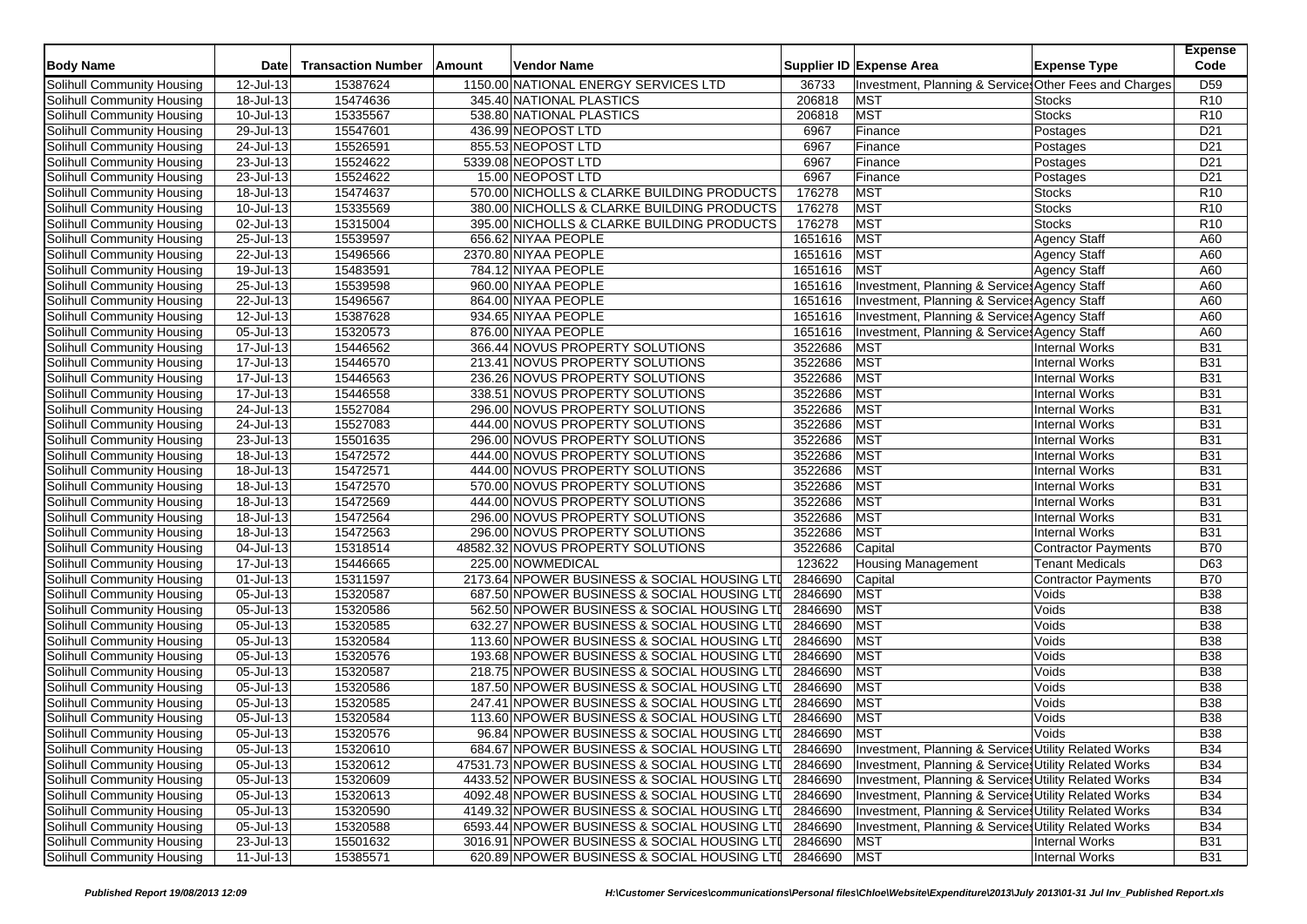| <b>Body Name</b>                  | <b>Date</b>             | <b>Transaction Number</b> | Amount      | <b>Vendor Name</b>                                            |         | Supplier ID Expense Area                               | <b>Expense Type</b>         | <b>Expense</b><br>Code |
|-----------------------------------|-------------------------|---------------------------|-------------|---------------------------------------------------------------|---------|--------------------------------------------------------|-----------------------------|------------------------|
| Solihull Community Housing        | 05-Jul-13               | 15319661                  |             | 2048.41 NPOWER BUSINESS & SOCIAL HOUSING LTI                  | 2846690 | <b>MST</b>                                             | Internal Works              | <b>B31</b>             |
| Solihull Community Housing        | 01-Jul-13               | 15311596                  |             | 267.87 NPOWER BUSINESS & SOCIAL HOUSING LTI                   | 2846690 | <b>MST</b>                                             | <b>Internal Works</b>       | <b>B31</b>             |
| Solihull Community Housing        | 01-Jul-13               | 15311595                  |             | 3656.94 NPOWER BUSINESS & SOCIAL HOUSING LTI                  | 2846690 | <b>MST</b>                                             | <b>Internal Works</b>       | <b>B31</b>             |
| Solihull Community Housing        | 10-Jul-13               | 15333869                  |             | 1299.74 OFFICE DEPOT UK LTD                                   | 115453  | Finance                                                | Stationery                  | D <sub>25</sub>        |
| Solihull Community Housing        | 10-Jul-13               | 15333869                  |             | 93.32 OFFICE DEPOT UK LTD                                     | 115453  | Finance                                                | Devolved Charges: Othe      | H <sub>20</sub>        |
| Solihull Community Housing        | 10-Jul-13               | 15333869                  |             | 1271.55 OFFICE DEPOT UK LTD                                   | 115453  | Finance                                                | <b>ICT Consumables</b>      | D33                    |
| Solihull Community Housing        | 29-Jul-13               | 15547604                  |             | 1050.00 OMFAX SYSTEMS LTD                                     | 97459   | Capital                                                | ICT - General               | D30                    |
| Solihull Community Housing        | 24-Jul-13               | 15527059                  |             | 348.00 OPENVIEW SECURITY SOLUTIONS LTD                        | 2385686 | Investment, Planning & Services Utility Related Works  |                             | <b>B34</b>             |
| Solihull Community Housing        | 24-Jul-13               | 15527058                  |             | 326.25 OPENVIEW SECURITY SOLUTIONS LTD                        | 2385686 | Investment, Planning & Services Utility Related Works  |                             | <b>B34</b>             |
| Solihull Community Housing        | 24-Jul-13               | 15527078                  |             | 2685.88 OPENVIEW SECURITY SOLUTIONS LTD                       | 2385686 | Investment, Planning & Services Utility Related Works  |                             | <b>B34</b>             |
| Solihull Community Housing        | $24$ -Jul-13            | 15527077                  |             | 369.41 OPENVIEW SECURITY SOLUTIONS LTD                        | 2385686 | Investment, Planning & Services Utility Related Works  |                             | <b>B34</b>             |
| Solihull Community Housing        | 16-Jul-13               | 15438585                  |             | 738.91 OPENVIEW SECURITY SOLUTIONS LTD                        | 2385686 | Investment, Planning & Services Utility Related Works  |                             | <b>B34</b>             |
| Solihull Community Housing        | 10-Jul-13               | 15332568                  |             | 619.06 OPENVIEW SECURITY SOLUTIONS LTD                        | 2385686 | Investment, Planning & Services Utility Related Works  |                             | <b>B34</b>             |
| Solihull Community Housing        | 10-Jul-13               | 15332567                  |             | 319.02 OPENVIEW SECURITY SOLUTIONS LTD                        | 2385686 | Investment, Planning & Services Utility Related Works  |                             | <b>B34</b>             |
| Solihull Community Housing        | 05-Jul-13               | 15319616                  |             | 405.15 OPENVIEW SECURITY SOLUTIONS LTD                        | 2385686 | Investment, Planning & Services Utility Related Works  |                             | <b>B34</b>             |
| Solihull Community Housing        | 05-Jul-13               | 15319632                  |             | 303.58 OPENVIEW SECURITY SOLUTIONS LTD                        | 2385686 | Investment, Planning & Services Utility Related Works  |                             | <b>B34</b>             |
| Solihull Community Housing        | 01-Jul-13               | 15311585                  |             | 318.20 OPENVIEW SECURITY SOLUTIONS LTD                        | 2385686 | Investment, Planning & Services Utility Related Works  |                             | <b>B34</b>             |
| Solihull Community Housing        | 24-Jul-13               | 15527079                  |             | 565.68 OPENVIEW SECURITY SOLUTIONS LTD                        | 2385686 | Capital                                                | ICT - General               | D30                    |
| Solihull Community Housing        | 18-Jul-13               | 15474644                  |             | 7921.20 PACE PETROLEUM LTD                                    | 112230  | <b>MST</b>                                             | <b>Stocks</b>               | R10                    |
| Solihull Community Housing        | 02-Jul-13               | 15315008                  |             | 7767.20 PACE PETROLEUM LTD                                    | 112230  | <b>MST</b>                                             | <b>Stocks</b>               | R <sub>10</sub>        |
| Solihull Community Housing        | 12-Jul-13               | 15387633                  |             | 1755.90 PENNINGTON CHOICE LTD                                 | 227134  | Investment, Planning & Services Other Fees and Charges |                             | D <sub>59</sub>        |
|                                   | $29 -$ Jul-13           | 15547605                  |             | 243.80 PHS GROUP PLC                                          | 82208   | Finance                                                | <b>Other Premises Costs</b> | <b>B90</b>             |
| Solihull Community Housing        | 10-Jul-13               | 15333875                  |             | 12409.46 PINNACLE HOUSING LTD                                 | 280244  | <b>MST</b>                                             |                             | <b>B38</b>             |
| Solihull Community Housing        |                         |                           |             |                                                               |         | <b>MST</b>                                             | Voids                       |                        |
| Solihull Community Housing        | 10-Jul-13               | 15333875                  |             | 3727.58 PINNACLE HOUSING LTD                                  | 280244  |                                                        | Voids                       | <b>B38</b>             |
| Solihull Community Housing        | 10-Jul-13               | 15333874                  |             | 7618.14 PINNACLE HOUSING LTD<br>53466.08 PINNACLE HOUSING LTD | 280244  | <b>Balance Sheet</b>                                   | Creditors                   | S08                    |
| Solihull Community Housing        | 10-Jul-13               | 15333872                  |             |                                                               | 280244  | <b>Balance Sheet</b>                                   | Creditors                   | <b>S08</b>             |
| Solihull Community Housing        | 17-Jul-13               | 15446673                  |             | 3605.86 PINNACLE HOUSING LTD                                  | 280244  | Finance                                                | Cleaning                    | <b>B50</b>             |
| Solihull Community Housing        | 05-Jul-13               | 15320614                  |             | 2611.93 QUALITY GAS AUDIT SERVICES LTD                        | 118053  | Investment, Planning & Services Utility Related Works  |                             | <b>B34</b>             |
| Solihull Community Housing        | 25-Jul-13               | 15530088                  |             | 425.00 R J EVANS KNOWLES & PARTNERS                           | 7412    | Capital                                                | Contractor Payments         | <b>B70</b>             |
| Solihull Community Housing        | 25-Jul-13               | 15530086                  |             | 325.00 R J EVANS KNOWLES & PARTNERS                           | 7412    | Capital                                                | Contractor Payments         | <b>B70</b>             |
| Solihull Community Housing        | 24-Jul-13               | 15527088                  |             | 783.00 R J EVANS KNOWLES & PARTNERS                           | 7412    | Capital                                                | Contractor Payments         | <b>B70</b>             |
| Solihull Community Housing        | 24-Jul-13               | 15527087                  |             | 1475.00 R J EVANS KNOWLES & PARTNERS                          | 7412    | Capital                                                | <b>Contractor Payments</b>  | <b>B70</b>             |
| Solihull Community Housing        | 05-Jul-13               | 15320617                  |             | 340.00 RAPID VISION SYSTEMS LTD                               | 123162  | <b>Housing Management</b>                              | Materials                   | D <sub>13</sub>        |
| Solihull Community Housing        | 10-Jul-13               | 15333879                  |             | 324.62 RAPIDE COMMUNICATION LIMITED                           | 219590  | <b>MST</b>                                             | Telephones                  | D40                    |
| Solihull Community Housing        | 17-Jul-13               | 15446685                  |             | 284.50 REDCROFT                                               | 79706   | <b>Housing Management</b>                              | Materials                   | D <sub>13</sub>        |
| Solihull Community Housing        | 29-Jul-13               | 15547606                  | 329.10 REED |                                                               | 260459  | <b>Customer Services</b>                               | <b>Agency Staff</b>         | A60                    |
| Solihull Community Housing        | 22-Jul-13               | 15496573                  | 246.83 REED |                                                               | 260459  | <b>Customer Services</b>                               | <b>Agency Staff</b>         | A60                    |
| Solihull Community Housing        | 22-Jul-13               | 15496575                  | 405.89 REED |                                                               | 260459  | <b>Customer Services</b>                               | <b>Agency Staff</b>         | A60                    |
| Solihull Community Housing        | 25-Jul-13               | 15539608                  | 905.20 REED |                                                               | 260459  | Investment, Planning & Services Agency Staff           |                             | A60                    |
| Solihull Community Housing        | $\overline{17}$ -Jul-13 | 15446696                  | 905.20 REED |                                                               | 260459  | Investment, Planning & Service: Agency Staff           |                             | A60                    |
| Solihull Community Housing        | 17-Jul-13               | 15446690                  | 371.00 REED |                                                               | 260459  | Investment, Planning & Services Agency Staff           |                             | A60                    |
| Solihull Community Housing        | 12-Jul-13               | 15387641                  | 905.20 REED |                                                               | 260459  | Investment, Planning & Services Agency Staff           |                             | A60                    |
| Solihull Community Housing        | 05-Jul-13               | 15320620                  | 905.20 REED |                                                               | 260459  | Investment, Planning & Services Agency Staff           |                             | A60                    |
| Solihull Community Housing        | 05-Jul-13               | 15320618                  | 905.20 REED |                                                               | 260459  | Investment, Planning & Service Agency Staff            |                             | A60                    |
| Solihull Community Housing        | 17-Jul-13               | 15446708                  |             | 987.60 RESOURCING GROUP                                       | 131156  | Investment, Planning & Services Agency Staff           |                             | A60                    |
| Solihull Community Housing        | 24-Jul-13               | 15526592                  |             | 721.69 RICOH UK LTD                                           | 54723   | Finance                                                | <b>ICT Consumables</b>      | D33                    |
| Solihull Community Housing        | 18-Jul-13               | 15471773                  |             | 293.86 RICOH UK LTD                                           | 54723   | Finance                                                | <b>ICT Consumables</b>      | D33                    |
| Solihull Community Housing        | 03-Jul-13               | 15317663                  |             | 1976.64 RICOH UK LTD                                          | 54723   | Finance                                                | <b>ICT Consumables</b>      | D33                    |
| Solihull Community Housing        | 03-Jul-13               | 15317673                  |             | 284.55 RICOH UK LTD                                           | 54723   | <b>MST</b>                                             | <b>Office Expenses</b>      | D <sub>20</sub>        |
| <b>Solihull Community Housing</b> | $03$ -Jul-13            | 15317673                  |             | 105.22 RICOH UK LTD                                           | 54723   | <b>MST</b>                                             | <b>Office Expenses</b>      | D <sub>20</sub>        |
| Solihull Community Housing        | 24-Jul-13               | 15526594                  |             | 1088.10 ROBERT HALF INTERNATIONAL                             | 15169   | Finance                                                | <b>Agency Staff</b>         | A60                    |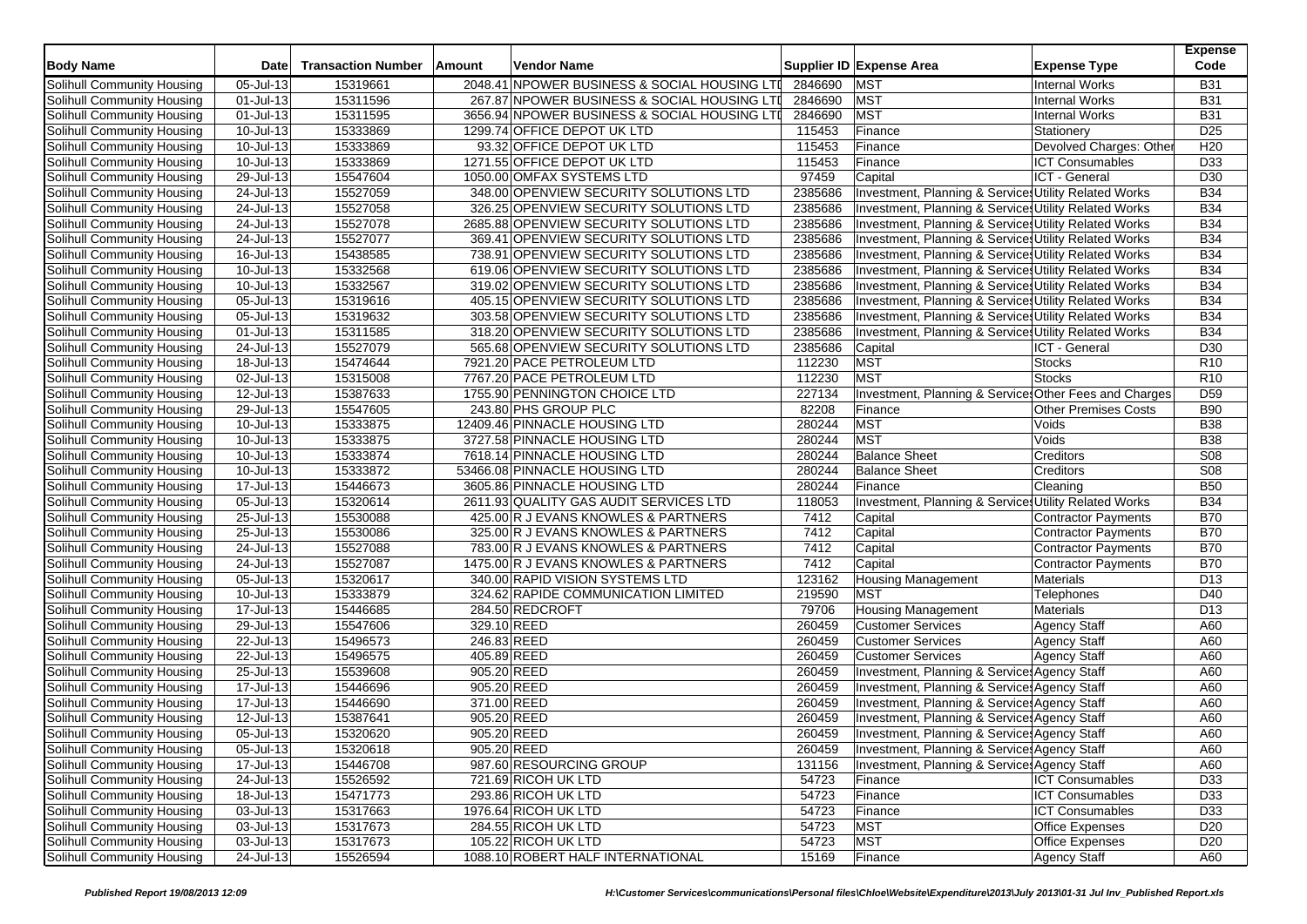| 1074.15 ROBERT HALF INTERNATIONAL<br>17-Jul-13<br>15446714<br><b>Agency Staff</b><br>A60<br>15169<br>Finance<br>15446715<br>15169<br>Solihull Community Housing<br>17-Jul-13<br>1116.28 ROBERT HALF INTERNATIONAL<br><b>Agency Staff</b><br>A60<br>Finance<br>15169<br>03-Jul-13<br>15317674<br>1102.05 ROBERT HALF INTERNATIONAL<br><b>Agency Staff</b><br>A60<br>Finance<br>D <sub>20</sub><br>24-Jul-13<br>15527092<br>2000.00 SANDWELL METROPOLITAN BOROUGH COU<br>32263<br><b>Housing Management</b><br><b>Office Expenses</b><br>15526595<br>Investment, Planning & Services Utility Related Works<br><b>B34</b><br>24-Jul-13<br>1469.88 SCCI ALPHATRACK LTD<br>2490687<br>15547572<br>500.00 SHELTER<br>7779<br>D <sub>59</sub><br>Solihull Community Housing<br>29-Jul-13<br>Other Fees and Charges<br>Finance<br>15547607<br>256562<br>D31<br>Solihull Community Housing<br>29-Jul-13<br>747.23 SHELTON DEVELOPMENT SERVICES<br><b>Customer Services</b><br><b>ICT Software</b><br>234075<br>D <sub>59</sub><br><b>Solihull Community Housing</b><br>12-Jul-13<br>15387638<br>2980.31 SITEXORBIS<br><b>Customer Services</b><br>Other Fees and Charges<br>15311572<br>234075<br><b>MST</b><br><b>B31</b><br>$01$ -Jul-13<br>240.00 SITEXORBIS<br><b>Internal Works</b><br>308.33 SITEXORBIS<br><b>Customer Services</b><br>Fees & Charges<br>120<br>12-Jul-13<br>15387638<br>234075<br>15446611<br><b>B70</b><br>17-Jul-13<br>650.00 SOLIHULL MBC<br>80026<br><b>Contractor Payments</b><br>Capital<br>17-Jul-13<br>15446609<br>260.00 SOLIHULL MBC<br>80026<br><b>B70</b><br>Solihull Community Housing<br>Capital<br>Contractor Payments<br>15446608<br>390.00 SOLIHULL MBC<br><b>B70</b><br>17-Jul-13<br>80026<br>Capital<br>Contractor Payments<br>15446607<br>260.00 SOLIHULL MBC<br><b>B70</b><br>17-Jul-13<br>80026<br>Capital<br><b>Contractor Payments</b><br>15311638<br>U <sub>32</sub><br><b>Solihull Community Housing</b><br>01-Jul-13<br>689.79 SOLIHULL MBC<br>80026<br><b>Balance Sheet</b><br>Movement Incentive Sche<br>15446610<br><b>B70</b><br>Solihull Community Housing<br>17-Jul-13<br>650.00 SOLIHULL MBC<br>80026<br>Contractor Payments<br>Capital<br>15483595<br>780.00 SOLIHULL MBC<br>Solihull Community Housing<br>19-Jul-13<br>80026<br>Capital<br><b>Contractor Payments</b><br><b>B70</b><br>Solihull Community Housing<br>19-Jul-13<br>15483595<br>780.00 SOLIHULL MBC<br>Capital<br>Contractor Payments<br><b>B70</b><br>80026<br>15501549<br>730.97 SOLIHULL MBC<br><b>B21</b><br>Solihull Community Housing<br>22-Jul-13<br>69188<br>Council Tax<br><b>Housing Management</b><br>15501548<br>Council Tax<br><b>B21</b><br>Solihull Community Housing<br>22-Jul-13<br>916.15 SOLIHULL MBC<br>69188<br><b>Housing Management</b><br>15501547<br>771.92 SOLIHULL MBC<br>Council Tax<br><b>B21</b><br>Solihull Community Housing<br>22-Jul-13<br>69188<br>Housing Management<br><b>B21</b><br>Solihull Community Housing<br>15318333<br>785.27 SOLIHULL MBC<br>69188<br>Council Tax<br>04-Jul-13<br><b>Housing Management</b><br>15318332<br>767.04 SOLIHULL MBC<br>69188<br><b>B21</b><br>Solihull Community Housing<br>04-Jul-13<br><b>Housing Management</b><br>Council Tax<br>15318326<br>1022.72 SOLIHULL MBC<br>Council Tax<br><b>B21</b><br>Solihull Community Housing<br>04-Jul-13<br>69188<br><b>Housing Management</b><br>15318325<br><b>B21</b><br>Solihull Community Housing<br>04-Jul-13<br>783.00 SOLIHULL MBC<br>69188<br>Council Tax<br><b>Housing Management</b><br>15318323<br>789.81 SOLIHULL MBC<br>Council Tax<br><b>B21</b><br>Solihull Community Housing<br>04-Jul-13<br>69188<br><b>Housing Management</b><br>15318321<br><b>B21</b><br>Solihull Community Housing<br>04-Jul-13<br>789.81 SOLIHULL MBC<br>69188<br>Council Tax<br><b>Housing Management</b><br>Council Tax<br><b>B21</b><br>Solihull Community Housing<br>04-Jul-13<br>15318324<br>807.70 SOLIHULL MBC<br>69188<br><b>Housing Management</b><br>15526598<br>1000000.00 SOLIHULL MBC<br>181<br>24-Jul-13<br>9466<br>Central Administration<br>Solihull Community Housing<br>Income<br>S <sub>09</sub><br>$25 -$ Jul-13<br>15539610<br>15337.93 SOLIHULL MBC<br>9466<br>Solihull Community Housing<br><b>Balance Sheet</b><br>Creditor: Solihull MBC<br>S <sub>09</sub><br>25-Jul-13<br>15539610<br>Solihull Community Housing<br>15934.52 SOLIHULL MBC<br>9466<br><b>Balance Sheet</b><br>Creditor: Solihull MBC<br>15539576<br><b>Balance Sheet</b><br><b>S09</b><br>Solihull Community Housing<br>25-Jul-13<br>162.00 SOLIHULL MBC<br>9466<br>Creditor: Solihull MBC<br>25-Jul-13<br>15539576<br>25982.31 SOLIHULL MBC<br><b>S09</b><br>Solihull Community Housing<br>9466<br><b>Balance Sheet</b><br>Creditor: Solihull MBC<br>S09<br>Solihull Community Housing<br>22-Jul-13<br>15496579<br>15337.93 SOLIHULL MBC<br>9466<br><b>Balance Sheet</b><br>Creditor: Solihull MBC<br>15496579<br>16733.32 SOLIHULL MBC<br>S09<br>Solihull Community Housing<br>22-Jul-13<br>9466<br><b>Balance Sheet</b><br>Creditor: Solihull MBC<br>$22$ -Jul-13<br>15496550<br>240.03 SOLIHULL MBC<br>S <sub>09</sub><br>Solihull Community Housing<br>9466<br><b>Balance Sheet</b><br>Creditor: Solihull MBC<br>S <sub>09</sub><br><b>Balance Sheet</b><br>Solihull Community Housing<br>22-Jul-13<br>15496550<br>36039.03 SOLIHULL MBC<br>9466<br>Creditor: Solihull MBC<br>4000.00 SOLIHULL MBC<br>D92<br>Solihull Community Housing<br>23-Jul-13<br>15524619<br>9466<br><b>Housing Management</b><br><b>Grants and Subscriptions</b><br>15478554<br>S <sub>08</sub><br>Solihull Community Housing<br>19-Jul-13<br>20330.82 SOUTHERN ELECTRIC PLC<br>76903 Balance Sheet<br>Creditors<br>Solihull Community Housing<br>19-Jul-13<br>15478553<br>2083.48 SOUTHERN ELECTRIC PLC<br>76903<br><b>Balance Sheet</b><br>Creditors<br>S08<br>15320552<br>05-Jul-13<br>26910.31 SOUTHERN ELECTRIC PLC<br>76903<br><b>Balance Sheet</b><br>Creditors<br>S08<br>Solihull Community Housing<br>05-Jul-13<br>15320551<br>4743.32 SOUTHERN ELECTRIC PLC<br>76903<br>S08<br>Solihull Community Housing<br><b>Balance Sheet</b><br>Creditors<br>R <sub>10</sub><br>15478547<br>255.96 STECHFORD GLASS<br>8042<br><b>MST</b><br>Solihull Community Housing<br>19-Jul-13<br><b>Stocks</b><br><b>MST</b><br>Solihull Community Housing<br>10-Jul-13<br>15335575<br>279.99 STECHFORD GLASS<br><b>Stocks</b><br>R <sub>10</sub><br>8042<br><b>MST</b><br>Solihull Community Housing<br>02-Jul-13<br>15315019<br>341.23 STECHFORD GLASS<br>8042<br><b>Stocks</b><br>R <sub>10</sub><br>Solihull Community Housing<br>02-Jul-13<br><b>MST</b><br>R <sub>10</sub><br>15315014<br>356.49 STECHFORD GLASS<br>8042<br><b>Stocks</b><br>15446729<br>Solihull Community Housing<br>17-Jul-13<br>221.47 STOR-A-FILE-LTD<br>152189<br>Finance<br><b>File Storage</b><br>D <sub>26</sub><br>Solihull Community Housing<br>23-Jul-13<br>15508575<br>295.00 STORM KING PLASTICS LTD<br>11307<br><b>MST</b><br>R <sub>10</sub><br>Stocks<br><b>MST</b><br>Solihull Community Housing<br>15-Jul-13<br>15419613<br>1739.11 SUPRA UK LTD<br>73055<br><b>Stocks</b><br>R <sub>10</sub><br><b>Solihull Community Housing</b><br>$10 -$ Jul-13<br>15333883<br>525.00 SURVEY SOLUTIONS<br>1602617<br>Capital<br>Contractor Payments<br><b>B70</b><br>2114.22 THE BECK CO LTD<br><b>MST</b><br>22-Jul-13<br>15501561<br>8207<br><b>R10</b><br>Stocks | <b>Body Name</b>           | <b>Date</b> | <b>Transaction Number</b> | Amount | Vendor Name | Supplier ID Expense Area | <b>Expense Type</b> | <b>Expense</b><br>Code |
|-----------------------------------------------------------------------------------------------------------------------------------------------------------------------------------------------------------------------------------------------------------------------------------------------------------------------------------------------------------------------------------------------------------------------------------------------------------------------------------------------------------------------------------------------------------------------------------------------------------------------------------------------------------------------------------------------------------------------------------------------------------------------------------------------------------------------------------------------------------------------------------------------------------------------------------------------------------------------------------------------------------------------------------------------------------------------------------------------------------------------------------------------------------------------------------------------------------------------------------------------------------------------------------------------------------------------------------------------------------------------------------------------------------------------------------------------------------------------------------------------------------------------------------------------------------------------------------------------------------------------------------------------------------------------------------------------------------------------------------------------------------------------------------------------------------------------------------------------------------------------------------------------------------------------------------------------------------------------------------------------------------------------------------------------------------------------------------------------------------------------------------------------------------------------------------------------------------------------------------------------------------------------------------------------------------------------------------------------------------------------------------------------------------------------------------------------------------------------------------------------------------------------------------------------------------------------------------------------------------------------------------------------------------------------------------------------------------------------------------------------------------------------------------------------------------------------------------------------------------------------------------------------------------------------------------------------------------------------------------------------------------------------------------------------------------------------------------------------------------------------------------------------------------------------------------------------------------------------------------------------------------------------------------------------------------------------------------------------------------------------------------------------------------------------------------------------------------------------------------------------------------------------------------------------------------------------------------------------------------------------------------------------------------------------------------------------------------------------------------------------------------------------------------------------------------------------------------------------------------------------------------------------------------------------------------------------------------------------------------------------------------------------------------------------------------------------------------------------------------------------------------------------------------------------------------------------------------------------------------------------------------------------------------------------------------------------------------------------------------------------------------------------------------------------------------------------------------------------------------------------------------------------------------------------------------------------------------------------------------------------------------------------------------------------------------------------------------------------------------------------------------------------------------------------------------------------------------------------------------------------------------------------------------------------------------------------------------------------------------------------------------------------------------------------------------------------------------------------------------------------------------------------------------------------------------------------------------------------------------------------------------------------------------------------------------------------------------------------------------------------------------------------------------------------------------------------------------------------------------------------------------------------------------------------------------------------------------------------------------------------------------------------------------------------------------------------------------------------------------------------------------------------------------------------------------------------------------------------------------------------------------------------------------------------------------------------------------------------------------------------------------------------------------------------------------------------------------------------------------------------------------------------------------------------------------------------------------------------------------------------------------------------------------------------------------------------------------------------------------------------------------------------------------------------------------------------------------------------------------------------------------------------------------------------------------------------------------------------------------------------------------------------------------------------------------------------------------------------------------------------------------------------------------------------------------------------------------------------------------------------------------------------------------------------------------------------------------------------------------------------------------------------------------------------------------------------------------------------------------------------------------------------------------------------------------------------------------------------------------------------------------------------------------------------------------------------------------------------------------------------------------------------------------------------------------|----------------------------|-------------|---------------------------|--------|-------------|--------------------------|---------------------|------------------------|
|                                                                                                                                                                                                                                                                                                                                                                                                                                                                                                                                                                                                                                                                                                                                                                                                                                                                                                                                                                                                                                                                                                                                                                                                                                                                                                                                                                                                                                                                                                                                                                                                                                                                                                                                                                                                                                                                                                                                                                                                                                                                                                                                                                                                                                                                                                                                                                                                                                                                                                                                                                                                                                                                                                                                                                                                                                                                                                                                                                                                                                                                                                                                                                                                                                                                                                                                                                                                                                                                                                                                                                                                                                                                                                                                                                                                                                                                                                                                                                                                                                                                                                                                                                                                                                                                                                                                                                                                                                                                                                                                                                                                                                                                                                                                                                                                                                                                                                                                                                                                                                                                                                                                                                                                                                                                                                                                                                                                                                                                                                                                                                                                                                                                                                                                                                                                                                                                                                                                                                                                                                                                                                                                                                                                                                                                                                                                                                                                                                                                                                                                                                                                                                                                                                                                                                                                                                                                                                                                                                                                                                                                                                                                                                                                                                                                                                                                                                                                                                   | Solihull Community Housing |             |                           |        |             |                          |                     |                        |
|                                                                                                                                                                                                                                                                                                                                                                                                                                                                                                                                                                                                                                                                                                                                                                                                                                                                                                                                                                                                                                                                                                                                                                                                                                                                                                                                                                                                                                                                                                                                                                                                                                                                                                                                                                                                                                                                                                                                                                                                                                                                                                                                                                                                                                                                                                                                                                                                                                                                                                                                                                                                                                                                                                                                                                                                                                                                                                                                                                                                                                                                                                                                                                                                                                                                                                                                                                                                                                                                                                                                                                                                                                                                                                                                                                                                                                                                                                                                                                                                                                                                                                                                                                                                                                                                                                                                                                                                                                                                                                                                                                                                                                                                                                                                                                                                                                                                                                                                                                                                                                                                                                                                                                                                                                                                                                                                                                                                                                                                                                                                                                                                                                                                                                                                                                                                                                                                                                                                                                                                                                                                                                                                                                                                                                                                                                                                                                                                                                                                                                                                                                                                                                                                                                                                                                                                                                                                                                                                                                                                                                                                                                                                                                                                                                                                                                                                                                                                                                   |                            |             |                           |        |             |                          |                     |                        |
|                                                                                                                                                                                                                                                                                                                                                                                                                                                                                                                                                                                                                                                                                                                                                                                                                                                                                                                                                                                                                                                                                                                                                                                                                                                                                                                                                                                                                                                                                                                                                                                                                                                                                                                                                                                                                                                                                                                                                                                                                                                                                                                                                                                                                                                                                                                                                                                                                                                                                                                                                                                                                                                                                                                                                                                                                                                                                                                                                                                                                                                                                                                                                                                                                                                                                                                                                                                                                                                                                                                                                                                                                                                                                                                                                                                                                                                                                                                                                                                                                                                                                                                                                                                                                                                                                                                                                                                                                                                                                                                                                                                                                                                                                                                                                                                                                                                                                                                                                                                                                                                                                                                                                                                                                                                                                                                                                                                                                                                                                                                                                                                                                                                                                                                                                                                                                                                                                                                                                                                                                                                                                                                                                                                                                                                                                                                                                                                                                                                                                                                                                                                                                                                                                                                                                                                                                                                                                                                                                                                                                                                                                                                                                                                                                                                                                                                                                                                                                                   | Solihull Community Housing |             |                           |        |             |                          |                     |                        |
|                                                                                                                                                                                                                                                                                                                                                                                                                                                                                                                                                                                                                                                                                                                                                                                                                                                                                                                                                                                                                                                                                                                                                                                                                                                                                                                                                                                                                                                                                                                                                                                                                                                                                                                                                                                                                                                                                                                                                                                                                                                                                                                                                                                                                                                                                                                                                                                                                                                                                                                                                                                                                                                                                                                                                                                                                                                                                                                                                                                                                                                                                                                                                                                                                                                                                                                                                                                                                                                                                                                                                                                                                                                                                                                                                                                                                                                                                                                                                                                                                                                                                                                                                                                                                                                                                                                                                                                                                                                                                                                                                                                                                                                                                                                                                                                                                                                                                                                                                                                                                                                                                                                                                                                                                                                                                                                                                                                                                                                                                                                                                                                                                                                                                                                                                                                                                                                                                                                                                                                                                                                                                                                                                                                                                                                                                                                                                                                                                                                                                                                                                                                                                                                                                                                                                                                                                                                                                                                                                                                                                                                                                                                                                                                                                                                                                                                                                                                                                                   | Solihull Community Housing |             |                           |        |             |                          |                     |                        |
|                                                                                                                                                                                                                                                                                                                                                                                                                                                                                                                                                                                                                                                                                                                                                                                                                                                                                                                                                                                                                                                                                                                                                                                                                                                                                                                                                                                                                                                                                                                                                                                                                                                                                                                                                                                                                                                                                                                                                                                                                                                                                                                                                                                                                                                                                                                                                                                                                                                                                                                                                                                                                                                                                                                                                                                                                                                                                                                                                                                                                                                                                                                                                                                                                                                                                                                                                                                                                                                                                                                                                                                                                                                                                                                                                                                                                                                                                                                                                                                                                                                                                                                                                                                                                                                                                                                                                                                                                                                                                                                                                                                                                                                                                                                                                                                                                                                                                                                                                                                                                                                                                                                                                                                                                                                                                                                                                                                                                                                                                                                                                                                                                                                                                                                                                                                                                                                                                                                                                                                                                                                                                                                                                                                                                                                                                                                                                                                                                                                                                                                                                                                                                                                                                                                                                                                                                                                                                                                                                                                                                                                                                                                                                                                                                                                                                                                                                                                                                                   | Solihull Community Housing |             |                           |        |             |                          |                     |                        |
|                                                                                                                                                                                                                                                                                                                                                                                                                                                                                                                                                                                                                                                                                                                                                                                                                                                                                                                                                                                                                                                                                                                                                                                                                                                                                                                                                                                                                                                                                                                                                                                                                                                                                                                                                                                                                                                                                                                                                                                                                                                                                                                                                                                                                                                                                                                                                                                                                                                                                                                                                                                                                                                                                                                                                                                                                                                                                                                                                                                                                                                                                                                                                                                                                                                                                                                                                                                                                                                                                                                                                                                                                                                                                                                                                                                                                                                                                                                                                                                                                                                                                                                                                                                                                                                                                                                                                                                                                                                                                                                                                                                                                                                                                                                                                                                                                                                                                                                                                                                                                                                                                                                                                                                                                                                                                                                                                                                                                                                                                                                                                                                                                                                                                                                                                                                                                                                                                                                                                                                                                                                                                                                                                                                                                                                                                                                                                                                                                                                                                                                                                                                                                                                                                                                                                                                                                                                                                                                                                                                                                                                                                                                                                                                                                                                                                                                                                                                                                                   |                            |             |                           |        |             |                          |                     |                        |
|                                                                                                                                                                                                                                                                                                                                                                                                                                                                                                                                                                                                                                                                                                                                                                                                                                                                                                                                                                                                                                                                                                                                                                                                                                                                                                                                                                                                                                                                                                                                                                                                                                                                                                                                                                                                                                                                                                                                                                                                                                                                                                                                                                                                                                                                                                                                                                                                                                                                                                                                                                                                                                                                                                                                                                                                                                                                                                                                                                                                                                                                                                                                                                                                                                                                                                                                                                                                                                                                                                                                                                                                                                                                                                                                                                                                                                                                                                                                                                                                                                                                                                                                                                                                                                                                                                                                                                                                                                                                                                                                                                                                                                                                                                                                                                                                                                                                                                                                                                                                                                                                                                                                                                                                                                                                                                                                                                                                                                                                                                                                                                                                                                                                                                                                                                                                                                                                                                                                                                                                                                                                                                                                                                                                                                                                                                                                                                                                                                                                                                                                                                                                                                                                                                                                                                                                                                                                                                                                                                                                                                                                                                                                                                                                                                                                                                                                                                                                                                   |                            |             |                           |        |             |                          |                     |                        |
|                                                                                                                                                                                                                                                                                                                                                                                                                                                                                                                                                                                                                                                                                                                                                                                                                                                                                                                                                                                                                                                                                                                                                                                                                                                                                                                                                                                                                                                                                                                                                                                                                                                                                                                                                                                                                                                                                                                                                                                                                                                                                                                                                                                                                                                                                                                                                                                                                                                                                                                                                                                                                                                                                                                                                                                                                                                                                                                                                                                                                                                                                                                                                                                                                                                                                                                                                                                                                                                                                                                                                                                                                                                                                                                                                                                                                                                                                                                                                                                                                                                                                                                                                                                                                                                                                                                                                                                                                                                                                                                                                                                                                                                                                                                                                                                                                                                                                                                                                                                                                                                                                                                                                                                                                                                                                                                                                                                                                                                                                                                                                                                                                                                                                                                                                                                                                                                                                                                                                                                                                                                                                                                                                                                                                                                                                                                                                                                                                                                                                                                                                                                                                                                                                                                                                                                                                                                                                                                                                                                                                                                                                                                                                                                                                                                                                                                                                                                                                                   |                            |             |                           |        |             |                          |                     |                        |
|                                                                                                                                                                                                                                                                                                                                                                                                                                                                                                                                                                                                                                                                                                                                                                                                                                                                                                                                                                                                                                                                                                                                                                                                                                                                                                                                                                                                                                                                                                                                                                                                                                                                                                                                                                                                                                                                                                                                                                                                                                                                                                                                                                                                                                                                                                                                                                                                                                                                                                                                                                                                                                                                                                                                                                                                                                                                                                                                                                                                                                                                                                                                                                                                                                                                                                                                                                                                                                                                                                                                                                                                                                                                                                                                                                                                                                                                                                                                                                                                                                                                                                                                                                                                                                                                                                                                                                                                                                                                                                                                                                                                                                                                                                                                                                                                                                                                                                                                                                                                                                                                                                                                                                                                                                                                                                                                                                                                                                                                                                                                                                                                                                                                                                                                                                                                                                                                                                                                                                                                                                                                                                                                                                                                                                                                                                                                                                                                                                                                                                                                                                                                                                                                                                                                                                                                                                                                                                                                                                                                                                                                                                                                                                                                                                                                                                                                                                                                                                   | Solihull Community Housing |             |                           |        |             |                          |                     |                        |
|                                                                                                                                                                                                                                                                                                                                                                                                                                                                                                                                                                                                                                                                                                                                                                                                                                                                                                                                                                                                                                                                                                                                                                                                                                                                                                                                                                                                                                                                                                                                                                                                                                                                                                                                                                                                                                                                                                                                                                                                                                                                                                                                                                                                                                                                                                                                                                                                                                                                                                                                                                                                                                                                                                                                                                                                                                                                                                                                                                                                                                                                                                                                                                                                                                                                                                                                                                                                                                                                                                                                                                                                                                                                                                                                                                                                                                                                                                                                                                                                                                                                                                                                                                                                                                                                                                                                                                                                                                                                                                                                                                                                                                                                                                                                                                                                                                                                                                                                                                                                                                                                                                                                                                                                                                                                                                                                                                                                                                                                                                                                                                                                                                                                                                                                                                                                                                                                                                                                                                                                                                                                                                                                                                                                                                                                                                                                                                                                                                                                                                                                                                                                                                                                                                                                                                                                                                                                                                                                                                                                                                                                                                                                                                                                                                                                                                                                                                                                                                   | Solihull Community Housing |             |                           |        |             |                          |                     |                        |
|                                                                                                                                                                                                                                                                                                                                                                                                                                                                                                                                                                                                                                                                                                                                                                                                                                                                                                                                                                                                                                                                                                                                                                                                                                                                                                                                                                                                                                                                                                                                                                                                                                                                                                                                                                                                                                                                                                                                                                                                                                                                                                                                                                                                                                                                                                                                                                                                                                                                                                                                                                                                                                                                                                                                                                                                                                                                                                                                                                                                                                                                                                                                                                                                                                                                                                                                                                                                                                                                                                                                                                                                                                                                                                                                                                                                                                                                                                                                                                                                                                                                                                                                                                                                                                                                                                                                                                                                                                                                                                                                                                                                                                                                                                                                                                                                                                                                                                                                                                                                                                                                                                                                                                                                                                                                                                                                                                                                                                                                                                                                                                                                                                                                                                                                                                                                                                                                                                                                                                                                                                                                                                                                                                                                                                                                                                                                                                                                                                                                                                                                                                                                                                                                                                                                                                                                                                                                                                                                                                                                                                                                                                                                                                                                                                                                                                                                                                                                                                   | Solihull Community Housing |             |                           |        |             |                          |                     |                        |
|                                                                                                                                                                                                                                                                                                                                                                                                                                                                                                                                                                                                                                                                                                                                                                                                                                                                                                                                                                                                                                                                                                                                                                                                                                                                                                                                                                                                                                                                                                                                                                                                                                                                                                                                                                                                                                                                                                                                                                                                                                                                                                                                                                                                                                                                                                                                                                                                                                                                                                                                                                                                                                                                                                                                                                                                                                                                                                                                                                                                                                                                                                                                                                                                                                                                                                                                                                                                                                                                                                                                                                                                                                                                                                                                                                                                                                                                                                                                                                                                                                                                                                                                                                                                                                                                                                                                                                                                                                                                                                                                                                                                                                                                                                                                                                                                                                                                                                                                                                                                                                                                                                                                                                                                                                                                                                                                                                                                                                                                                                                                                                                                                                                                                                                                                                                                                                                                                                                                                                                                                                                                                                                                                                                                                                                                                                                                                                                                                                                                                                                                                                                                                                                                                                                                                                                                                                                                                                                                                                                                                                                                                                                                                                                                                                                                                                                                                                                                                                   |                            |             |                           |        |             |                          |                     |                        |
|                                                                                                                                                                                                                                                                                                                                                                                                                                                                                                                                                                                                                                                                                                                                                                                                                                                                                                                                                                                                                                                                                                                                                                                                                                                                                                                                                                                                                                                                                                                                                                                                                                                                                                                                                                                                                                                                                                                                                                                                                                                                                                                                                                                                                                                                                                                                                                                                                                                                                                                                                                                                                                                                                                                                                                                                                                                                                                                                                                                                                                                                                                                                                                                                                                                                                                                                                                                                                                                                                                                                                                                                                                                                                                                                                                                                                                                                                                                                                                                                                                                                                                                                                                                                                                                                                                                                                                                                                                                                                                                                                                                                                                                                                                                                                                                                                                                                                                                                                                                                                                                                                                                                                                                                                                                                                                                                                                                                                                                                                                                                                                                                                                                                                                                                                                                                                                                                                                                                                                                                                                                                                                                                                                                                                                                                                                                                                                                                                                                                                                                                                                                                                                                                                                                                                                                                                                                                                                                                                                                                                                                                                                                                                                                                                                                                                                                                                                                                                                   | Solihull Community Housing |             |                           |        |             |                          |                     |                        |
|                                                                                                                                                                                                                                                                                                                                                                                                                                                                                                                                                                                                                                                                                                                                                                                                                                                                                                                                                                                                                                                                                                                                                                                                                                                                                                                                                                                                                                                                                                                                                                                                                                                                                                                                                                                                                                                                                                                                                                                                                                                                                                                                                                                                                                                                                                                                                                                                                                                                                                                                                                                                                                                                                                                                                                                                                                                                                                                                                                                                                                                                                                                                                                                                                                                                                                                                                                                                                                                                                                                                                                                                                                                                                                                                                                                                                                                                                                                                                                                                                                                                                                                                                                                                                                                                                                                                                                                                                                                                                                                                                                                                                                                                                                                                                                                                                                                                                                                                                                                                                                                                                                                                                                                                                                                                                                                                                                                                                                                                                                                                                                                                                                                                                                                                                                                                                                                                                                                                                                                                                                                                                                                                                                                                                                                                                                                                                                                                                                                                                                                                                                                                                                                                                                                                                                                                                                                                                                                                                                                                                                                                                                                                                                                                                                                                                                                                                                                                                                   | Solihull Community Housing |             |                           |        |             |                          |                     |                        |
|                                                                                                                                                                                                                                                                                                                                                                                                                                                                                                                                                                                                                                                                                                                                                                                                                                                                                                                                                                                                                                                                                                                                                                                                                                                                                                                                                                                                                                                                                                                                                                                                                                                                                                                                                                                                                                                                                                                                                                                                                                                                                                                                                                                                                                                                                                                                                                                                                                                                                                                                                                                                                                                                                                                                                                                                                                                                                                                                                                                                                                                                                                                                                                                                                                                                                                                                                                                                                                                                                                                                                                                                                                                                                                                                                                                                                                                                                                                                                                                                                                                                                                                                                                                                                                                                                                                                                                                                                                                                                                                                                                                                                                                                                                                                                                                                                                                                                                                                                                                                                                                                                                                                                                                                                                                                                                                                                                                                                                                                                                                                                                                                                                                                                                                                                                                                                                                                                                                                                                                                                                                                                                                                                                                                                                                                                                                                                                                                                                                                                                                                                                                                                                                                                                                                                                                                                                                                                                                                                                                                                                                                                                                                                                                                                                                                                                                                                                                                                                   |                            |             |                           |        |             |                          |                     |                        |
|                                                                                                                                                                                                                                                                                                                                                                                                                                                                                                                                                                                                                                                                                                                                                                                                                                                                                                                                                                                                                                                                                                                                                                                                                                                                                                                                                                                                                                                                                                                                                                                                                                                                                                                                                                                                                                                                                                                                                                                                                                                                                                                                                                                                                                                                                                                                                                                                                                                                                                                                                                                                                                                                                                                                                                                                                                                                                                                                                                                                                                                                                                                                                                                                                                                                                                                                                                                                                                                                                                                                                                                                                                                                                                                                                                                                                                                                                                                                                                                                                                                                                                                                                                                                                                                                                                                                                                                                                                                                                                                                                                                                                                                                                                                                                                                                                                                                                                                                                                                                                                                                                                                                                                                                                                                                                                                                                                                                                                                                                                                                                                                                                                                                                                                                                                                                                                                                                                                                                                                                                                                                                                                                                                                                                                                                                                                                                                                                                                                                                                                                                                                                                                                                                                                                                                                                                                                                                                                                                                                                                                                                                                                                                                                                                                                                                                                                                                                                                                   |                            |             |                           |        |             |                          |                     |                        |
|                                                                                                                                                                                                                                                                                                                                                                                                                                                                                                                                                                                                                                                                                                                                                                                                                                                                                                                                                                                                                                                                                                                                                                                                                                                                                                                                                                                                                                                                                                                                                                                                                                                                                                                                                                                                                                                                                                                                                                                                                                                                                                                                                                                                                                                                                                                                                                                                                                                                                                                                                                                                                                                                                                                                                                                                                                                                                                                                                                                                                                                                                                                                                                                                                                                                                                                                                                                                                                                                                                                                                                                                                                                                                                                                                                                                                                                                                                                                                                                                                                                                                                                                                                                                                                                                                                                                                                                                                                                                                                                                                                                                                                                                                                                                                                                                                                                                                                                                                                                                                                                                                                                                                                                                                                                                                                                                                                                                                                                                                                                                                                                                                                                                                                                                                                                                                                                                                                                                                                                                                                                                                                                                                                                                                                                                                                                                                                                                                                                                                                                                                                                                                                                                                                                                                                                                                                                                                                                                                                                                                                                                                                                                                                                                                                                                                                                                                                                                                                   |                            |             |                           |        |             |                          |                     |                        |
|                                                                                                                                                                                                                                                                                                                                                                                                                                                                                                                                                                                                                                                                                                                                                                                                                                                                                                                                                                                                                                                                                                                                                                                                                                                                                                                                                                                                                                                                                                                                                                                                                                                                                                                                                                                                                                                                                                                                                                                                                                                                                                                                                                                                                                                                                                                                                                                                                                                                                                                                                                                                                                                                                                                                                                                                                                                                                                                                                                                                                                                                                                                                                                                                                                                                                                                                                                                                                                                                                                                                                                                                                                                                                                                                                                                                                                                                                                                                                                                                                                                                                                                                                                                                                                                                                                                                                                                                                                                                                                                                                                                                                                                                                                                                                                                                                                                                                                                                                                                                                                                                                                                                                                                                                                                                                                                                                                                                                                                                                                                                                                                                                                                                                                                                                                                                                                                                                                                                                                                                                                                                                                                                                                                                                                                                                                                                                                                                                                                                                                                                                                                                                                                                                                                                                                                                                                                                                                                                                                                                                                                                                                                                                                                                                                                                                                                                                                                                                                   |                            |             |                           |        |             |                          |                     |                        |
|                                                                                                                                                                                                                                                                                                                                                                                                                                                                                                                                                                                                                                                                                                                                                                                                                                                                                                                                                                                                                                                                                                                                                                                                                                                                                                                                                                                                                                                                                                                                                                                                                                                                                                                                                                                                                                                                                                                                                                                                                                                                                                                                                                                                                                                                                                                                                                                                                                                                                                                                                                                                                                                                                                                                                                                                                                                                                                                                                                                                                                                                                                                                                                                                                                                                                                                                                                                                                                                                                                                                                                                                                                                                                                                                                                                                                                                                                                                                                                                                                                                                                                                                                                                                                                                                                                                                                                                                                                                                                                                                                                                                                                                                                                                                                                                                                                                                                                                                                                                                                                                                                                                                                                                                                                                                                                                                                                                                                                                                                                                                                                                                                                                                                                                                                                                                                                                                                                                                                                                                                                                                                                                                                                                                                                                                                                                                                                                                                                                                                                                                                                                                                                                                                                                                                                                                                                                                                                                                                                                                                                                                                                                                                                                                                                                                                                                                                                                                                                   |                            |             |                           |        |             |                          |                     |                        |
|                                                                                                                                                                                                                                                                                                                                                                                                                                                                                                                                                                                                                                                                                                                                                                                                                                                                                                                                                                                                                                                                                                                                                                                                                                                                                                                                                                                                                                                                                                                                                                                                                                                                                                                                                                                                                                                                                                                                                                                                                                                                                                                                                                                                                                                                                                                                                                                                                                                                                                                                                                                                                                                                                                                                                                                                                                                                                                                                                                                                                                                                                                                                                                                                                                                                                                                                                                                                                                                                                                                                                                                                                                                                                                                                                                                                                                                                                                                                                                                                                                                                                                                                                                                                                                                                                                                                                                                                                                                                                                                                                                                                                                                                                                                                                                                                                                                                                                                                                                                                                                                                                                                                                                                                                                                                                                                                                                                                                                                                                                                                                                                                                                                                                                                                                                                                                                                                                                                                                                                                                                                                                                                                                                                                                                                                                                                                                                                                                                                                                                                                                                                                                                                                                                                                                                                                                                                                                                                                                                                                                                                                                                                                                                                                                                                                                                                                                                                                                                   |                            |             |                           |        |             |                          |                     |                        |
|                                                                                                                                                                                                                                                                                                                                                                                                                                                                                                                                                                                                                                                                                                                                                                                                                                                                                                                                                                                                                                                                                                                                                                                                                                                                                                                                                                                                                                                                                                                                                                                                                                                                                                                                                                                                                                                                                                                                                                                                                                                                                                                                                                                                                                                                                                                                                                                                                                                                                                                                                                                                                                                                                                                                                                                                                                                                                                                                                                                                                                                                                                                                                                                                                                                                                                                                                                                                                                                                                                                                                                                                                                                                                                                                                                                                                                                                                                                                                                                                                                                                                                                                                                                                                                                                                                                                                                                                                                                                                                                                                                                                                                                                                                                                                                                                                                                                                                                                                                                                                                                                                                                                                                                                                                                                                                                                                                                                                                                                                                                                                                                                                                                                                                                                                                                                                                                                                                                                                                                                                                                                                                                                                                                                                                                                                                                                                                                                                                                                                                                                                                                                                                                                                                                                                                                                                                                                                                                                                                                                                                                                                                                                                                                                                                                                                                                                                                                                                                   |                            |             |                           |        |             |                          |                     |                        |
|                                                                                                                                                                                                                                                                                                                                                                                                                                                                                                                                                                                                                                                                                                                                                                                                                                                                                                                                                                                                                                                                                                                                                                                                                                                                                                                                                                                                                                                                                                                                                                                                                                                                                                                                                                                                                                                                                                                                                                                                                                                                                                                                                                                                                                                                                                                                                                                                                                                                                                                                                                                                                                                                                                                                                                                                                                                                                                                                                                                                                                                                                                                                                                                                                                                                                                                                                                                                                                                                                                                                                                                                                                                                                                                                                                                                                                                                                                                                                                                                                                                                                                                                                                                                                                                                                                                                                                                                                                                                                                                                                                                                                                                                                                                                                                                                                                                                                                                                                                                                                                                                                                                                                                                                                                                                                                                                                                                                                                                                                                                                                                                                                                                                                                                                                                                                                                                                                                                                                                                                                                                                                                                                                                                                                                                                                                                                                                                                                                                                                                                                                                                                                                                                                                                                                                                                                                                                                                                                                                                                                                                                                                                                                                                                                                                                                                                                                                                                                                   |                            |             |                           |        |             |                          |                     |                        |
|                                                                                                                                                                                                                                                                                                                                                                                                                                                                                                                                                                                                                                                                                                                                                                                                                                                                                                                                                                                                                                                                                                                                                                                                                                                                                                                                                                                                                                                                                                                                                                                                                                                                                                                                                                                                                                                                                                                                                                                                                                                                                                                                                                                                                                                                                                                                                                                                                                                                                                                                                                                                                                                                                                                                                                                                                                                                                                                                                                                                                                                                                                                                                                                                                                                                                                                                                                                                                                                                                                                                                                                                                                                                                                                                                                                                                                                                                                                                                                                                                                                                                                                                                                                                                                                                                                                                                                                                                                                                                                                                                                                                                                                                                                                                                                                                                                                                                                                                                                                                                                                                                                                                                                                                                                                                                                                                                                                                                                                                                                                                                                                                                                                                                                                                                                                                                                                                                                                                                                                                                                                                                                                                                                                                                                                                                                                                                                                                                                                                                                                                                                                                                                                                                                                                                                                                                                                                                                                                                                                                                                                                                                                                                                                                                                                                                                                                                                                                                                   |                            |             |                           |        |             |                          |                     |                        |
|                                                                                                                                                                                                                                                                                                                                                                                                                                                                                                                                                                                                                                                                                                                                                                                                                                                                                                                                                                                                                                                                                                                                                                                                                                                                                                                                                                                                                                                                                                                                                                                                                                                                                                                                                                                                                                                                                                                                                                                                                                                                                                                                                                                                                                                                                                                                                                                                                                                                                                                                                                                                                                                                                                                                                                                                                                                                                                                                                                                                                                                                                                                                                                                                                                                                                                                                                                                                                                                                                                                                                                                                                                                                                                                                                                                                                                                                                                                                                                                                                                                                                                                                                                                                                                                                                                                                                                                                                                                                                                                                                                                                                                                                                                                                                                                                                                                                                                                                                                                                                                                                                                                                                                                                                                                                                                                                                                                                                                                                                                                                                                                                                                                                                                                                                                                                                                                                                                                                                                                                                                                                                                                                                                                                                                                                                                                                                                                                                                                                                                                                                                                                                                                                                                                                                                                                                                                                                                                                                                                                                                                                                                                                                                                                                                                                                                                                                                                                                                   |                            |             |                           |        |             |                          |                     |                        |
|                                                                                                                                                                                                                                                                                                                                                                                                                                                                                                                                                                                                                                                                                                                                                                                                                                                                                                                                                                                                                                                                                                                                                                                                                                                                                                                                                                                                                                                                                                                                                                                                                                                                                                                                                                                                                                                                                                                                                                                                                                                                                                                                                                                                                                                                                                                                                                                                                                                                                                                                                                                                                                                                                                                                                                                                                                                                                                                                                                                                                                                                                                                                                                                                                                                                                                                                                                                                                                                                                                                                                                                                                                                                                                                                                                                                                                                                                                                                                                                                                                                                                                                                                                                                                                                                                                                                                                                                                                                                                                                                                                                                                                                                                                                                                                                                                                                                                                                                                                                                                                                                                                                                                                                                                                                                                                                                                                                                                                                                                                                                                                                                                                                                                                                                                                                                                                                                                                                                                                                                                                                                                                                                                                                                                                                                                                                                                                                                                                                                                                                                                                                                                                                                                                                                                                                                                                                                                                                                                                                                                                                                                                                                                                                                                                                                                                                                                                                                                                   |                            |             |                           |        |             |                          |                     |                        |
|                                                                                                                                                                                                                                                                                                                                                                                                                                                                                                                                                                                                                                                                                                                                                                                                                                                                                                                                                                                                                                                                                                                                                                                                                                                                                                                                                                                                                                                                                                                                                                                                                                                                                                                                                                                                                                                                                                                                                                                                                                                                                                                                                                                                                                                                                                                                                                                                                                                                                                                                                                                                                                                                                                                                                                                                                                                                                                                                                                                                                                                                                                                                                                                                                                                                                                                                                                                                                                                                                                                                                                                                                                                                                                                                                                                                                                                                                                                                                                                                                                                                                                                                                                                                                                                                                                                                                                                                                                                                                                                                                                                                                                                                                                                                                                                                                                                                                                                                                                                                                                                                                                                                                                                                                                                                                                                                                                                                                                                                                                                                                                                                                                                                                                                                                                                                                                                                                                                                                                                                                                                                                                                                                                                                                                                                                                                                                                                                                                                                                                                                                                                                                                                                                                                                                                                                                                                                                                                                                                                                                                                                                                                                                                                                                                                                                                                                                                                                                                   |                            |             |                           |        |             |                          |                     |                        |
|                                                                                                                                                                                                                                                                                                                                                                                                                                                                                                                                                                                                                                                                                                                                                                                                                                                                                                                                                                                                                                                                                                                                                                                                                                                                                                                                                                                                                                                                                                                                                                                                                                                                                                                                                                                                                                                                                                                                                                                                                                                                                                                                                                                                                                                                                                                                                                                                                                                                                                                                                                                                                                                                                                                                                                                                                                                                                                                                                                                                                                                                                                                                                                                                                                                                                                                                                                                                                                                                                                                                                                                                                                                                                                                                                                                                                                                                                                                                                                                                                                                                                                                                                                                                                                                                                                                                                                                                                                                                                                                                                                                                                                                                                                                                                                                                                                                                                                                                                                                                                                                                                                                                                                                                                                                                                                                                                                                                                                                                                                                                                                                                                                                                                                                                                                                                                                                                                                                                                                                                                                                                                                                                                                                                                                                                                                                                                                                                                                                                                                                                                                                                                                                                                                                                                                                                                                                                                                                                                                                                                                                                                                                                                                                                                                                                                                                                                                                                                                   |                            |             |                           |        |             |                          |                     |                        |
|                                                                                                                                                                                                                                                                                                                                                                                                                                                                                                                                                                                                                                                                                                                                                                                                                                                                                                                                                                                                                                                                                                                                                                                                                                                                                                                                                                                                                                                                                                                                                                                                                                                                                                                                                                                                                                                                                                                                                                                                                                                                                                                                                                                                                                                                                                                                                                                                                                                                                                                                                                                                                                                                                                                                                                                                                                                                                                                                                                                                                                                                                                                                                                                                                                                                                                                                                                                                                                                                                                                                                                                                                                                                                                                                                                                                                                                                                                                                                                                                                                                                                                                                                                                                                                                                                                                                                                                                                                                                                                                                                                                                                                                                                                                                                                                                                                                                                                                                                                                                                                                                                                                                                                                                                                                                                                                                                                                                                                                                                                                                                                                                                                                                                                                                                                                                                                                                                                                                                                                                                                                                                                                                                                                                                                                                                                                                                                                                                                                                                                                                                                                                                                                                                                                                                                                                                                                                                                                                                                                                                                                                                                                                                                                                                                                                                                                                                                                                                                   |                            |             |                           |        |             |                          |                     |                        |
|                                                                                                                                                                                                                                                                                                                                                                                                                                                                                                                                                                                                                                                                                                                                                                                                                                                                                                                                                                                                                                                                                                                                                                                                                                                                                                                                                                                                                                                                                                                                                                                                                                                                                                                                                                                                                                                                                                                                                                                                                                                                                                                                                                                                                                                                                                                                                                                                                                                                                                                                                                                                                                                                                                                                                                                                                                                                                                                                                                                                                                                                                                                                                                                                                                                                                                                                                                                                                                                                                                                                                                                                                                                                                                                                                                                                                                                                                                                                                                                                                                                                                                                                                                                                                                                                                                                                                                                                                                                                                                                                                                                                                                                                                                                                                                                                                                                                                                                                                                                                                                                                                                                                                                                                                                                                                                                                                                                                                                                                                                                                                                                                                                                                                                                                                                                                                                                                                                                                                                                                                                                                                                                                                                                                                                                                                                                                                                                                                                                                                                                                                                                                                                                                                                                                                                                                                                                                                                                                                                                                                                                                                                                                                                                                                                                                                                                                                                                                                                   |                            |             |                           |        |             |                          |                     |                        |
|                                                                                                                                                                                                                                                                                                                                                                                                                                                                                                                                                                                                                                                                                                                                                                                                                                                                                                                                                                                                                                                                                                                                                                                                                                                                                                                                                                                                                                                                                                                                                                                                                                                                                                                                                                                                                                                                                                                                                                                                                                                                                                                                                                                                                                                                                                                                                                                                                                                                                                                                                                                                                                                                                                                                                                                                                                                                                                                                                                                                                                                                                                                                                                                                                                                                                                                                                                                                                                                                                                                                                                                                                                                                                                                                                                                                                                                                                                                                                                                                                                                                                                                                                                                                                                                                                                                                                                                                                                                                                                                                                                                                                                                                                                                                                                                                                                                                                                                                                                                                                                                                                                                                                                                                                                                                                                                                                                                                                                                                                                                                                                                                                                                                                                                                                                                                                                                                                                                                                                                                                                                                                                                                                                                                                                                                                                                                                                                                                                                                                                                                                                                                                                                                                                                                                                                                                                                                                                                                                                                                                                                                                                                                                                                                                                                                                                                                                                                                                                   |                            |             |                           |        |             |                          |                     |                        |
|                                                                                                                                                                                                                                                                                                                                                                                                                                                                                                                                                                                                                                                                                                                                                                                                                                                                                                                                                                                                                                                                                                                                                                                                                                                                                                                                                                                                                                                                                                                                                                                                                                                                                                                                                                                                                                                                                                                                                                                                                                                                                                                                                                                                                                                                                                                                                                                                                                                                                                                                                                                                                                                                                                                                                                                                                                                                                                                                                                                                                                                                                                                                                                                                                                                                                                                                                                                                                                                                                                                                                                                                                                                                                                                                                                                                                                                                                                                                                                                                                                                                                                                                                                                                                                                                                                                                                                                                                                                                                                                                                                                                                                                                                                                                                                                                                                                                                                                                                                                                                                                                                                                                                                                                                                                                                                                                                                                                                                                                                                                                                                                                                                                                                                                                                                                                                                                                                                                                                                                                                                                                                                                                                                                                                                                                                                                                                                                                                                                                                                                                                                                                                                                                                                                                                                                                                                                                                                                                                                                                                                                                                                                                                                                                                                                                                                                                                                                                                                   |                            |             |                           |        |             |                          |                     |                        |
|                                                                                                                                                                                                                                                                                                                                                                                                                                                                                                                                                                                                                                                                                                                                                                                                                                                                                                                                                                                                                                                                                                                                                                                                                                                                                                                                                                                                                                                                                                                                                                                                                                                                                                                                                                                                                                                                                                                                                                                                                                                                                                                                                                                                                                                                                                                                                                                                                                                                                                                                                                                                                                                                                                                                                                                                                                                                                                                                                                                                                                                                                                                                                                                                                                                                                                                                                                                                                                                                                                                                                                                                                                                                                                                                                                                                                                                                                                                                                                                                                                                                                                                                                                                                                                                                                                                                                                                                                                                                                                                                                                                                                                                                                                                                                                                                                                                                                                                                                                                                                                                                                                                                                                                                                                                                                                                                                                                                                                                                                                                                                                                                                                                                                                                                                                                                                                                                                                                                                                                                                                                                                                                                                                                                                                                                                                                                                                                                                                                                                                                                                                                                                                                                                                                                                                                                                                                                                                                                                                                                                                                                                                                                                                                                                                                                                                                                                                                                                                   |                            |             |                           |        |             |                          |                     |                        |
|                                                                                                                                                                                                                                                                                                                                                                                                                                                                                                                                                                                                                                                                                                                                                                                                                                                                                                                                                                                                                                                                                                                                                                                                                                                                                                                                                                                                                                                                                                                                                                                                                                                                                                                                                                                                                                                                                                                                                                                                                                                                                                                                                                                                                                                                                                                                                                                                                                                                                                                                                                                                                                                                                                                                                                                                                                                                                                                                                                                                                                                                                                                                                                                                                                                                                                                                                                                                                                                                                                                                                                                                                                                                                                                                                                                                                                                                                                                                                                                                                                                                                                                                                                                                                                                                                                                                                                                                                                                                                                                                                                                                                                                                                                                                                                                                                                                                                                                                                                                                                                                                                                                                                                                                                                                                                                                                                                                                                                                                                                                                                                                                                                                                                                                                                                                                                                                                                                                                                                                                                                                                                                                                                                                                                                                                                                                                                                                                                                                                                                                                                                                                                                                                                                                                                                                                                                                                                                                                                                                                                                                                                                                                                                                                                                                                                                                                                                                                                                   |                            |             |                           |        |             |                          |                     |                        |
|                                                                                                                                                                                                                                                                                                                                                                                                                                                                                                                                                                                                                                                                                                                                                                                                                                                                                                                                                                                                                                                                                                                                                                                                                                                                                                                                                                                                                                                                                                                                                                                                                                                                                                                                                                                                                                                                                                                                                                                                                                                                                                                                                                                                                                                                                                                                                                                                                                                                                                                                                                                                                                                                                                                                                                                                                                                                                                                                                                                                                                                                                                                                                                                                                                                                                                                                                                                                                                                                                                                                                                                                                                                                                                                                                                                                                                                                                                                                                                                                                                                                                                                                                                                                                                                                                                                                                                                                                                                                                                                                                                                                                                                                                                                                                                                                                                                                                                                                                                                                                                                                                                                                                                                                                                                                                                                                                                                                                                                                                                                                                                                                                                                                                                                                                                                                                                                                                                                                                                                                                                                                                                                                                                                                                                                                                                                                                                                                                                                                                                                                                                                                                                                                                                                                                                                                                                                                                                                                                                                                                                                                                                                                                                                                                                                                                                                                                                                                                                   |                            |             |                           |        |             |                          |                     |                        |
|                                                                                                                                                                                                                                                                                                                                                                                                                                                                                                                                                                                                                                                                                                                                                                                                                                                                                                                                                                                                                                                                                                                                                                                                                                                                                                                                                                                                                                                                                                                                                                                                                                                                                                                                                                                                                                                                                                                                                                                                                                                                                                                                                                                                                                                                                                                                                                                                                                                                                                                                                                                                                                                                                                                                                                                                                                                                                                                                                                                                                                                                                                                                                                                                                                                                                                                                                                                                                                                                                                                                                                                                                                                                                                                                                                                                                                                                                                                                                                                                                                                                                                                                                                                                                                                                                                                                                                                                                                                                                                                                                                                                                                                                                                                                                                                                                                                                                                                                                                                                                                                                                                                                                                                                                                                                                                                                                                                                                                                                                                                                                                                                                                                                                                                                                                                                                                                                                                                                                                                                                                                                                                                                                                                                                                                                                                                                                                                                                                                                                                                                                                                                                                                                                                                                                                                                                                                                                                                                                                                                                                                                                                                                                                                                                                                                                                                                                                                                                                   |                            |             |                           |        |             |                          |                     |                        |
|                                                                                                                                                                                                                                                                                                                                                                                                                                                                                                                                                                                                                                                                                                                                                                                                                                                                                                                                                                                                                                                                                                                                                                                                                                                                                                                                                                                                                                                                                                                                                                                                                                                                                                                                                                                                                                                                                                                                                                                                                                                                                                                                                                                                                                                                                                                                                                                                                                                                                                                                                                                                                                                                                                                                                                                                                                                                                                                                                                                                                                                                                                                                                                                                                                                                                                                                                                                                                                                                                                                                                                                                                                                                                                                                                                                                                                                                                                                                                                                                                                                                                                                                                                                                                                                                                                                                                                                                                                                                                                                                                                                                                                                                                                                                                                                                                                                                                                                                                                                                                                                                                                                                                                                                                                                                                                                                                                                                                                                                                                                                                                                                                                                                                                                                                                                                                                                                                                                                                                                                                                                                                                                                                                                                                                                                                                                                                                                                                                                                                                                                                                                                                                                                                                                                                                                                                                                                                                                                                                                                                                                                                                                                                                                                                                                                                                                                                                                                                                   |                            |             |                           |        |             |                          |                     |                        |
|                                                                                                                                                                                                                                                                                                                                                                                                                                                                                                                                                                                                                                                                                                                                                                                                                                                                                                                                                                                                                                                                                                                                                                                                                                                                                                                                                                                                                                                                                                                                                                                                                                                                                                                                                                                                                                                                                                                                                                                                                                                                                                                                                                                                                                                                                                                                                                                                                                                                                                                                                                                                                                                                                                                                                                                                                                                                                                                                                                                                                                                                                                                                                                                                                                                                                                                                                                                                                                                                                                                                                                                                                                                                                                                                                                                                                                                                                                                                                                                                                                                                                                                                                                                                                                                                                                                                                                                                                                                                                                                                                                                                                                                                                                                                                                                                                                                                                                                                                                                                                                                                                                                                                                                                                                                                                                                                                                                                                                                                                                                                                                                                                                                                                                                                                                                                                                                                                                                                                                                                                                                                                                                                                                                                                                                                                                                                                                                                                                                                                                                                                                                                                                                                                                                                                                                                                                                                                                                                                                                                                                                                                                                                                                                                                                                                                                                                                                                                                                   |                            |             |                           |        |             |                          |                     |                        |
|                                                                                                                                                                                                                                                                                                                                                                                                                                                                                                                                                                                                                                                                                                                                                                                                                                                                                                                                                                                                                                                                                                                                                                                                                                                                                                                                                                                                                                                                                                                                                                                                                                                                                                                                                                                                                                                                                                                                                                                                                                                                                                                                                                                                                                                                                                                                                                                                                                                                                                                                                                                                                                                                                                                                                                                                                                                                                                                                                                                                                                                                                                                                                                                                                                                                                                                                                                                                                                                                                                                                                                                                                                                                                                                                                                                                                                                                                                                                                                                                                                                                                                                                                                                                                                                                                                                                                                                                                                                                                                                                                                                                                                                                                                                                                                                                                                                                                                                                                                                                                                                                                                                                                                                                                                                                                                                                                                                                                                                                                                                                                                                                                                                                                                                                                                                                                                                                                                                                                                                                                                                                                                                                                                                                                                                                                                                                                                                                                                                                                                                                                                                                                                                                                                                                                                                                                                                                                                                                                                                                                                                                                                                                                                                                                                                                                                                                                                                                                                   |                            |             |                           |        |             |                          |                     |                        |
|                                                                                                                                                                                                                                                                                                                                                                                                                                                                                                                                                                                                                                                                                                                                                                                                                                                                                                                                                                                                                                                                                                                                                                                                                                                                                                                                                                                                                                                                                                                                                                                                                                                                                                                                                                                                                                                                                                                                                                                                                                                                                                                                                                                                                                                                                                                                                                                                                                                                                                                                                                                                                                                                                                                                                                                                                                                                                                                                                                                                                                                                                                                                                                                                                                                                                                                                                                                                                                                                                                                                                                                                                                                                                                                                                                                                                                                                                                                                                                                                                                                                                                                                                                                                                                                                                                                                                                                                                                                                                                                                                                                                                                                                                                                                                                                                                                                                                                                                                                                                                                                                                                                                                                                                                                                                                                                                                                                                                                                                                                                                                                                                                                                                                                                                                                                                                                                                                                                                                                                                                                                                                                                                                                                                                                                                                                                                                                                                                                                                                                                                                                                                                                                                                                                                                                                                                                                                                                                                                                                                                                                                                                                                                                                                                                                                                                                                                                                                                                   |                            |             |                           |        |             |                          |                     |                        |
|                                                                                                                                                                                                                                                                                                                                                                                                                                                                                                                                                                                                                                                                                                                                                                                                                                                                                                                                                                                                                                                                                                                                                                                                                                                                                                                                                                                                                                                                                                                                                                                                                                                                                                                                                                                                                                                                                                                                                                                                                                                                                                                                                                                                                                                                                                                                                                                                                                                                                                                                                                                                                                                                                                                                                                                                                                                                                                                                                                                                                                                                                                                                                                                                                                                                                                                                                                                                                                                                                                                                                                                                                                                                                                                                                                                                                                                                                                                                                                                                                                                                                                                                                                                                                                                                                                                                                                                                                                                                                                                                                                                                                                                                                                                                                                                                                                                                                                                                                                                                                                                                                                                                                                                                                                                                                                                                                                                                                                                                                                                                                                                                                                                                                                                                                                                                                                                                                                                                                                                                                                                                                                                                                                                                                                                                                                                                                                                                                                                                                                                                                                                                                                                                                                                                                                                                                                                                                                                                                                                                                                                                                                                                                                                                                                                                                                                                                                                                                                   |                            |             |                           |        |             |                          |                     |                        |
|                                                                                                                                                                                                                                                                                                                                                                                                                                                                                                                                                                                                                                                                                                                                                                                                                                                                                                                                                                                                                                                                                                                                                                                                                                                                                                                                                                                                                                                                                                                                                                                                                                                                                                                                                                                                                                                                                                                                                                                                                                                                                                                                                                                                                                                                                                                                                                                                                                                                                                                                                                                                                                                                                                                                                                                                                                                                                                                                                                                                                                                                                                                                                                                                                                                                                                                                                                                                                                                                                                                                                                                                                                                                                                                                                                                                                                                                                                                                                                                                                                                                                                                                                                                                                                                                                                                                                                                                                                                                                                                                                                                                                                                                                                                                                                                                                                                                                                                                                                                                                                                                                                                                                                                                                                                                                                                                                                                                                                                                                                                                                                                                                                                                                                                                                                                                                                                                                                                                                                                                                                                                                                                                                                                                                                                                                                                                                                                                                                                                                                                                                                                                                                                                                                                                                                                                                                                                                                                                                                                                                                                                                                                                                                                                                                                                                                                                                                                                                                   |                            |             |                           |        |             |                          |                     |                        |
|                                                                                                                                                                                                                                                                                                                                                                                                                                                                                                                                                                                                                                                                                                                                                                                                                                                                                                                                                                                                                                                                                                                                                                                                                                                                                                                                                                                                                                                                                                                                                                                                                                                                                                                                                                                                                                                                                                                                                                                                                                                                                                                                                                                                                                                                                                                                                                                                                                                                                                                                                                                                                                                                                                                                                                                                                                                                                                                                                                                                                                                                                                                                                                                                                                                                                                                                                                                                                                                                                                                                                                                                                                                                                                                                                                                                                                                                                                                                                                                                                                                                                                                                                                                                                                                                                                                                                                                                                                                                                                                                                                                                                                                                                                                                                                                                                                                                                                                                                                                                                                                                                                                                                                                                                                                                                                                                                                                                                                                                                                                                                                                                                                                                                                                                                                                                                                                                                                                                                                                                                                                                                                                                                                                                                                                                                                                                                                                                                                                                                                                                                                                                                                                                                                                                                                                                                                                                                                                                                                                                                                                                                                                                                                                                                                                                                                                                                                                                                                   |                            |             |                           |        |             |                          |                     |                        |
|                                                                                                                                                                                                                                                                                                                                                                                                                                                                                                                                                                                                                                                                                                                                                                                                                                                                                                                                                                                                                                                                                                                                                                                                                                                                                                                                                                                                                                                                                                                                                                                                                                                                                                                                                                                                                                                                                                                                                                                                                                                                                                                                                                                                                                                                                                                                                                                                                                                                                                                                                                                                                                                                                                                                                                                                                                                                                                                                                                                                                                                                                                                                                                                                                                                                                                                                                                                                                                                                                                                                                                                                                                                                                                                                                                                                                                                                                                                                                                                                                                                                                                                                                                                                                                                                                                                                                                                                                                                                                                                                                                                                                                                                                                                                                                                                                                                                                                                                                                                                                                                                                                                                                                                                                                                                                                                                                                                                                                                                                                                                                                                                                                                                                                                                                                                                                                                                                                                                                                                                                                                                                                                                                                                                                                                                                                                                                                                                                                                                                                                                                                                                                                                                                                                                                                                                                                                                                                                                                                                                                                                                                                                                                                                                                                                                                                                                                                                                                                   |                            |             |                           |        |             |                          |                     |                        |
|                                                                                                                                                                                                                                                                                                                                                                                                                                                                                                                                                                                                                                                                                                                                                                                                                                                                                                                                                                                                                                                                                                                                                                                                                                                                                                                                                                                                                                                                                                                                                                                                                                                                                                                                                                                                                                                                                                                                                                                                                                                                                                                                                                                                                                                                                                                                                                                                                                                                                                                                                                                                                                                                                                                                                                                                                                                                                                                                                                                                                                                                                                                                                                                                                                                                                                                                                                                                                                                                                                                                                                                                                                                                                                                                                                                                                                                                                                                                                                                                                                                                                                                                                                                                                                                                                                                                                                                                                                                                                                                                                                                                                                                                                                                                                                                                                                                                                                                                                                                                                                                                                                                                                                                                                                                                                                                                                                                                                                                                                                                                                                                                                                                                                                                                                                                                                                                                                                                                                                                                                                                                                                                                                                                                                                                                                                                                                                                                                                                                                                                                                                                                                                                                                                                                                                                                                                                                                                                                                                                                                                                                                                                                                                                                                                                                                                                                                                                                                                   |                            |             |                           |        |             |                          |                     |                        |
|                                                                                                                                                                                                                                                                                                                                                                                                                                                                                                                                                                                                                                                                                                                                                                                                                                                                                                                                                                                                                                                                                                                                                                                                                                                                                                                                                                                                                                                                                                                                                                                                                                                                                                                                                                                                                                                                                                                                                                                                                                                                                                                                                                                                                                                                                                                                                                                                                                                                                                                                                                                                                                                                                                                                                                                                                                                                                                                                                                                                                                                                                                                                                                                                                                                                                                                                                                                                                                                                                                                                                                                                                                                                                                                                                                                                                                                                                                                                                                                                                                                                                                                                                                                                                                                                                                                                                                                                                                                                                                                                                                                                                                                                                                                                                                                                                                                                                                                                                                                                                                                                                                                                                                                                                                                                                                                                                                                                                                                                                                                                                                                                                                                                                                                                                                                                                                                                                                                                                                                                                                                                                                                                                                                                                                                                                                                                                                                                                                                                                                                                                                                                                                                                                                                                                                                                                                                                                                                                                                                                                                                                                                                                                                                                                                                                                                                                                                                                                                   |                            |             |                           |        |             |                          |                     |                        |
|                                                                                                                                                                                                                                                                                                                                                                                                                                                                                                                                                                                                                                                                                                                                                                                                                                                                                                                                                                                                                                                                                                                                                                                                                                                                                                                                                                                                                                                                                                                                                                                                                                                                                                                                                                                                                                                                                                                                                                                                                                                                                                                                                                                                                                                                                                                                                                                                                                                                                                                                                                                                                                                                                                                                                                                                                                                                                                                                                                                                                                                                                                                                                                                                                                                                                                                                                                                                                                                                                                                                                                                                                                                                                                                                                                                                                                                                                                                                                                                                                                                                                                                                                                                                                                                                                                                                                                                                                                                                                                                                                                                                                                                                                                                                                                                                                                                                                                                                                                                                                                                                                                                                                                                                                                                                                                                                                                                                                                                                                                                                                                                                                                                                                                                                                                                                                                                                                                                                                                                                                                                                                                                                                                                                                                                                                                                                                                                                                                                                                                                                                                                                                                                                                                                                                                                                                                                                                                                                                                                                                                                                                                                                                                                                                                                                                                                                                                                                                                   |                            |             |                           |        |             |                          |                     |                        |
|                                                                                                                                                                                                                                                                                                                                                                                                                                                                                                                                                                                                                                                                                                                                                                                                                                                                                                                                                                                                                                                                                                                                                                                                                                                                                                                                                                                                                                                                                                                                                                                                                                                                                                                                                                                                                                                                                                                                                                                                                                                                                                                                                                                                                                                                                                                                                                                                                                                                                                                                                                                                                                                                                                                                                                                                                                                                                                                                                                                                                                                                                                                                                                                                                                                                                                                                                                                                                                                                                                                                                                                                                                                                                                                                                                                                                                                                                                                                                                                                                                                                                                                                                                                                                                                                                                                                                                                                                                                                                                                                                                                                                                                                                                                                                                                                                                                                                                                                                                                                                                                                                                                                                                                                                                                                                                                                                                                                                                                                                                                                                                                                                                                                                                                                                                                                                                                                                                                                                                                                                                                                                                                                                                                                                                                                                                                                                                                                                                                                                                                                                                                                                                                                                                                                                                                                                                                                                                                                                                                                                                                                                                                                                                                                                                                                                                                                                                                                                                   |                            |             |                           |        |             |                          |                     |                        |
|                                                                                                                                                                                                                                                                                                                                                                                                                                                                                                                                                                                                                                                                                                                                                                                                                                                                                                                                                                                                                                                                                                                                                                                                                                                                                                                                                                                                                                                                                                                                                                                                                                                                                                                                                                                                                                                                                                                                                                                                                                                                                                                                                                                                                                                                                                                                                                                                                                                                                                                                                                                                                                                                                                                                                                                                                                                                                                                                                                                                                                                                                                                                                                                                                                                                                                                                                                                                                                                                                                                                                                                                                                                                                                                                                                                                                                                                                                                                                                                                                                                                                                                                                                                                                                                                                                                                                                                                                                                                                                                                                                                                                                                                                                                                                                                                                                                                                                                                                                                                                                                                                                                                                                                                                                                                                                                                                                                                                                                                                                                                                                                                                                                                                                                                                                                                                                                                                                                                                                                                                                                                                                                                                                                                                                                                                                                                                                                                                                                                                                                                                                                                                                                                                                                                                                                                                                                                                                                                                                                                                                                                                                                                                                                                                                                                                                                                                                                                                                   |                            |             |                           |        |             |                          |                     |                        |
|                                                                                                                                                                                                                                                                                                                                                                                                                                                                                                                                                                                                                                                                                                                                                                                                                                                                                                                                                                                                                                                                                                                                                                                                                                                                                                                                                                                                                                                                                                                                                                                                                                                                                                                                                                                                                                                                                                                                                                                                                                                                                                                                                                                                                                                                                                                                                                                                                                                                                                                                                                                                                                                                                                                                                                                                                                                                                                                                                                                                                                                                                                                                                                                                                                                                                                                                                                                                                                                                                                                                                                                                                                                                                                                                                                                                                                                                                                                                                                                                                                                                                                                                                                                                                                                                                                                                                                                                                                                                                                                                                                                                                                                                                                                                                                                                                                                                                                                                                                                                                                                                                                                                                                                                                                                                                                                                                                                                                                                                                                                                                                                                                                                                                                                                                                                                                                                                                                                                                                                                                                                                                                                                                                                                                                                                                                                                                                                                                                                                                                                                                                                                                                                                                                                                                                                                                                                                                                                                                                                                                                                                                                                                                                                                                                                                                                                                                                                                                                   |                            |             |                           |        |             |                          |                     |                        |
|                                                                                                                                                                                                                                                                                                                                                                                                                                                                                                                                                                                                                                                                                                                                                                                                                                                                                                                                                                                                                                                                                                                                                                                                                                                                                                                                                                                                                                                                                                                                                                                                                                                                                                                                                                                                                                                                                                                                                                                                                                                                                                                                                                                                                                                                                                                                                                                                                                                                                                                                                                                                                                                                                                                                                                                                                                                                                                                                                                                                                                                                                                                                                                                                                                                                                                                                                                                                                                                                                                                                                                                                                                                                                                                                                                                                                                                                                                                                                                                                                                                                                                                                                                                                                                                                                                                                                                                                                                                                                                                                                                                                                                                                                                                                                                                                                                                                                                                                                                                                                                                                                                                                                                                                                                                                                                                                                                                                                                                                                                                                                                                                                                                                                                                                                                                                                                                                                                                                                                                                                                                                                                                                                                                                                                                                                                                                                                                                                                                                                                                                                                                                                                                                                                                                                                                                                                                                                                                                                                                                                                                                                                                                                                                                                                                                                                                                                                                                                                   |                            |             |                           |        |             |                          |                     |                        |
|                                                                                                                                                                                                                                                                                                                                                                                                                                                                                                                                                                                                                                                                                                                                                                                                                                                                                                                                                                                                                                                                                                                                                                                                                                                                                                                                                                                                                                                                                                                                                                                                                                                                                                                                                                                                                                                                                                                                                                                                                                                                                                                                                                                                                                                                                                                                                                                                                                                                                                                                                                                                                                                                                                                                                                                                                                                                                                                                                                                                                                                                                                                                                                                                                                                                                                                                                                                                                                                                                                                                                                                                                                                                                                                                                                                                                                                                                                                                                                                                                                                                                                                                                                                                                                                                                                                                                                                                                                                                                                                                                                                                                                                                                                                                                                                                                                                                                                                                                                                                                                                                                                                                                                                                                                                                                                                                                                                                                                                                                                                                                                                                                                                                                                                                                                                                                                                                                                                                                                                                                                                                                                                                                                                                                                                                                                                                                                                                                                                                                                                                                                                                                                                                                                                                                                                                                                                                                                                                                                                                                                                                                                                                                                                                                                                                                                                                                                                                                                   | Solihull Community Housing |             |                           |        |             |                          |                     |                        |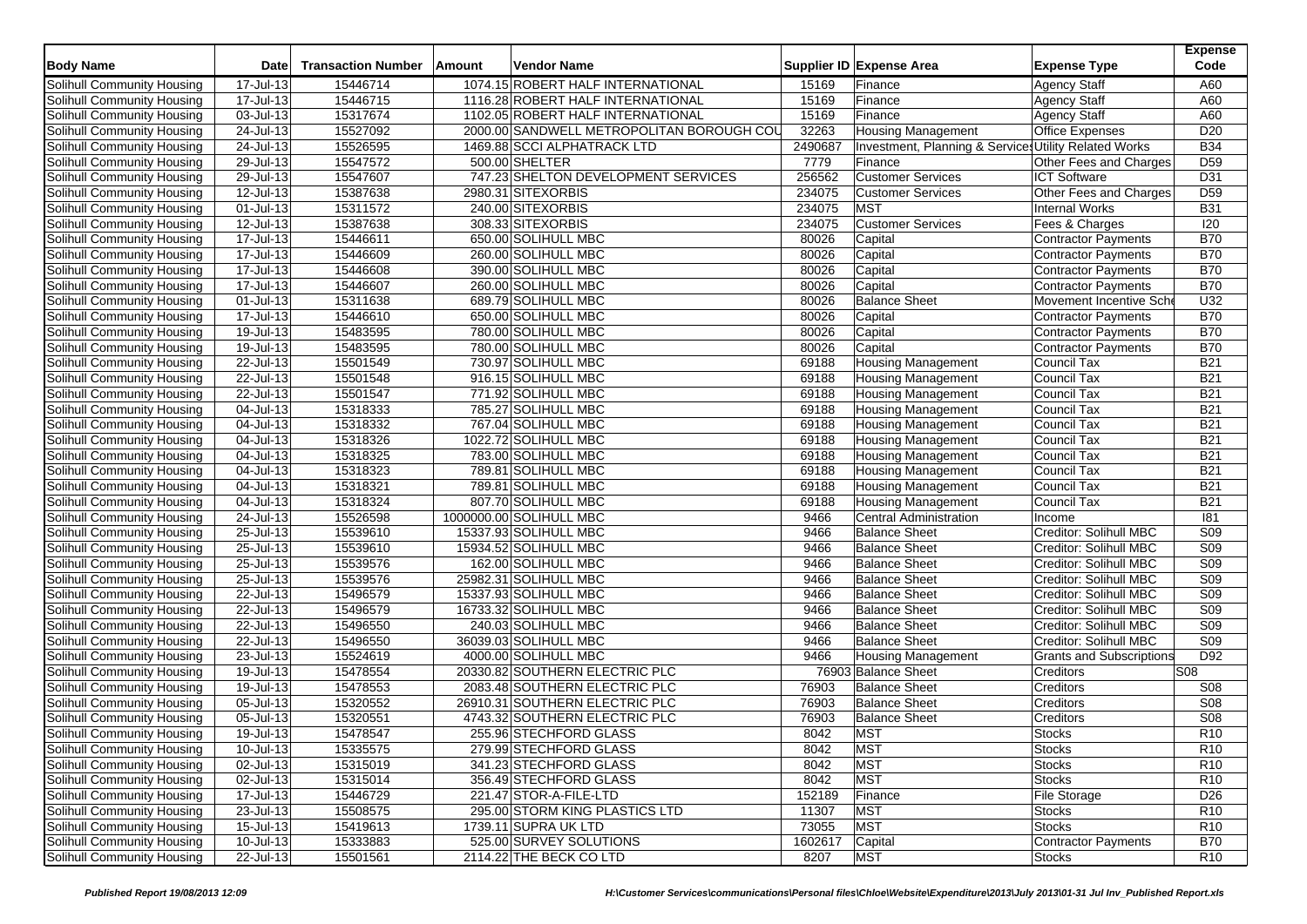| <b>Body Name</b>           | Date                    | <b>Transaction Number</b> | Amount | <b>Vendor Name</b>                       |            | Supplier ID Expense Area                     | <b>Expense Type</b>           | <b>Expense</b><br>Code |
|----------------------------|-------------------------|---------------------------|--------|------------------------------------------|------------|----------------------------------------------|-------------------------------|------------------------|
| Solihull Community Housing | 22-Jul-13               | 15501557                  |        | 955.33 THE BECK CO LTD                   | 8207       | <b>MST</b>                                   | <b>Stocks</b>                 | R <sub>10</sub>        |
| Solihull Community Housing | 22-Jul-13               | 15501556                  |        | 2926.17 THE BECK CO LTD                  | 8207       | MST                                          | <b>Stocks</b>                 | R <sub>10</sub>        |
| Solihull Community Housing | 22-Jul-13               | 15501554                  |        | 388.43 THE BECK CO LTD                   | 8207       | <b>MST</b>                                   | <b>Stocks</b>                 | R <sub>10</sub>        |
| Solihull Community Housing | 22-Jul-13               | 15501552                  |        | 764.80 THE BECK CO LTD                   | 8207       | <b>MST</b>                                   | <b>Stocks</b>                 | R <sub>10</sub>        |
| Solihull Community Housing | 22-Jul-13               | 15501551                  |        | 1799.77 THE BECK CO LTD                  | 8207       | <b>MST</b>                                   | <b>Stocks</b>                 | R <sub>10</sub>        |
| Solihull Community Housing | 09-Jul-13               | 15326394                  |        | 3329.15 THE BECK CO LTD                  | 8207       | <b>MST</b>                                   | <b>Stocks</b>                 | R <sub>10</sub>        |
| Solihull Community Housing | 09-Jul-13               | 15326391                  |        | 1787.28 THE BECK CO LTD                  | 8207       | <b>MST</b>                                   | <b>Stocks</b>                 | R <sub>10</sub>        |
| Solihull Community Housing | 02-Jul-13               | 15314872                  |        | 654.95 THE BECK CO LTD                   | 8207       | <b>MST</b>                                   | <b>Stocks</b>                 | R <sub>10</sub>        |
| Solihull Community Housing | 02-Jul-13               | 15314869                  |        | 745.84 THE BECK CO LTD                   | 8207       | <b>MST</b>                                   | <b>Stocks</b>                 | R <sub>10</sub>        |
| Solihull Community Housing | 02-Jul-13               | 15314866                  |        | 714.36 THE BECK CO LTD                   | 8207       | <b>MST</b>                                   | <b>Stocks</b>                 | R <sub>10</sub>        |
| Solihull Community Housing | 24-Jul-13               | 15526579                  |        | 231.86 THE DANWOOD GROUP LTD             | 251165     | Finance                                      | <b>ICT Consumables</b>        | D33                    |
| Solihull Community Housing | 17-Jul-13               | 15446636                  |        | 475.75 THE DANWOOD GROUP LTD             | 251165     | Finance                                      | <b>ICT Consumables</b>        | D33                    |
| Solihull Community Housing | 17-Jul-13               | 15446636                  |        | 480.64 THE DANWOOD GROUP LTD             | 251165     | Finance                                      | <b>ICT Consumables</b>        | D33                    |
| Solihull Community Housing | 17-Jul-13               | 15446635                  |        | 393.30 THE DANWOOD GROUP LTD             | 251165     | Finance                                      | <b>ICT Consumables</b>        | D33                    |
| Solihull Community Housing | 12-Jul-13               | 15387580                  |        | 346.41 THE DANWOOD GROUP LTD             | 251165     | Finance                                      | <b>ICT Consumables</b>        | $\overline{D33}$       |
| Solihull Community Housing | 12-Jul-13               | 15387581                  |        | 243.87 THE DANWOOD GROUP LTD             | 251165     | Finance                                      | <b>ICT Consumables</b>        | D33                    |
| Solihull Community Housing | 11-Jul-13               | 15383555                  |        | 532.80 THE INTELLIGENT SOLUTION          | 3727711    | Finance                                      | Devolved Charges: Othe        | H20                    |
| Solihull Community Housing | 10-Jul-13               | 15333885                  |        | 4838.75 THE KNIGHT PARTNERSHIP           | 213344     | Investment, Planning & Services Agency Staff |                               | A60                    |
| Solihull Community Housing | 25-Jul-13               | 15539550                  |        | 2036.03 TOTAL GAS & POWER LTD            | 687955     | <b>Balance Sheet</b>                         | Creditors                     | S <sub>08</sub>        |
| Solihull Community Housing | 25-Jul-13               | 15539573                  |        | 1122.19 TOTAL GAS & POWER LTD            | 687955     | <b>Balance Sheet</b>                         | Creditors                     | S08                    |
| Solihull Community Housing | 03-Jul-13               | 15317576                  |        | 454.33 TRENT ARCHITECTURE & DESIGN       | 2222696    | Capital                                      | <b>Contractor Payments</b>    | <b>B70</b>             |
| Solihull Community Housing | 03-Jul-13               | 15317577                  |        | 943.90 TRENT ARCHITECTURE & DESIGN       | 2222696    | Capital                                      | Contractor Payments           | <b>B70</b>             |
| Solihull Community Housing | 17-Jul-13               | 15446745                  |        | 3613.35 TYNETEC LTD                      | 2050832    | <b>Housing Management</b>                    | <b>Equipment Rental/Lease</b> | D <sub>18</sub>        |
| Solihull Community Housing | 05-Jul-13               | 15319614                  |        | 245.03 UKDN WATERFLOW LTD                | 2189747    | <b>MST</b>                                   | <b>External Structures</b>    | <b>B33</b>             |
| Solihull Community Housing | 17-Jul-13               | 15446746                  |        | 329.88 VENNGROUP RECRUITMENT SOLUTIONS   | 120630     | <b>Housing Management</b>                    | <b>Agency Staff</b>           | A60                    |
| Solihull Community Housing | 19-Jul-13               | 15483611                  |        | 54346.60 VINSHIRE PLUMBING & HEATING LTD | 2601688    | Capital                                      | <b>Contractor Payments</b>    | <b>B70</b>             |
| Solihull Community Housing | 19-Jul-13               | 15483609                  |        | 52159.60 VINSHIRE PLUMBING & HEATING LTD | 2601688    | Capital                                      | Contractor Payments           | <b>B70</b>             |
| Solihull Community Housing | $\overline{04}$ -Jul-13 | 15318517                  |        | 10677.34 WARRIOR DOORS                   | 2084858    | Capital                                      | <b>Contractor Payments</b>    | <b>B70</b>             |
| Solihull Community Housing | 03-Jul-13               | 15317677                  |        | 23824.12 WATES CONSTRUCTION LTD          | 272406     | Capital                                      | <b>Contractor Payments</b>    | <b>B70</b>             |
| Solihull Community Housing | $03$ -Jul-13            | 15317574                  |        | 311.08 REDACTED PERSONAL DATA            | 88528      | <b>Central Administration</b>                | <b>Officer Expenses</b>       | D60                    |
| Solihull Community Housing | 04-Jul-13               | 15318414                  |        | 1251.81 WOLVERHAMPTON CITY COUNCIL       | 70935      | Finance                                      | <b>Audit Fees</b>             | D <sub>51</sub>        |
| Solihull Community Housing | 25-Jul-13               | 15530063                  |        | 427.39 WOODHULL ROOFING LTD              | 221070     | MST                                          | <b>External Structures</b>    | <b>B33</b>             |
| Solihull Community Housing | $25 -$ Jul-13           | 15530061                  |        | 219.16 WOODHULL ROOFING LTD              | 221070     | <b>MST</b>                                   | <b>External Structures</b>    | <b>B33</b>             |
| Solihull Community Housing | 25-Jul-13               | 15530057                  |        | 223.73 WOODHULL ROOFING LTD              | 221070     | <b>MST</b>                                   | <b>External Structures</b>    | <b>B33</b>             |
| Solihull Community Housing | 25-Jul-13               | 15530055                  |        | 934.19 WOODHULL ROOFING LTD              | 221070     | <b>MST</b>                                   | <b>External Structures</b>    | <b>B33</b>             |
| Solihull Community Housing | $25 -$ Jul-13           | 15530053                  |        | 464.25 WOODHULL ROOFING LTD              | 221070     | <b>MST</b>                                   | <b>External Structures</b>    | <b>B33</b>             |
| Solihull Community Housing | 25-Jul-13               | 15530050                  |        | 260.43 WOODHULL ROOFING LTD              | 221070     | <b>MST</b>                                   | <b>External Structures</b>    | <b>B33</b>             |
| Solihull Community Housing | 25-Jul-13               | 15530051                  |        | 231.64 WOODHULL ROOFING LTD              | 221070     | <b>MST</b>                                   | <b>External Structures</b>    | <b>B33</b>             |
| Solihull Community Housing | 18-Jul-13               | 15472550                  |        | 356.52 WOODHULL ROOFING LTD              | 221070     | <b>MST</b>                                   | <b>External Structures</b>    | <b>B33</b>             |
| Solihull Community Housing | 18-Jul-13               | 15472548                  |        | 230.98 WOODHULL ROOFING LTD              | 221070     | MST                                          | <b>External Structures</b>    | <b>B33</b>             |
| Solihull Community Housing | 18-Jul-13               | 15472549                  |        | 305.70 WOODHULL ROOFING LTD              | 221070     | MST                                          | <b>External Structures</b>    | <b>B33</b>             |
| Solihull Community Housing | $12$ -Jul-13            | 15387578                  |        | 208.72 WOODHULL ROOFING LTD              | 221070     | MST                                          | <b>External Structures</b>    | <b>B33</b>             |
| Solihull Community Housing | 12-Jul-13               | 15387576                  |        | 290.57 WOODHULL ROOFING LTD              | 221070     | <b>MST</b>                                   | <b>External Structures</b>    | <b>B33</b>             |
| Solihull Community Housing | 10-Jul-13               | 15332555                  |        | 645.13 WOODHULL ROOFING LTD              | 221070 MST |                                              | <b>External Structures</b>    | <b>B33</b>             |
| Solihull Community Housing | $10 -$ Jul-13           | 15332554                  |        | 501.37 WOODHULL ROOFING LTD              | 221070     | <b>MST</b>                                   | <b>External Structures</b>    | <b>B33</b>             |
| Solihull Community Housing | $10 -$ Jul-13           | 15332552                  |        | 837.85 WOODHULL ROOFING LTD              | 221070     | <b>MST</b>                                   | <b>External Structures</b>    | <b>B33</b>             |
| Solihull Community Housing | $10 -$ Jul-13           | 15332553                  |        | 349.54 WOODHULL ROOFING LTD              | 221070     | <b>MST</b>                                   | <b>External Structures</b>    | <b>B33</b>             |
| Solihull Community Housing | 05-Jul-13               | 15319581                  |        | 270.33 WOODHULL ROOFING LTD              | 221070     | <b>MST</b>                                   | <b>External Structures</b>    | <b>B33</b>             |
| Solihull Community Housing | 05-Jul-13               | 15319580                  |        | 385.11 WOODHULL ROOFING LTD              | 221070     | <b>MST</b>                                   | <b>External Structures</b>    | <b>B33</b>             |
| Solihull Community Housing | 05-Jul-13               | 15319575                  |        | 231.67 WOODHULL ROOFING LTD              | 221070     | <b>MST</b>                                   | <b>External Structures</b>    | <b>B33</b>             |
| Solihull Community Housing | 05-Jul-13               | 15319574                  |        | 498.21 WOODHULL ROOFING LTD              | 221070 MST |                                              | <b>External Structures</b>    | <b>B33</b>             |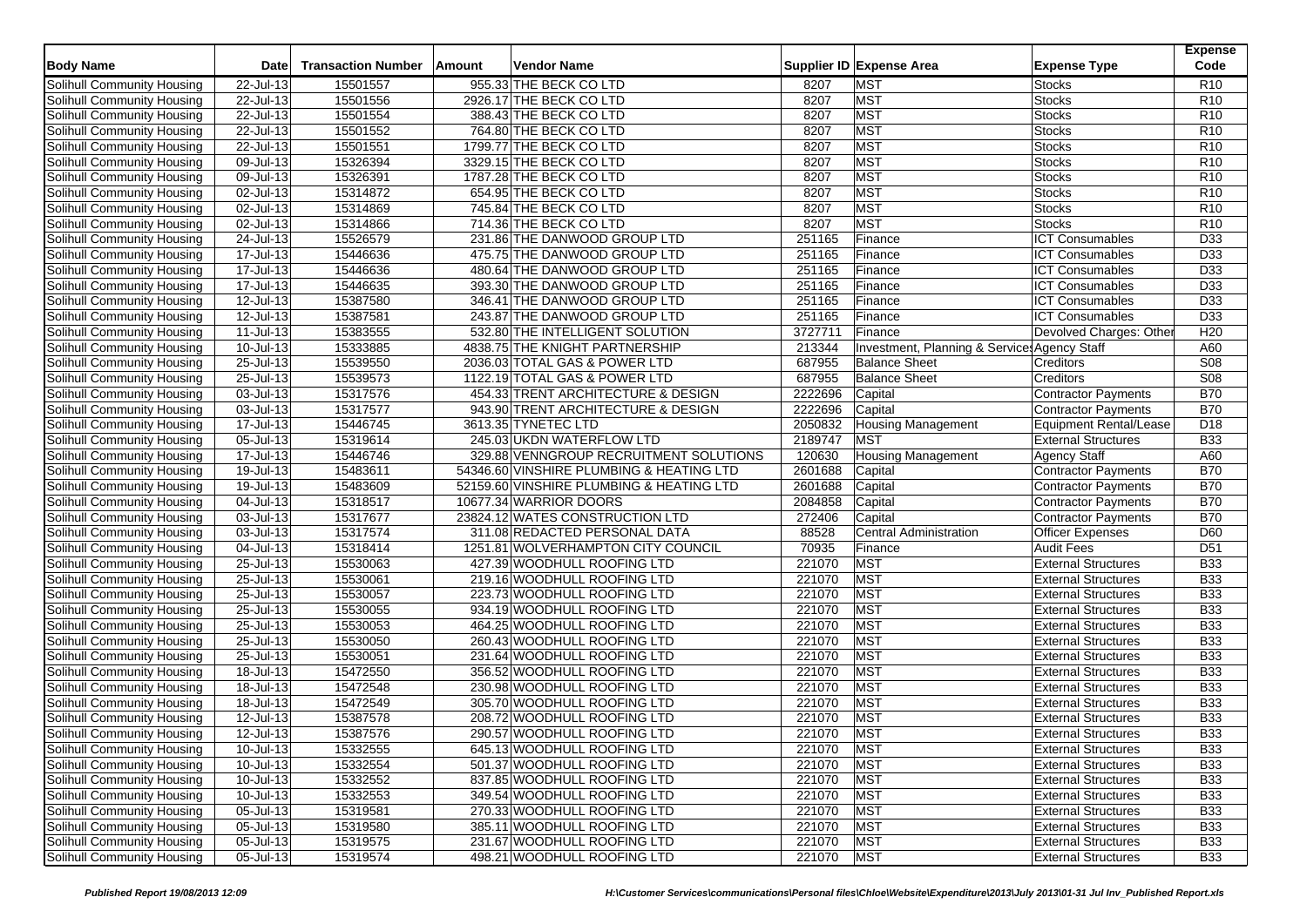| <b>Body Name</b>                                         | Date                    | <b>Transaction Number</b> | Amount | Vendor Name                                                                  |         | Supplier ID Expense Area | <b>Expense Type</b>                        | <b>Expense</b><br>Code |
|----------------------------------------------------------|-------------------------|---------------------------|--------|------------------------------------------------------------------------------|---------|--------------------------|--------------------------------------------|------------------------|
| Solihull Community Housing                               | 25-Jul-13               | 15530062                  |        | 334.71 WOODHULL ROOFING LTD                                                  | 221070  | <b>MST</b>               | <b>External Structures</b>                 | <b>B33</b>             |
| Solihull Community Housing                               | 25-Jul-13               | 15530054                  |        | 447.04 WOODHULL ROOFING LTD                                                  | 221070  | <b>MST</b>               | <b>External Structures</b>                 | <b>B33</b>             |
| Solihull Community Housing                               | 10-Jul-13               | 15332556                  |        | 217.00 WOODHULL ROOFING LTD                                                  | 221070  | <b>MST</b>               | <b>External Structures</b>                 | <b>B33</b>             |
| Solihull Community Housing                               | $\overline{17}$ -Jul-13 | 15446551                  |        | 502.77 WOODHULL ROOFING LTD                                                  | 221070  | <b>MST</b>               | <b>Internal Works</b>                      | <b>B31</b>             |
| Solihull Community Housing                               | 24-Jul-13               | 15526910                  |        | 590.15 WORKMATES BUILDING TRADES LTD                                         | 2185688 | <b>MST</b>               | <b>Agency Staff</b>                        | A60                    |
| Solihull Community Housing                               | 24-Jul-13               | 15526910                  |        | 536.50 WORKMATES BUILDING TRADES LTD                                         | 2185688 | <b>MST</b>               | <b>Agency Staff</b>                        | A60                    |
| Solihull Community Housing                               | 17-Jul-13               | 15446749                  |        | 536.50 WORKMATES BUILDING TRADES LTD                                         | 2185688 | <b>MST</b>               | <b>Agency Staff</b>                        | A60                    |
| Solihull Community Housing                               | 17-Jul-13               | 15446749                  |        | 470.53 WORKMATES BUILDING TRADES LTD                                         | 2185688 | <b>MST</b>               | <b>Agency Staff</b>                        | A60                    |
| Solihull Community Housing                               | 10-Jul-13               | 15333890                  |        | 536.50 WORKMATES BUILDING TRADES LTD                                         | 2185688 | <b>MST</b>               | <b>Agency Staff</b>                        | A60                    |
| Solihull Community Housing                               | $\overline{10}$ -Jul-13 | 15333890                  |        | 590.15 WORKMATES BUILDING TRADES LTD                                         | 2185688 | <b>MST</b>               | <b>Agency Staff</b>                        | A60                    |
| Solihull Community Housing                               | 03-Jul-13               | 15317638                  |        | 210.25 WORKMATES BUILDING TRADES LTD                                         | 2185688 | <b>MST</b>               | <b>Agency Staff</b>                        | A60                    |
| Solihull Community Housing                               | 03-Jul-13               | 15317638                  |        | 542.30 WORKMATES BUILDING TRADES LTD                                         | 2185688 | <b>MST</b>               | <b>Agency Staff</b>                        | A60                    |
| Solihull Community Housing                               | 03-Jul-13               | 15317638                  |        | 232.50 WORKMATES BUILDING TRADES LTD                                         | 2185688 | <b>MST</b>               | <b>Agency Staff</b>                        | A60                    |
| Solihull Community Housing                               | 24-Jul-13               | 15526911                  |        | 518.00 WORKMATES BUILDING TRADES LTD                                         | 2185688 | <b>MST</b>               | <b>Agency Staff</b>                        | A60                    |
| Solihull Community Housing                               | 17-Jul-13               | 15446750                  |        | 518.00 WORKMATES BUILDING TRADES LTD                                         | 2185688 | <b>MST</b>               | Agency Staff                               | A60                    |
| Solihull Community Housing                               | 10-Jul-13               | 15333893                  |        | 590.15 WORKMATES BUILDING TRADES LTD                                         | 2185688 | <b>MST</b>               | <b>Agency Staff</b>                        | A60                    |
| Solihull Community Housing                               | 10-Jul-13               | 15333892                  |        | 470.53 WORKMATES BUILDING TRADES LTD                                         | 2185688 | <b>MST</b>               | Agency Staff                               | A60                    |
| Solihull Community Housing                               | 24-Jul-13               | 15526912                  |        | 375.25 WORKMATES BUILDING TRADES LTD                                         | 2185688 | <b>MST</b>               | <b>Agency Staff</b>                        | A60                    |
| Solihull Community Housing                               | 17-Jul-13               | 15446751                  |        | 389.50 WORKMATES BUILDING TRADES LTD                                         | 2185688 | <b>MST</b>               | <b>Agency Staff</b>                        | A60                    |
| Solihull Community Housing                               | 10-Jul-13               | 15333891                  |        | 361.00 WORKMATES BUILDING TRADES LTD                                         | 2185688 | <b>MST</b>               | <b>Agency Staff</b>                        | A60                    |
| Solihull Community Housing                               | 03-Jul-13               | 15317637                  |        | 375.25 WORKMATES BUILDING TRADES LTD                                         | 2185688 | <b>MST</b>               | <b>Agency Staff</b>                        | A60                    |
| Solihull Community Housing                               | 24-Jul-13               | 15526910                  |        | 341.00 WORKMATES BUILDING TRADES LTD                                         | 2185688 | <b>MST</b>               | <b>Agency Staff</b>                        | A60                    |
| Solihull Community Housing                               | 24-Jul-13               | 15526910                  |        | 590.15 WORKMATES BUILDING TRADES LTD                                         | 2185688 | <b>MST</b>               | <b>Agency Staff</b>                        | A60                    |
|                                                          |                         |                           |        |                                                                              | 2185688 | <b>MST</b>               |                                            | A60                    |
| Solihull Community Housing                               | 24-Jul-13<br>17-Jul-13  | 15526910<br>15446749      |        | 578.05 WORKMATES BUILDING TRADES LTD<br>573.50 WORKMATES BUILDING TRADES LTD | 2185688 | <b>MST</b>               | <b>Agency Staff</b><br><b>Agency Staff</b> | A60                    |
| Solihull Community Housing                               |                         | 15446749                  |        | 7.35 WORKMATES BUILDING TRADES LTD                                           | 2185688 | <b>MST</b>               |                                            | A60                    |
| Solihull Community Housing<br>Solihull Community Housing | 17-Jul-13               |                           |        | 573.50 WORKMATES BUILDING TRADES LTD                                         | 2185688 | <b>MST</b>               | <b>Agency Staff</b>                        |                        |
|                                                          | 17-Jul-13               | 15446749                  |        |                                                                              | 2185688 | <b>MST</b>               | <b>Agency Staff</b>                        | A60                    |
| Solihull Community Housing                               | 17-Jul-13               | 15446749                  |        | 590.15 WORKMATES BUILDING TRADES LTD                                         | 2185688 | <b>MST</b>               | <b>Agency Staff</b>                        | A60<br>A60             |
| Solihull Community Housing                               | 10-Jul-13               | 15333890                  |        | 573.50 WORKMATES BUILDING TRADES LTD                                         |         |                          | <b>Agency Staff</b>                        |                        |
| Solihull Community Housing                               | 10-Jul-13               | 15333890                  |        | 7.35 WORKMATES BUILDING TRADES LTD                                           | 2185688 | <b>MST</b>               | <b>Agency Staff</b>                        | A60                    |
| Solihull Community Housing                               | 10-Jul-13               | 15333890                  |        | 573.50 WORKMATES BUILDING TRADES LTD                                         | 2185688 | <b>MST</b>               | <b>Agency Staff</b>                        | A60                    |
| Solihull Community Housing                               | 10-Jul-13               | 15333890                  |        | 590.15 WORKMATES BUILDING TRADES LTD                                         | 2185688 | <b>MST</b>               | <b>Agency Staff</b>                        | A60                    |
| Solihull Community Housing                               | 03-Jul-13               | 15317638                  |        | 590.15 WORKMATES BUILDING TRADES LTD                                         | 2185688 | <b>MST</b>               | <b>Agency Staff</b>                        | A60                    |
| Solihull Community Housing                               | 03-Jul-13               | 15317638                  |        | 8.05 WORKMATES BUILDING TRADES LTD                                           | 2185688 | <b>MST</b>               | <b>Agency Staff</b>                        | A60                    |
| Solihull Community Housing                               | 03-Jul-13               | 15317638                  |        | 573.50 WORKMATES BUILDING TRADES LTD                                         | 2185688 | <b>MST</b>               | <b>Agency Staff</b>                        | A60                    |
| Solihull Community Housing                               | 03-Jul-13               | 15317638                  |        | 573.50 WORKMATES BUILDING TRADES LTD                                         | 2185688 | <b>MST</b>               | <b>Agency Staff</b>                        | A60                    |
| Solihull Community Housing                               | 24-Jul-13               | 15527099                  |        | 5613.53 WYRE FOREST COMMUNITY HOUSING LTD                                    | 272398  | Capital                  | Contractor Payments                        | <b>B70</b>             |
| Solihull Community Housing                               | 24-Jul-13               | 15527097                  |        | 2655.33 WYRE FOREST COMMUNITY HOUSING LTD                                    | 272398  | Capital                  | Contractor Payments                        | <b>B70</b>             |
| Solihull Community Housing                               | 24-Jul-13               | 15527094                  |        | 332.36 WYRE FOREST COMMUNITY HOUSING LTD                                     | 272398  | Capital                  | <b>Contractor Payments</b>                 | <b>B70</b>             |
| Solihull Community Housing                               | 24-Jul-13               | 15527093                  |        | 3048.26 WYRE FOREST COMMUNITY HOUSING LTD                                    | 272398  | Capital                  | Contractor Payments                        | <b>B70</b>             |
| Solihull Community Housing                               | 19-Jul-13               | 15487560                  |        | 2287.56 WYRE FOREST COMMUNITY HOUSING LTD                                    | 272398  | Capital                  | Contractor Payments                        | <b>B70</b>             |
| Solihull Community Housing                               | 19-Jul-13               | 15487571                  |        | 3184.00 WYRE FOREST COMMUNITY HOUSING LTD                                    | 272398  | Capital                  | Contractor Payments                        | <b>B70</b>             |
| Solihull Community Housing                               | 11-Jul-13               | 15385549                  |        | 2933.00 WYRE FOREST COMMUNITY HOUSING LTD                                    | 272398  | Capital                  | <b>Contractor Payments</b>                 | <b>B70</b>             |
| Solihull Community Housing                               | 11-Jul-13               | 15385548                  |        | 3122.00 WYRE FOREST COMMUNITY HOUSING LTD                                    | 272398  | Capital                  | Contractor Payments                        | <b>B70</b>             |
| Solihull Community Housing                               | 05-Jul-13               | 15319588                  |        | 332.00 WYRE FOREST COMMUNITY HOUSING LTD                                     | 272398  | Capital                  | Contractor Payments                        | <b>B70</b>             |
| Solihull Community Housing                               | 05-Jul-13               | 15319587                  |        | 3842.00 WYRE FOREST COMMUNITY HOUSING LTD                                    | 272398  | Capital                  | Contractor Payments                        | <b>B70</b>             |
| Solihull Community Housing                               | 11-Jul-13               | 15385563                  |        | -575.55 BERBEN INSTALLATIONS LTD                                             | 20346   | <b>MST</b>               | <b>External Structures</b>                 | <b>B33</b>             |
| Solihull Community Housing                               | 10-Jul-13               | 15333776                  |        | -250.00 CHARTERED INSTITUTE OF HOUSING                                       | 9889    | <b>Customer Services</b> | Training                                   | A80                    |
| Solihull Community Housing                               | 09-Jul-13               | 15326416                  |        | -460.00 JEWSON LTD                                                           | 6111    | <b>MST</b>               | <b>Stocks</b>                              | R <sub>10</sub>        |
| Solihull Community Housing                               | $09$ -Jul-13            | 15328603                  |        | -283.80 JEWSON LTD                                                           | 6111    | <b>MST</b>               | <b>Stocks</b>                              | R <sub>10</sub>        |
| Solihull Community Housing                               | 03-Jul-13               | 15317672                  |        | -293.66 RICOH UK LTD                                                         | 54723   | Finance                  | <b>ICT Consumables</b>                     | D33                    |